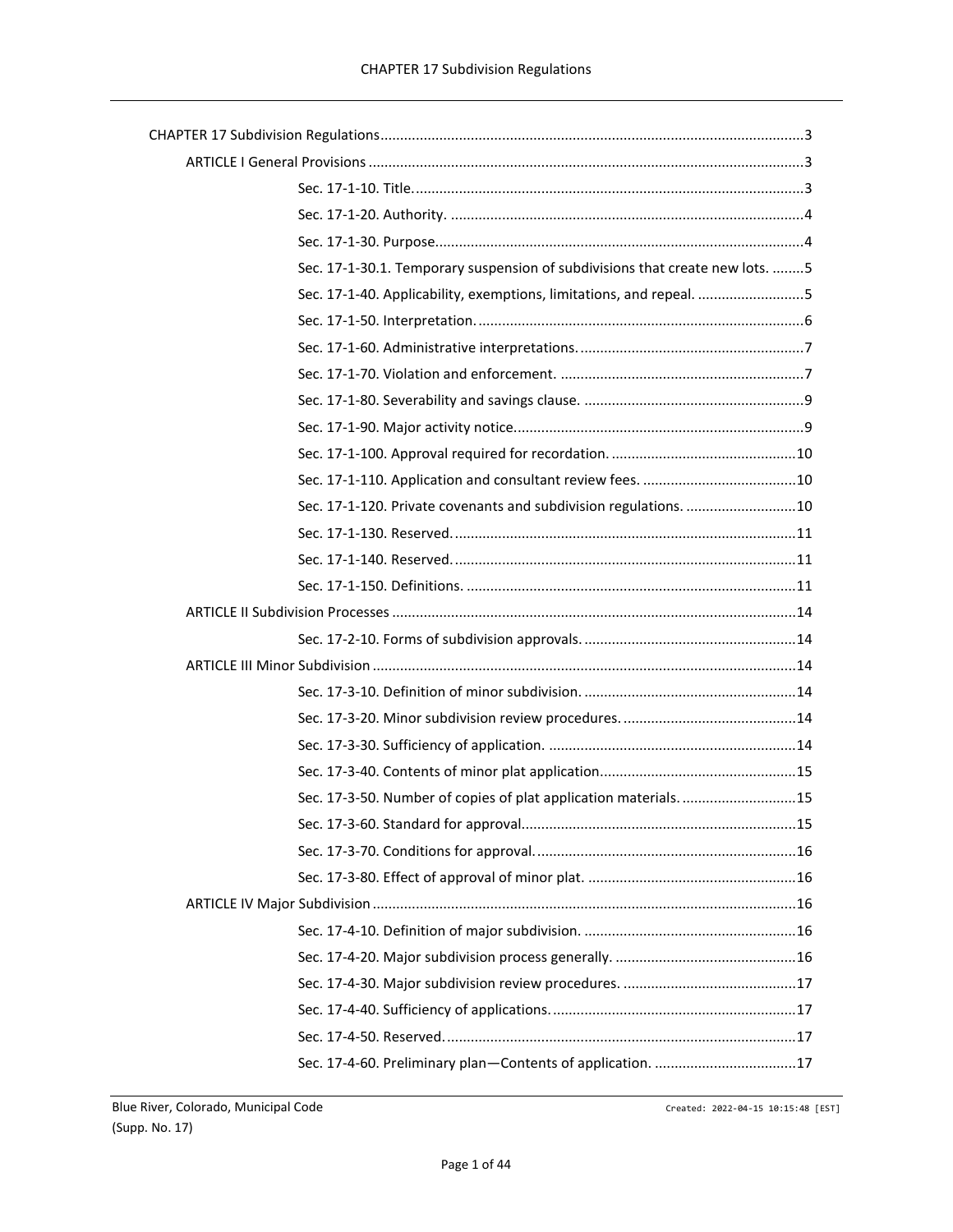| Sec. 17-9-80. Planning Commission decision and appeal to Town Board31 |  |  |
|-----------------------------------------------------------------------|--|--|
|                                                                       |  |  |
|                                                                       |  |  |
|                                                                       |  |  |
|                                                                       |  |  |
|                                                                       |  |  |
|                                                                       |  |  |
|                                                                       |  |  |
|                                                                       |  |  |
|                                                                       |  |  |
|                                                                       |  |  |
|                                                                       |  |  |
|                                                                       |  |  |
|                                                                       |  |  |
|                                                                       |  |  |
|                                                                       |  |  |
|                                                                       |  |  |
|                                                                       |  |  |
|                                                                       |  |  |
|                                                                       |  |  |
|                                                                       |  |  |
|                                                                       |  |  |
|                                                                       |  |  |
|                                                                       |  |  |
|                                                                       |  |  |
|                                                                       |  |  |
|                                                                       |  |  |
|                                                                       |  |  |
|                                                                       |  |  |
|                                                                       |  |  |
|                                                                       |  |  |
|                                                                       |  |  |
|                                                                       |  |  |
|                                                                       |  |  |
|                                                                       |  |  |
|                                                                       |  |  |
|                                                                       |  |  |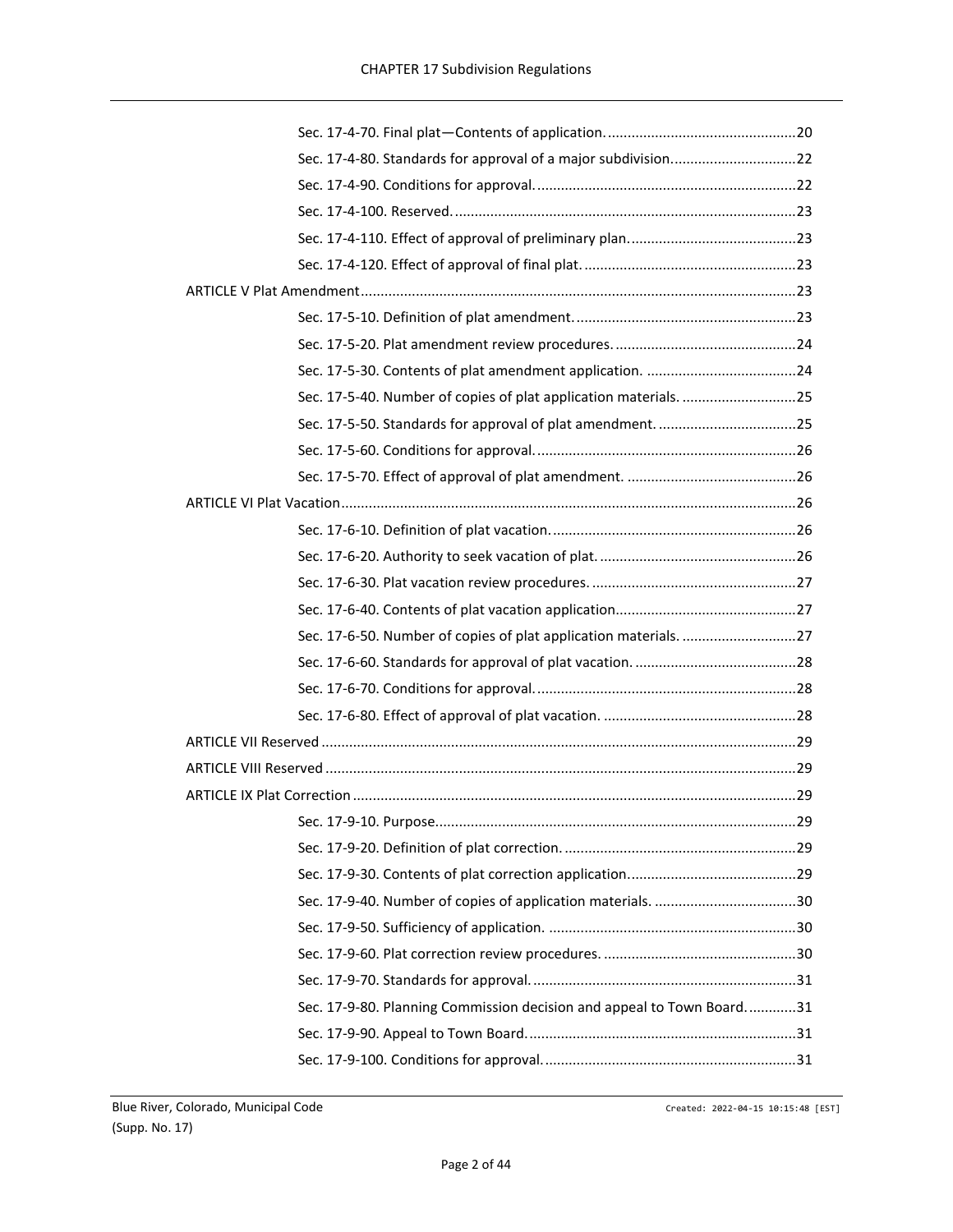| Sec. 17-10-100. Recording of plat and supporting documentation. 37          |
|-----------------------------------------------------------------------------|
|                                                                             |
|                                                                             |
| Sec. 17-11-10. Assurance of completion and maintenance of improvements.  38 |
|                                                                             |
| Sec. 17-11-30. Failure to install improvements; rights relinquished. 40     |
|                                                                             |
| Sec. 17-11-50. Open space, trails, and other requirements. 40               |
| Sec. 17-11-60. Failure to install improvements; rights relinquished. 40     |
|                                                                             |
|                                                                             |
|                                                                             |
|                                                                             |

# **CHAPTER 17 Subdivision Regulations<sup>1</sup>**

## *ARTICLE I General Provisions*

## <span id="page-2-2"></span><span id="page-2-1"></span><span id="page-2-0"></span>**Sec. 17-1-10. Title.**

Title 17 of the Blue River Municipal Code shall be referred to as the "Town of Blue River Subdivision Regulations" or "Subdivision Regulations."

(Ord. No. 2020-01, § 1(Att.), 5-19-2020)

Blue River, Colorado, Municipal Code Created: 2022-04-15 10:15:48 [EST] (Supp. No. 17)

<sup>1</sup>Editor's note(s)—Ord. No. 2020-01, § 1(Att.), adopted May 19, 2020, repealed Ch. 17, §§ 17-1-10—17-1-60 and 17-2-10—17-2-200, and enacted a new Ch. 17, as set out herein. The former chapter pertained to similar subject matter and derived from Ord. No. 15-04, § 1, adopted March 17, 2015; and Ord. No. 19-01, §§ 1, 4, adopted June 18, 2019.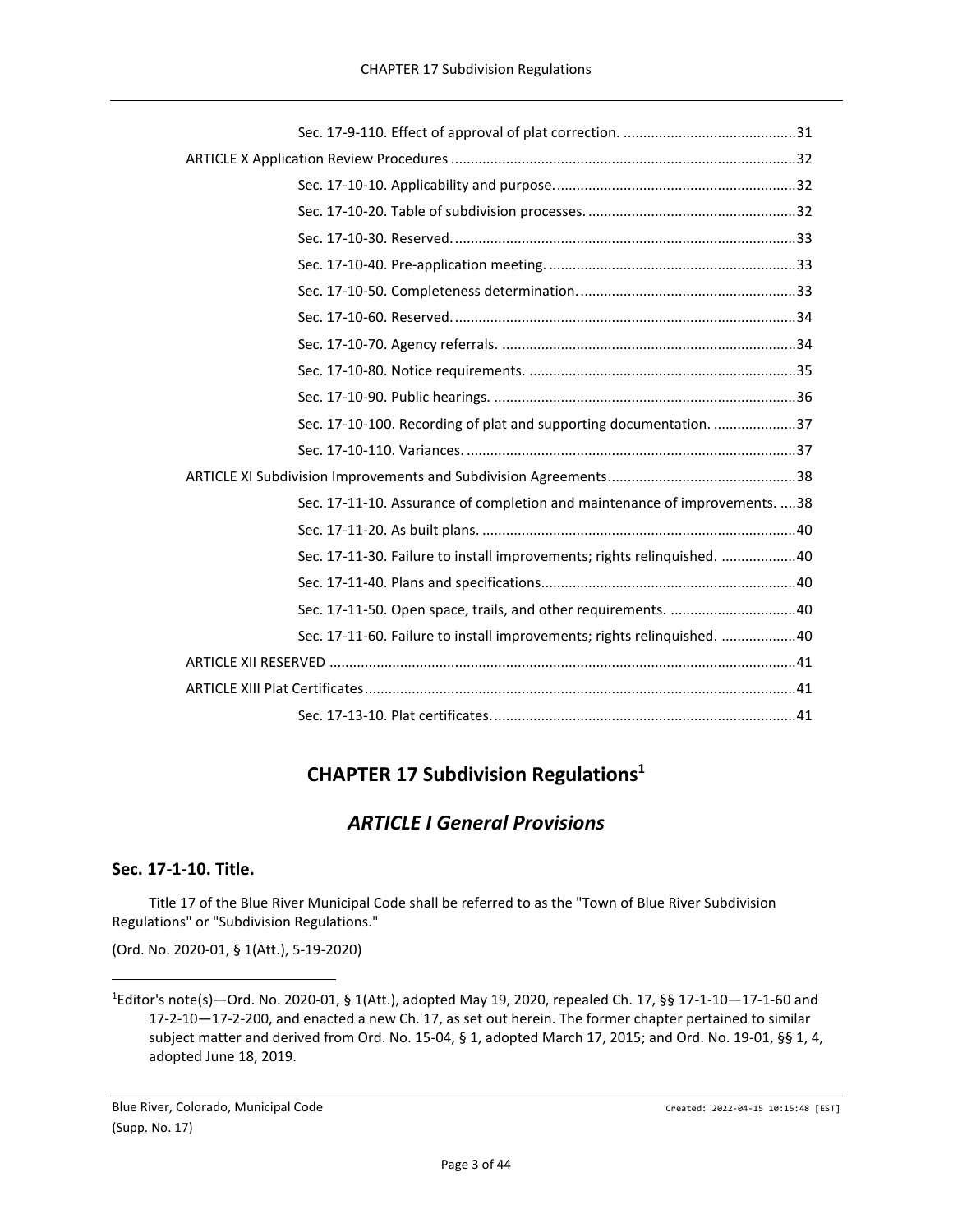#### <span id="page-3-0"></span>**Sec. 17-1-20. Authority.**

The Town of Blue River Subdivision Regulations are enacted in accordance with the authority conferred by Articles 16 and 23 of Title 31, Article 20 of Title 29, and Article 67 of Title 24, C.R.S., as amended.

(Ord. No. 2020-01, § 1(Att.), 5-19-2020)

#### <span id="page-3-1"></span>**Sec. 17-1-30. Purpose.**

- (a) Intent and goals. These regulations are generally intended to:
	- (1) Protect the environment;
	- (2) To ensure efficient traffic circulation, adequate improvements, sufficient open space and to assist the orderly, efficient and integrated development of the Town;
	- (3) Provide for the proper arrangement of streets and ensure proper distribution of population;
	- (4) Coordinate the need for public services with governmental improvements and programs;
	- (5) Ensure adequate and convenient utilities, emergency access, drainage, recreation and light and air;
	- (6) Safeguard the interests of the public and subdivider and provide consumer protection for the purchaser; and to
	- (7) Regulate other matters as the Town may deem necessary in order to protect the best interests of the public.
- (b) Special character considered. These subdivision regulations were prepared with reasonable consideration, among other things, of the largely residential and environmentally sensitive characteristics of the Town and with a regard for the preservation of these characteristics when authorizing and permitting the subdivision and use of property.
- (c) Specific purposes. These regulations are further intended to serve the following specific purposes:
	- (1) To inform each subdivider of the standards and criteria by which development proposals will be evaluated, and to provide information as to the type and extent of improvements required.
	- (2) To provide for the subdivision of property in the future without conflict with development on adjacent land.
	- (3) To protect and conserve the value of land throughout the municipality and the value of buildings and improvements on the land.
	- (4) To ensure that subdivision of property is in compliance with the Town's zoning ordinances, to achieve a harmonious, convenient, workable relationship among land uses, consistent with town development objectives.
	- (5) To guide public and private policy and action in order to provide adequate and efficient transportation, water, sewage, schools, parks, playgrounds, recreation, and other public requirements and facilities and generally to provide that public facilities will have sufficient capacity to serve the proposed subdivision.
	- (6) To provide for accurate legal descriptions of newly subdivided land and to establish reasonable and desirable construction design standards and procedures.
	- (7) To prevent the pollution of air, streams and ponds, to assure adequacy of drainage facilities, to safeguard the water table and to encourage the wise use and management of natural resources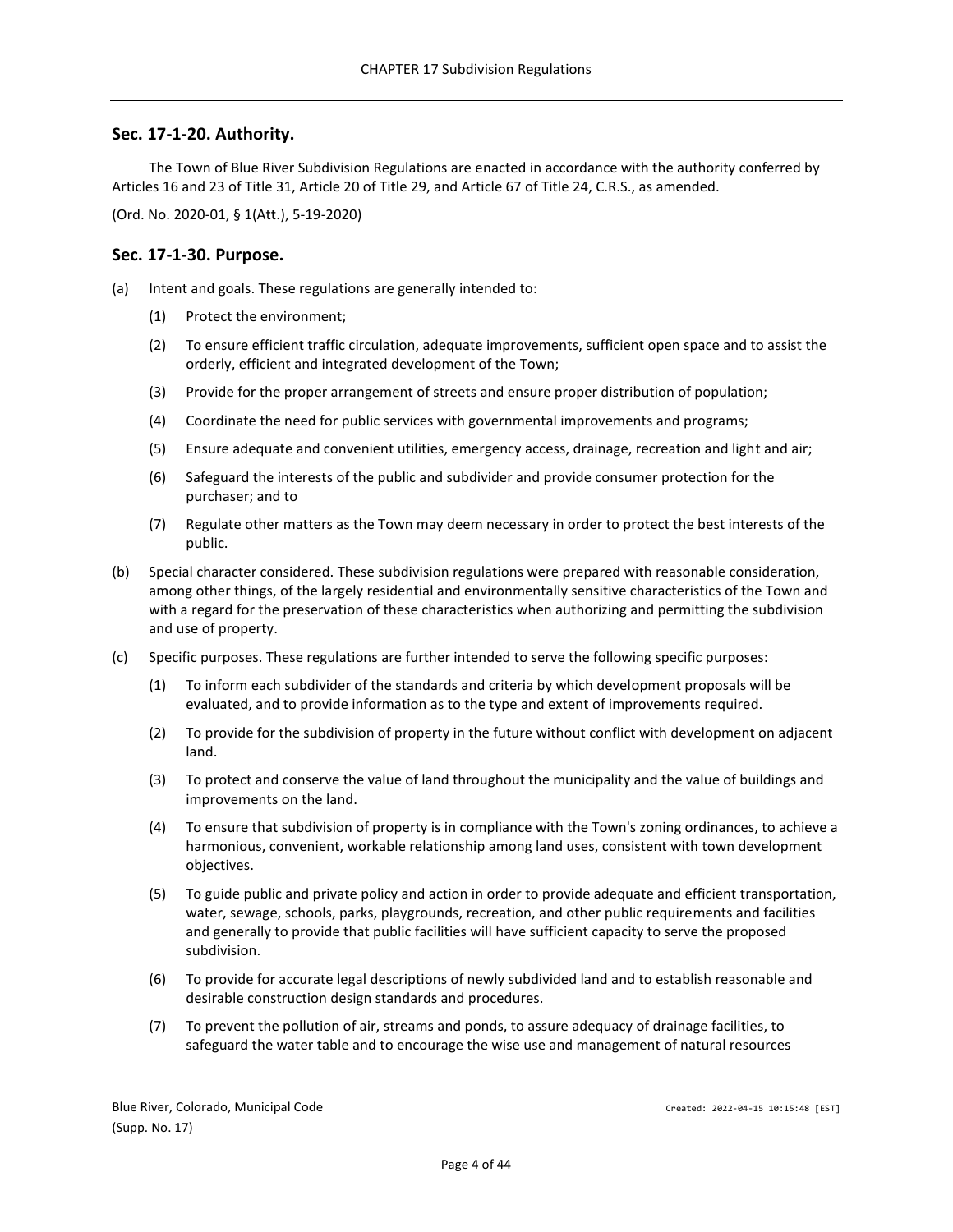throughout the Town in order to preserve the integrity, stability and beauty of the community and the value of the land.

(Ord. No. 2020-01, § 1(Att.), 5-19-2020)

#### <span id="page-4-0"></span>**Sec. 17-1-30.1. Temporary suspension of subdivisions that create new lots.**

- (a) Temporary suspension of subdivision that create new lot(s). Upon the effective date of these subdivision regulations and until the date of any future repeal of this Section 17-1-30-1, no previously subdivided tract, parcel, or lot (see definition of "subdivision" at Section 17-1-50) that is described in any form of plat or map recorded and effective with the Summit County Clerk and Recorder's Office may be further subdivided to create a new lot or new lots notwithstanding any provision of this Chapter 17 or any declared minimum lot size for any zone district recognized by Chapter 16. The Town Manager shall decline to accept applications for subdivision that propose to create a new lot or lots.
- (b) Limited exemption. Applications for new subdivision deemed complete and submitted to the Town on or prior to April 15, 2020, shall be exempt from the temporary suspension of subdivisions provided by subsection (a) above. It is the intent of this limited exemption to recognize that one (1) or more applicants were informed prior to April 15, 2020, that applications would be accepted and processed under both the then-existing and any new subdivision regulations and such applicants relied on such information in the preparation of applications. Applicants entitled to an exemption may choose to process their completed application in accordance with the subdivision regulations approved by Ordinance 15-04 or in accordance with these subdivision regulations.
- (c) Other subdivision applications accepted. Lawfully recognized tracts, parcels, and lots described in a plat or map recorded and effective with the Summit County Clerk and Recorder's Office may be amended or consolidated (see Article V), and the subdivision vacated or corrected (see Articles VI and IX) provided that such amendment, consolidation, vacation, or correction does not increase the number of tracts, parcels, or lots within the subdivision.

(Ord. No. 2020-01, § 1(Att.), 5-19-2020)

## <span id="page-4-1"></span>**Sec. 17-1-40. Applicability, exemptions, limitations, and repeal.**

- (a) Applicability. These regulations are applicable to the following described property:
	- (1) Property located within the legal boundaries of the Town of Blue River;
	- (2) Property proposed for annexation to the Town of Blue River except to the extent specifically provided by any annexation agreement enacted by ordinance; and
	- (3) Property located outside of the legal boundaries of the Town of Blue River and described in a Townadopted intergovernmental agreement that requires application of these subdivision regulations to the subdivision of property.
- (b) Exemptions. These subdivision regulations shall not apply to the following:
	- (1) A division of land to heirs through an estate proceeding conducted in accordance with law provided that any resulting division of the property shall be subject to minimum lot size and other limitations imposed by Chapter 16 which may render all or a portion of the divided property undevelopable;
	- (2) A division of land by virtue of the foreclosure of a deed of trust in accordance with law provided that any resulting division of the property shall be subject to minimum lot size and other limitations imposed by Chapter 16 which may render all or a portion of the divided property undevelopable;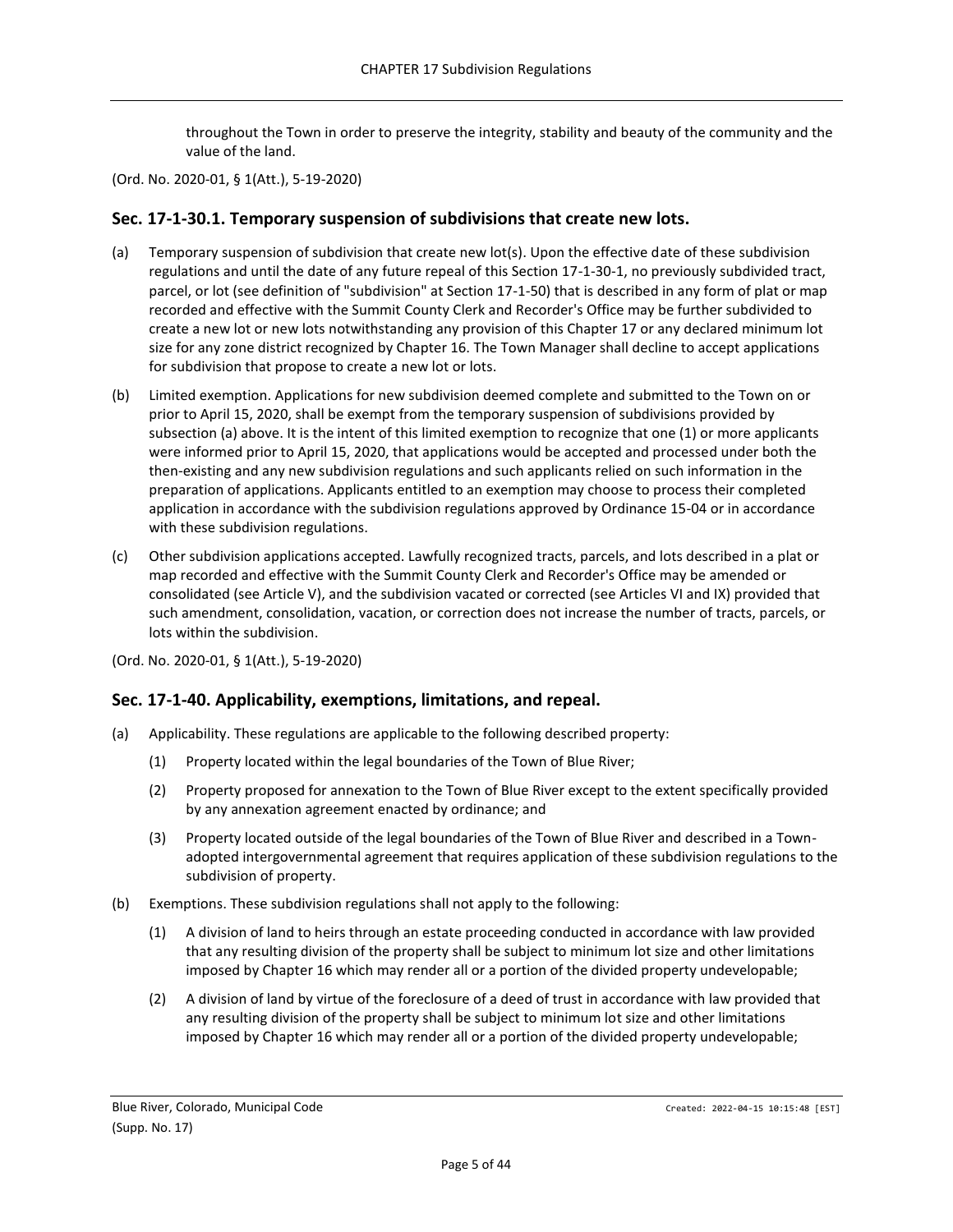- (3) The division of land which creates an interest or interests in oil, gas or minerals which are presently or hereafter severed from the surface ownership of real property.
- (4) Any property owned by or leased to the Town of Blue River where the Town is an applicant for subdivision approval, unless the Board of Trustees voluntarily elects to subdivide the property in accordance with all or any portion of this Chapter; and
- (5) A division of land solely for purposes of enabling right-of-way dedication or the creation of a public trail to be owned or controlled by the Town.
- (c) Limitations. This Chapter is not intended to modify, abrogate, amend or annul the following:
	- (1) Any currently valid subdivision approvals or permits related to the use of land issued by the Town of Blue River prior to the effective date of these subdivision regulations;
	- (2) Any currently valid subdivision approvals or permits related to the use of land issued by Summit County while the property was subject to the County's subdivision jurisdiction;
	- (3) Any lawfully created easement;
	- (4) Any rights granted to an owner or person by a privately imposed covenant, condition, or restriction on the use of property; or
	- (5) Any vested property right lawfully established in accordance with federal or state law prior to the effective date of these subdivision regulations subject to the terms and conditions of any agreement or approval pertaining to such vested right.
- (d) Repeal. The subdivision regulations enacted by Town of Blue River Ordinance No. 15-04 shall remain effective for the limited and sole purpose of processing pending subdivision applications submitted in accordance with Section 17-1-30.1(b). Upon the completion of processing of all exempted applications, Ordinance No. 15-04 shall be deemed repealed in its entirety.

## <span id="page-5-0"></span>**Sec. 17-1-50. Interpretation.**

In the interpretation and application of the provisions of these regulations, the following criteria shall govern:

- (1) The interpretation and application of the provisions of these Subdivision Regulations shall be regarded as minimum requirements for the protection of the public health, safety and welfare.
- (2) The use of "may" or "should" means permissive, recommended or advised but is not mandatory; the use of "shall," "must," or "will" means compliance is mandatory and not voluntary or permissive.
- (3) If a term or phrase is subject to more than one (1) reasonable interpretation, the more stringent or restrictive interpretation is intended.
- (4) If two (2) or more provisions of these subdivision regulations or other applicable law conflict, the more stringent or restrictive provision shall govern or control.
- (5) Words in the present tense include the future, unless the context clearly indicates the future tense.
- (6) Words used in the singular number include the plural and words using the plural number include the singular unless the context clearly indicates the contrary.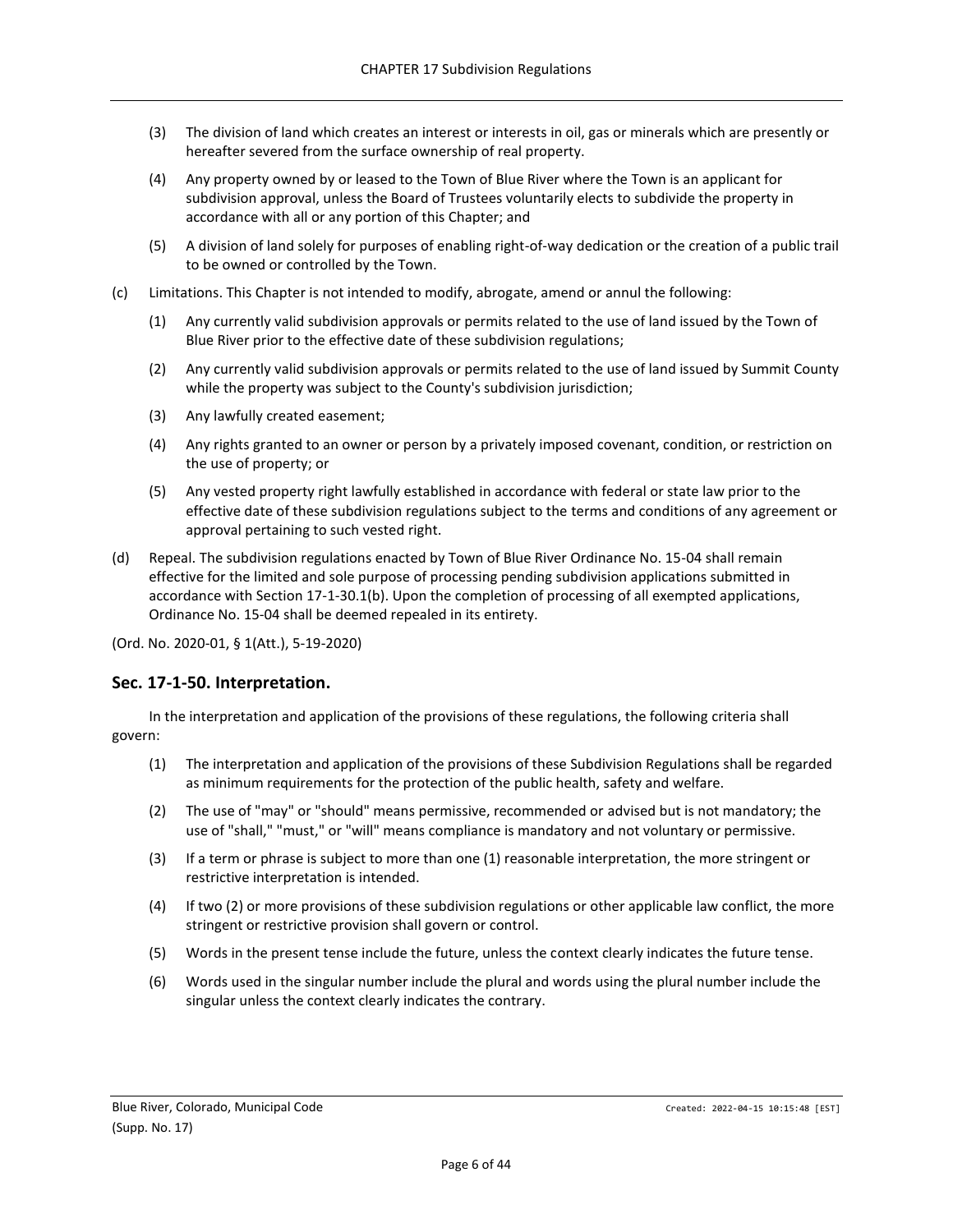- (7) Whenever the requirements of this Chapter are at variance with the requirements of any other lawfully adopted rules regulations or ordinances, the more restrictive, or that imposing the higher standard, shall govern.
- (8) If any section, subsection, paragraph, clause, phrase or provision of this Chapter shall be adjudged invalid or held to be unconstitutional by a court of competent jurisdiction, the validity of the remainder shall not be affected in whole or in part, other than the provision adjudged to be invalid or unconstitutional.

#### <span id="page-6-0"></span>**Sec. 17-1-60. Administrative interpretations.**

- (a) In consultation with the Planning Commission and Town Attorney, the Town Manager is authorized to issue written administrative interpretations applicable to one (1) or more properties or similarly situated properties concerning the requirements and application of these subdivision regulations. An administrative interpretation shall not grant any form of subdivision approval and shall not modify, waive, or amend a nonambiguous provision of these subdivision regulations. Such interpretation shall be limited to clarifying, restating, or assisting in identifying the proper application of these subdivision regulations in order to enable an applicant or applicants to conform to the requirements of these regulations. All general administrative interpretations shall be collected and retained by the Town Manager and made available for public inspection. Following issuance of an administrative interpretation, the Town Manager shall provide a copy of the interpretation to both the Planning Commission and the Town Board of Trustees.
- (b) Any person aggrieved by a written administrative interpretation of the Town Manager may appeal such interpretation to the Board of Trustees. Prior to scheduling an appeal before the Board, the aggrieved party shall contact the Town Manager to schedule an opportunity to appear before the Planning Commission and present argument and evidence as to why the Manager's administrative interpretation fails to reasonably conform with the purpose, language, or intent of these subdivision regulations. The Town Manager shall also provide to the Planning Commission argument and evidence supporting the Manager's interpretation. The Planning Commission shall render a decision based solely upon the argument and evidence presented whether the interpretation reasonably conforms with the purpose, language, or intent of these subdivision regulations. The Planning Commission's decision shall be presented to the Board of Trustees, together with the record made before the Planning Commission, and the Board shall administratively consider and render a decision to uphold, amend, or nullify the Town Manager's administrative interpretation. All actions to appeal an administrative decision shall be administrative in nature and decisions of the Board of Trustees shall be final and not subject to further appeal.

(Ord. No. 2020-01, § 1(Att.), 5-19-2020)

## <span id="page-6-1"></span>**Sec. 17-1-70. Violation and enforcement.**

- (a) General violation. It is unlawful for any person to subdivide land in violation of this Chapter.
- (b) False information. It is unlawful for any person to intentionally or knowingly submit a false statement as part of any application authorized by this Chapter.
- (c) Unlawful sale of land. Pursuant to Section 31-23-216, C.R.S., no owner or agent of the owner of any land located within a subdivision may transfer or sell, agree to sell or negotiate to sell any land by reference to or exhibition of or by use of a plat of a subdivision before said plat has been approved as a final plat by the Town and recorded or filed in the office of the Summit County Clerk and Recorder. Any violation of this restriction shall be accompanied by a penalty of one hundred dollars (\$100.00) or such other greater amount as may be permitted by law, payable to the Town for each lot or parcel so transferred or sold, or agreed or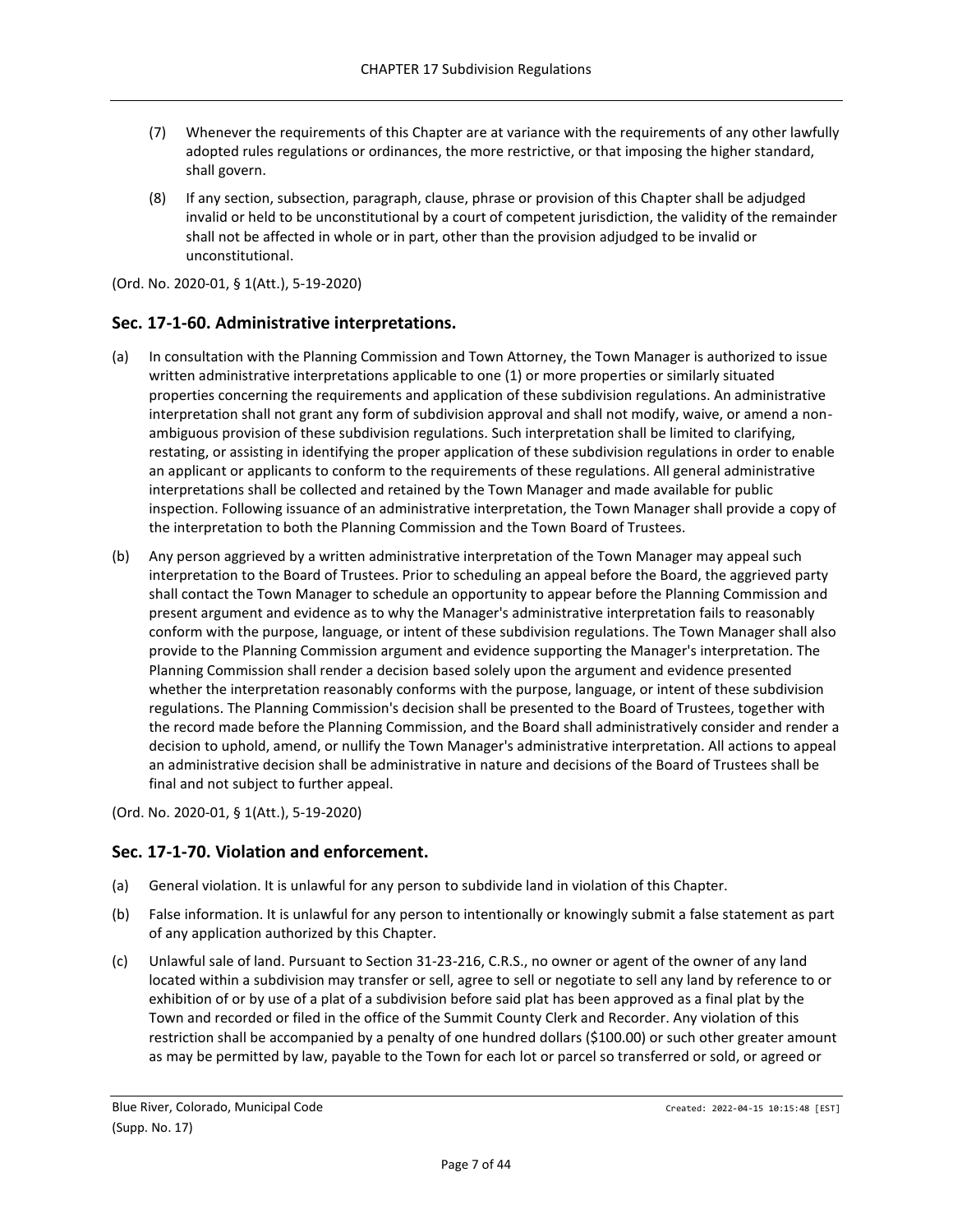negotiated to be sold. The description of such lot or parcel by metes and bounds in the instrument of transfer or other document used in the process of selling or transferring shall not except the transaction from such penalties or from the remedies provided in this Chapter. The Town may enjoin such transfer or sale or agreement by action for injunction brought in any court of competent jurisdiction and may recover the penalty by civil action in any court of competent jurisdiction.

- (d) Prohibited construction. No structure shall be constructed, and no building permit issued for a structure, on any parcel of land except where such structure is to be constructed upon a parcel which meets the requirements of this Chapter.
- (e) Violation of express condition of subdivision approval. It shall be unlawful and a violation of these subdivision regulations for any person to fail to substantially satisfy or to breach a condition or requirement expressly imposed upon any approval of any application pursuant to this chapter.
- (f) Violation of subdivision agreement. It shall be unlawful and a violation of these subdivision regulations for any person to fail to substantially satisfy or to breach a condition or requirement expressly imposed upon any approval by any written contract or agreement associated with a subdivision between the Town and the person.
- (g) Continuing offense. A violation of these subdivision regulations shall be deemed a violation for each and every day or portion thereof during which any violation of the provisions of this Chapter are committed, continued, or permitted.
- (h) Enforcement. The provisions of these subdivision regulations may be enforced at the direction of the Town Manager or Board of Trustees by use of any of the following methods either individually or in combination:
	- (1) Judicial proceeding including, but not limited to, actions for declaratory judgment, abatement, damages;
	- (2) Withholding of construction or building permit(s) for all or any improvement within the subdivision or improvement proposed to serve the subdivision;
	- (3) Refuse to accept, continue to process, or to approve, any application pertaining to the property subject to an enforcement action;
	- (4) Withholding or revoking certificate(s) of occupancy for any structure within the subdivision;
	- (5) To the greatest extent permitted by law, revocation or suspension of any license, permit, or certificate issued to any property or applicant;
	- (6) Inspection and ordering the removal or abatement of violations;
	- (7) Issuance of a stop work order mandating the temporary suspension of any development activity within or associated with the subdivision;
	- (8) Assessment of costs and expenses (including, but not limited to, costs and expenses for administrative actions, publication, attorneys fees and court costs) incurred by the Town in enforcement of these subdivision regulations and the imposition of a lien for such costs and expenses against all or any portion of the property within the subdivision; and
	- (9) Demand for payment and the receipt and use of funds held by any person or financial institution which were deposited to secure the performance of the obligation or duty imposed by these subdivision regulations or a written contract or an agreement associated with a subdivision between the Town and the person.
- (i) Entry upon property for enforcement authorized. Whenever necessary to perform an inspection to enforce any provision contained within this Chapter or any condition or requirement of a permit or other land use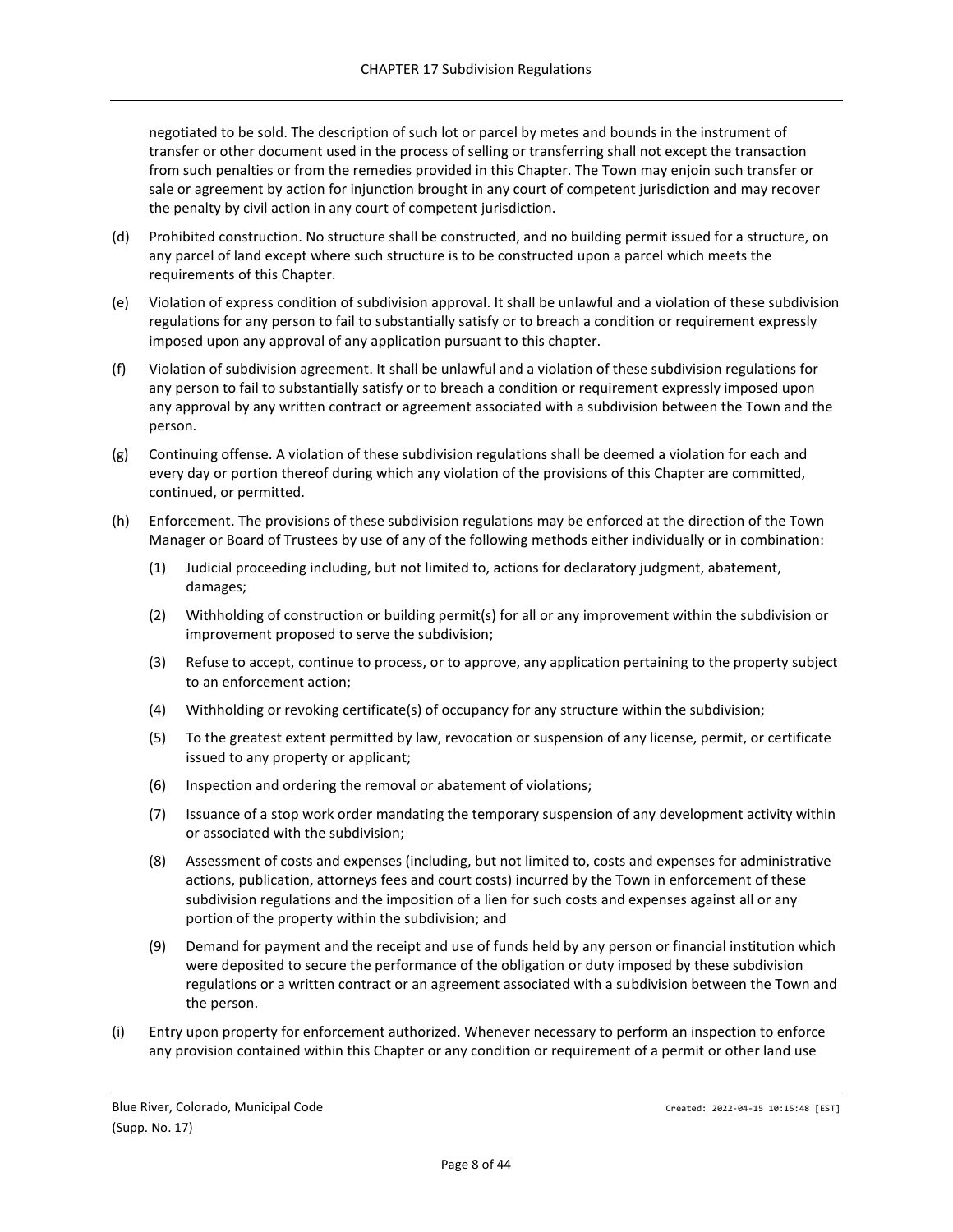approval issued pursuant to this Chapter, or whenever there is reasonable cause to believe that a violation of this Chapter or any permit or any other land use approval issued pursuant to this Chapter exists in any building or upon any real property within the jurisdiction of the Town, the Town Manager or designee, or a police officer may, upon presentation of proper credentials, enter such building or real property at all reasonable times to inspect the same or to perform any duty imposed upon him or her by the Blue River Municipal Code; provided, that if such building or real property is unoccupied, the authorized official shall first make a reasonable effort to locate the owner or other persons who have charge or control of the building or of the real property and request entry. If the entry is refused, or the owner cannot be located, the Town Manager, the Manager's designee, or any police officer, is authorized to obtain a search warrant pursuant to the Colorado Municipal Court Rules of Procedure in order to conduct and complete the inspection.

- (j) Costs and fees. The Town is authorized to collect its costs or fees and enforcement of this Chapter against any person violating any provision of this Chapter. Assessment of costs or fees shall be made by notice and demand letter signed by the Town Manager which letter shall identify the reasons for the assessment, the amount of such costs and fees, and a demand to pay the costs and fees by a date certain not less than ten (10) days following the person's receipt of the letter. In the event the costs or fees are not timely paid, the Town may certify such costs and fees to the County Treasurer for collection against the property subject to the Chapter in the same manner as taxes under Sections 31-20-105 and 106, C.R.S.
- (k) Remedies not exclusive. The remedies provided by this Chapter shall be cumulative and not exclusive and shall be in addition to any other remedies provided by law.

(Ord. No. 2020-01, § 1(Att.), 5-19-2020)

#### <span id="page-8-0"></span>**Sec. 17-1-80. Severability and savings clause.**

- (a) Severability. If any section or Article of these subdivision regulations is found to be unconstitutional, illegal or invalid by a court of competent jurisdiction, only such unconstitutional, illegal or invalid section or Article will cease to be effective and any such finding shall have no bearing on the effectiveness of the remaining portions of these subdivision regulations.
- (b) Savings clause. The amendment or repeal of any ordinance or part thereof by these subdivision regulations shall not release, extinguish or modify in whole or in part, any penalty or liability or any right of the Town, incurred or obtained under the amended or repealed ordinance or part thereof. These subdivision regulations, so amended or repealed, shall be treated and held as remaining in force or effect for the purpose of sustaining any and all proper actions, suits, proceedings and prosecutions, for the enforcement of any penalty, liability or any right of the Town, for the purpose of sustaining any judgment, decree or order which may be rendered in such proceedings, actions, acts, decisions, hearings and appeals pending before the Town, its Town Board, Planning Commission, any other decision-making body or officer, and any court

(Ord. No. 2020-01, § 1(Att.), 5-19-2020)

## <span id="page-8-1"></span>**Sec. 17-1-90. Major activity notice.**

Pursuant to Section 31-23-225, C.R.S., as amended, when a subdivision or commercial or industrial activity is proposed which will cover five (5) or more acres of land, the Town shall send notice to the Colorado Land Use Commission, the state geologist and the Summit County Board of County Commissioners of the proposal prior to approval of any zoning change, subdivision or building permit application associated with such proposed activity.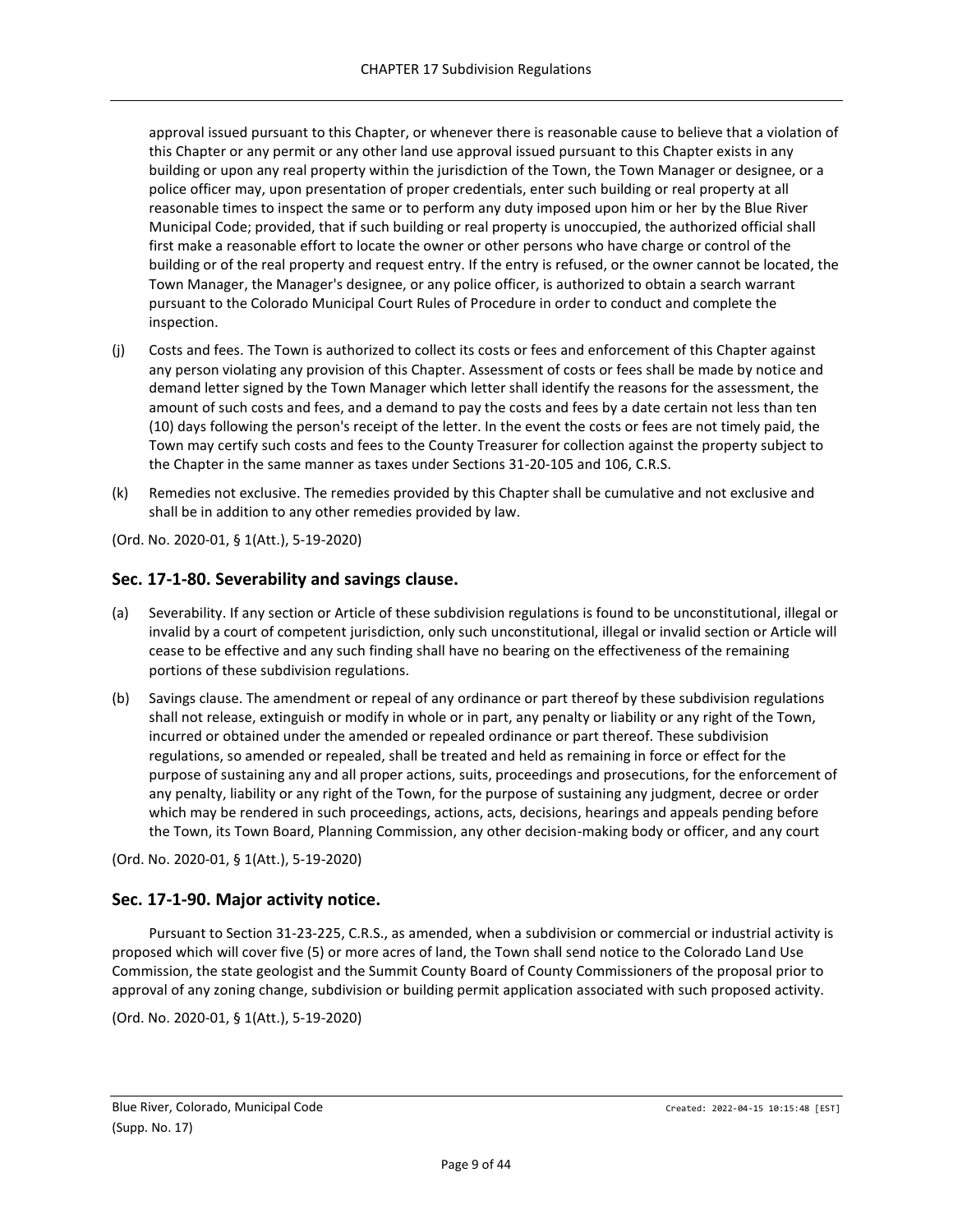## <span id="page-9-0"></span>**Sec. 17-1-100. Approval required for recordation.**

All plats of a subdivision of land within the Town shall be filed and recorded only after having been approved and signed by the authorized official or representative of the Town. Any plat purporting to subdivide property, including any plat lot line adjustment, lot consolidation, subdivision vacation, which is recorded without approval of the Board shall be unlawful and deemed void.

(Ord. No. 2020-01, § 1(Att.), 5-19-2020)

## <span id="page-9-1"></span>**Sec. 17-1-110. Application and consultant review fees.**

- (a) Application fees. Application fees for Town administrative staff's processing of the application, including, but not limited to, providing required notices, setting public hearing(s), coordination with consultants, shall be paid directly to the Town in amounts set forth by resolution in a fee schedule adopted by the Town Board.
- (b) Consultant review fees. In addition to an application fee, an applicant shall pay one hundred (100) percent of the costs of review incurred by the Town's consultants that are directly related to the review, inspection, drafting of documents, and consideration of the application. Consultants retained by the Town may include planning, engineering, legal, water and other land use professionals.
- (c) Procedure for payment of consultant review fees. At the time a subdivision application is first submitted to the Town, and prior to any review by the Town staff, the applicant shall pay to the Town both the application fee required by subsection (a) of this section and an initial deposit ("initial deposit") to be applied to the Town's consultant review fees in an amount set forth in the Town's fee schedule. As consultant review fees are incurred and billed to the Town, the Town shall draw upon the initial deposit for payments to the appropriate consultants. At such time that the fees charged against the initial deposit exceed eighty (80) percent or more of the initial deposit, and within ten (10) days of the applicant's receipt of notice by the Town, the applicant shall supplement the initial deposit by making an additional deposit with the Town of an amount equal to at least fifty (50) percent of the amount of the initial deposit.
- (d) Authority to modify payment of fees. The Town Manager may alter the timing of payment or deposit of any fees, reduce the amount of fees or deposit, or may waive fees and the applicant's deposit when either: (i) instructed by the Mayor or Town Board to advance policies and objective of the Town; or (ii) upon a determination by the Town Manager that the estimated or anticipated additional costs of review can be reasonably paid prior to final consideration of the application or that the fees will not likely exceed the remaining balance held in the initial deposit. Upon the Town's final determination of the application, the Town shall refund any unused deposit amount.
- (e) Full payment a condition for approval. Notwithstanding the absence of any express condition of approval of an application for subdivision approval, the payment in full of all fees and charges associated with an application shall be a standard condition for the effectiveness of any subdivision application.
- (f) Application termination. The Town shall terminate review and processing of an application when any required fees are unpaid or when the initial deposit falls below the required minimum deposit amount. The Town will recommence processing and review only upon receipt of the required additional fee amounts.

(Ord. No. 2020-01, § 1(Att.), 5-19-2020)

#### <span id="page-9-2"></span>**Sec. 17-1-120. Private covenants and subdivision regulations.**

The application and applicability of these subdivision regulations shall not be affected or altered in any way by privately imposed covenants or contracts that may seek to govern or control the use of property. Rights afforded to private parties by private covenants and contracts shall remain private rights subject to enforcement by the parties to the covenants or contracts according to their terms.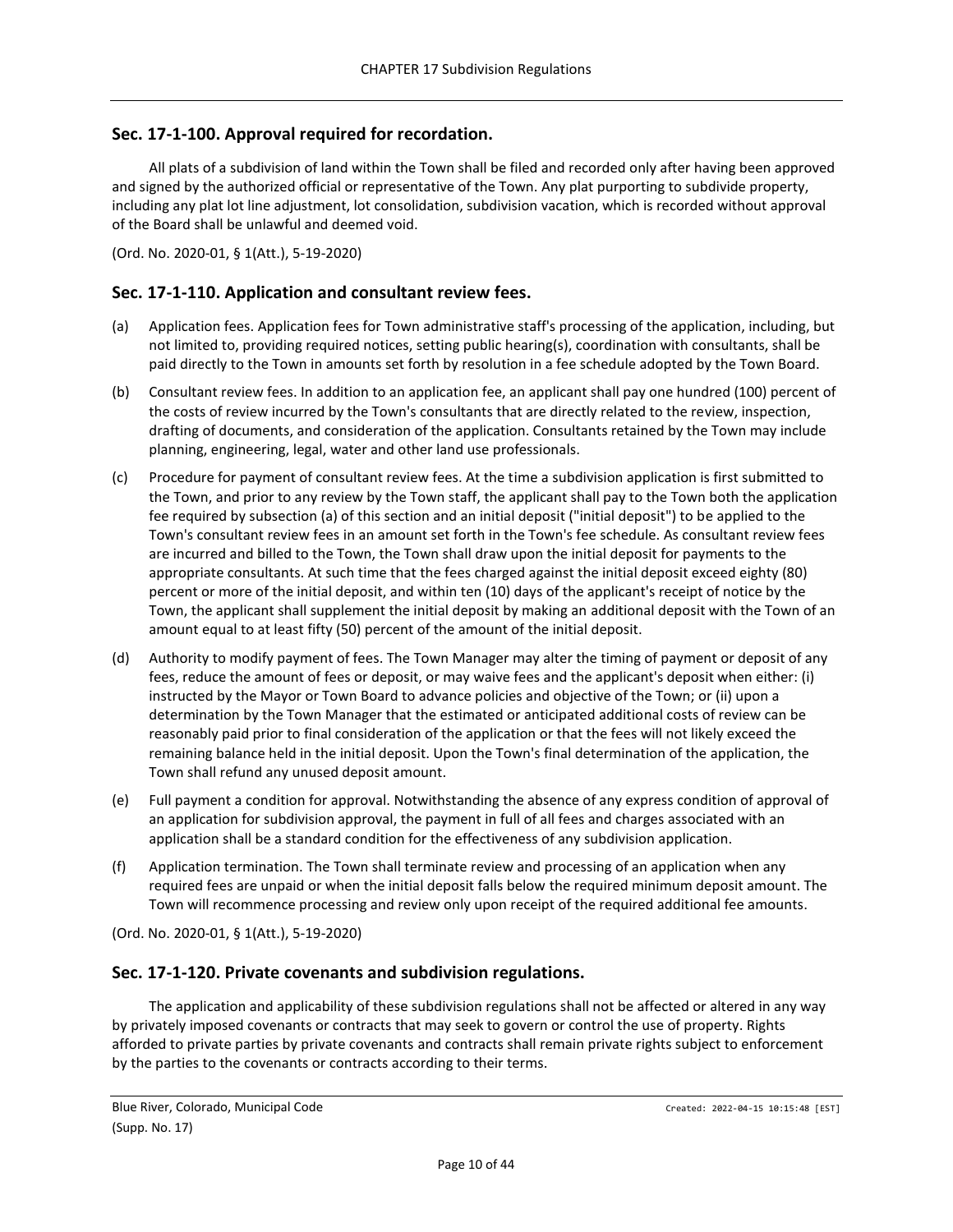#### <span id="page-10-0"></span>**Sec. 17-1-130. Reserved.**

<span id="page-10-1"></span>**Sec. 17-1-140. Reserved.**

#### <span id="page-10-2"></span>**Sec. 17-1-150. Definitions.**

The definitions contained in Section 16-1-10 of Zoning are hereby adopted by reference. The following additional definitions apply to the application of these subdivision regulations:

*Accepted, roads and streets,* when used in regard to roads and streets, means written acceptance of the road or street by the Town.

*Adjacent,* when used with respect to a lot or property ownership, means all properties with a common point or line to the subject property and the property which would have a common point or line with the subject property if a public vehicular right-of-way separating the properties were not there.

*Applicant* means a person, partnership, joint venture, association, corporation, person in a representative or agent capacity, or other legal entity or legal representative seeking approval of an application submitted to the Town in accordance with these subdivision regulations. An "applicant" is synonymous with "subdivider" and may include the owner, subdivider, developer, builder, or other person or entity engaged in the subdivision or development of property.

*As built plan* means the final development plan that reflects the constructed subdivision.

*Bike path* means a corridor for use by bicycles and pedestrians, prohibited for use by motorized vehicles.

*Block* means an area of land within a subdivision which is entirely bounded by streets, highways, natural boundaries or the exterior boundary or boundaries of the subdivision.

*Board* means the Board of Trustees of the Town of Blue River, Colorado.

*Building* means any structure having a roof supported by columns or walls, or any other enclosed structure, for the housing or enclosure of persons, animals or property.

*Bylaws* shall refer to the bylaws of the unit owners' association or corporation.

*Contractor* means the individual, partnership, corporation, joint venture, or other legal entity performing the work. In the case of work being performed under permit issued by the Town, the permittee shall be construed to be the contractor.

*Culvert* means a ditch, drain or conduit, not incorporated in a closed system that carries drainage water under a driveway, roadway, railroad, pedestrian walk or public way, or other type of overhead structure.

*Days* means consecutive calendar days, unless otherwise specified.

*Dedication* means a grant by the owner of a right to use land to the public in general, involving a legally recorded transfer of property rights, and an acceptance of the dedicated property by the Town.

*Documentation of ownership, liens, and encumbrances* means documentary evidence acceptable to the Town reasonably establishing: (1) that the applicant(s) is/are either the fee owner(s) of the entire property proposed for subdivision or that the applicant possesses the legal authority to subdivide the property on behalf of the fee owner(s); and (2) the full names and mailing addresses of all other interest holders in the property. Documentation of ownership, liens and encumbrances shall include all of the following: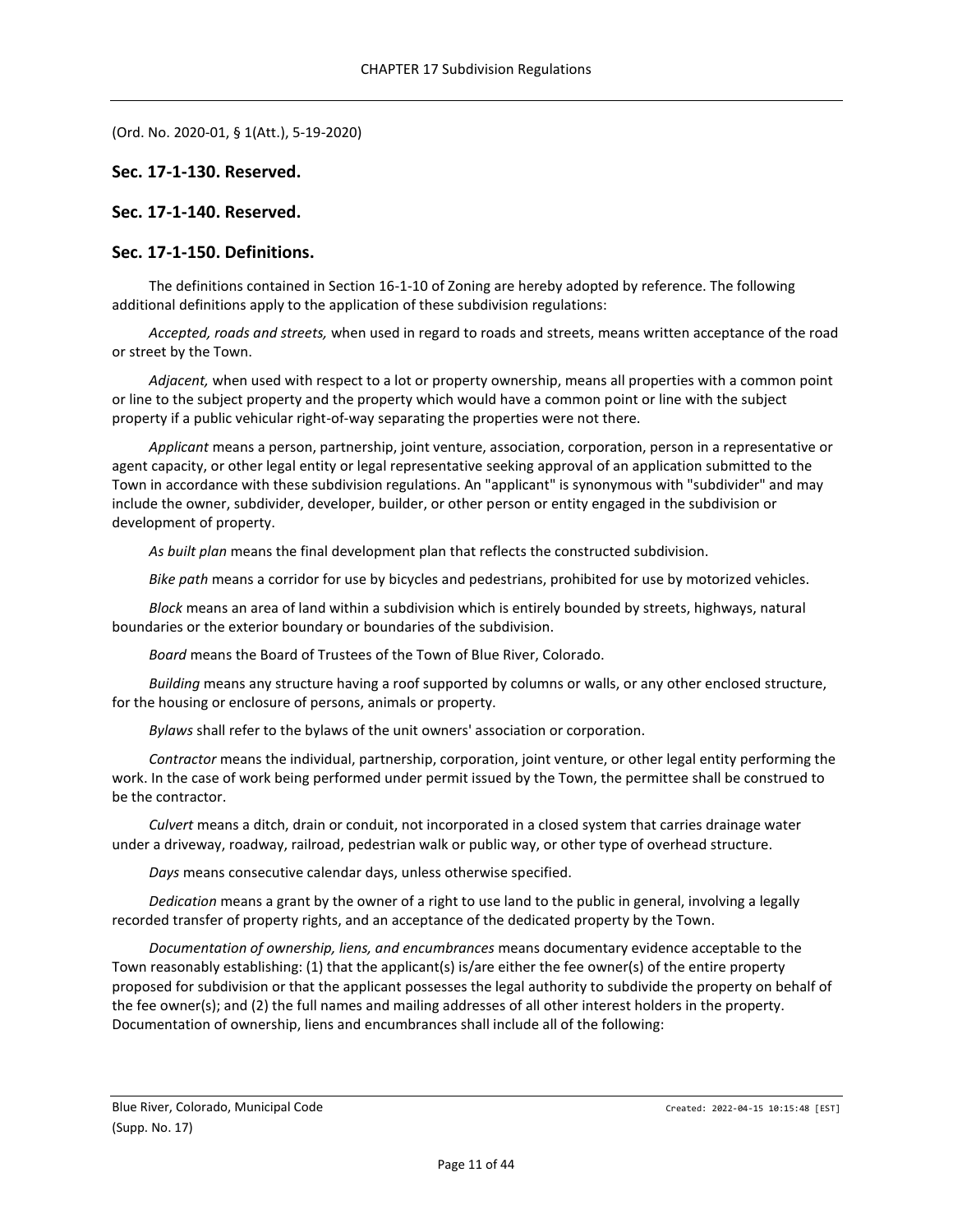- (1) A written ownership and encumbrances report or title commitment prepared by a title company and dated not more than sixty (60) days from the date of the application submission to the Town;
- (2) Written authorization by the owner, acceptable to the Town Attorney, that establishes the applicant's full authority to perform all actions required by these subdivision regulations and to subdivide the property on behalf of an owner;
- (3) A listing of the owners of any surface, subsurface, or above surface rights, easements or other interests in the land including the names and addresses of such owners, together with the book or film, page and reception number of each owner as recorded in the Office of the County Clerk and Recorder; and
- (4) A listing of all liens and encumbrances against the subject property with the book or film, page and reception number of each lien or encumbrance as recorded in the office of the Summit County Clerk and Recorder including the names and addresses of all such lienholders.

*Drainage* means surface water runoff or the removal of surface water or ground water from land by drains, grading or other means, which include runoff controls to minimize erosion and sedimentation during and after construction or development.

*Easement* means a grant of land by the owner for the specified use of the land.

*Final approval* means approval by the Board or Planning Commission of the final plat.

*Inspector* means an authorized representative of the Town, assigned by the Town Manager to make any or all necessary inspections of materials furnished and work performed by the contractor.

*Lot* means a described and identifiable unit of land illustrated or depicted on a subdivision plat for the purpose of transfer of ownership or for building development. Lot may also mean parcel, site, property, or any similar term. A lot is not an outlot.

*Manager* or *Town Manager* means the Town Manager of the Town of Blue River or the Manager's designee identified in writing.

*Outlot* means a described and identified unit of land illustrated or depicted as an "outlot" on a Townapproved plat. Except to the extent expressly and specifically stated on the plat, an outlot is not a lot or building site, is not approved for any use whatsoever by the plat. Use and development of an outlot requires approval of a minor subdivision plat, final plat, or plat amendment, as applicable.

*Owner* means a person holding or vested with ownership of a fee simple interest in real property and, by virtue of such ownership, possesses the legal right to convey, grant or dedicate such property, or to otherwise bind future owners of such property through execution of a subdivision plat or other instrument affecting the property. Such term shall include a person acting on behalf of the owner by virtue of a fully executed and effective written power-of-attorney or other Town-approved authorization.

*Person* means any individual, partnership, corporation, joint stock association, trustee, receiver, assignee, any other recognized entity, or personal representative thereof. Person also includes any municipality, or state, special district, or any political subdivision thereof to the extent that the Town of Blue River has jurisdiction over their activities that are within the scope of these subdivision regulations.

*Planning Commission* means the officially appointed Planning and Zoning Commission for the Town of Blue River.

*Plans* means the drawings, profiles, cross sections, working drawings, and supplemental drawings, or reproductions thereof, approved by the Town or building official, which show the location, character, dimensions, or details of the work.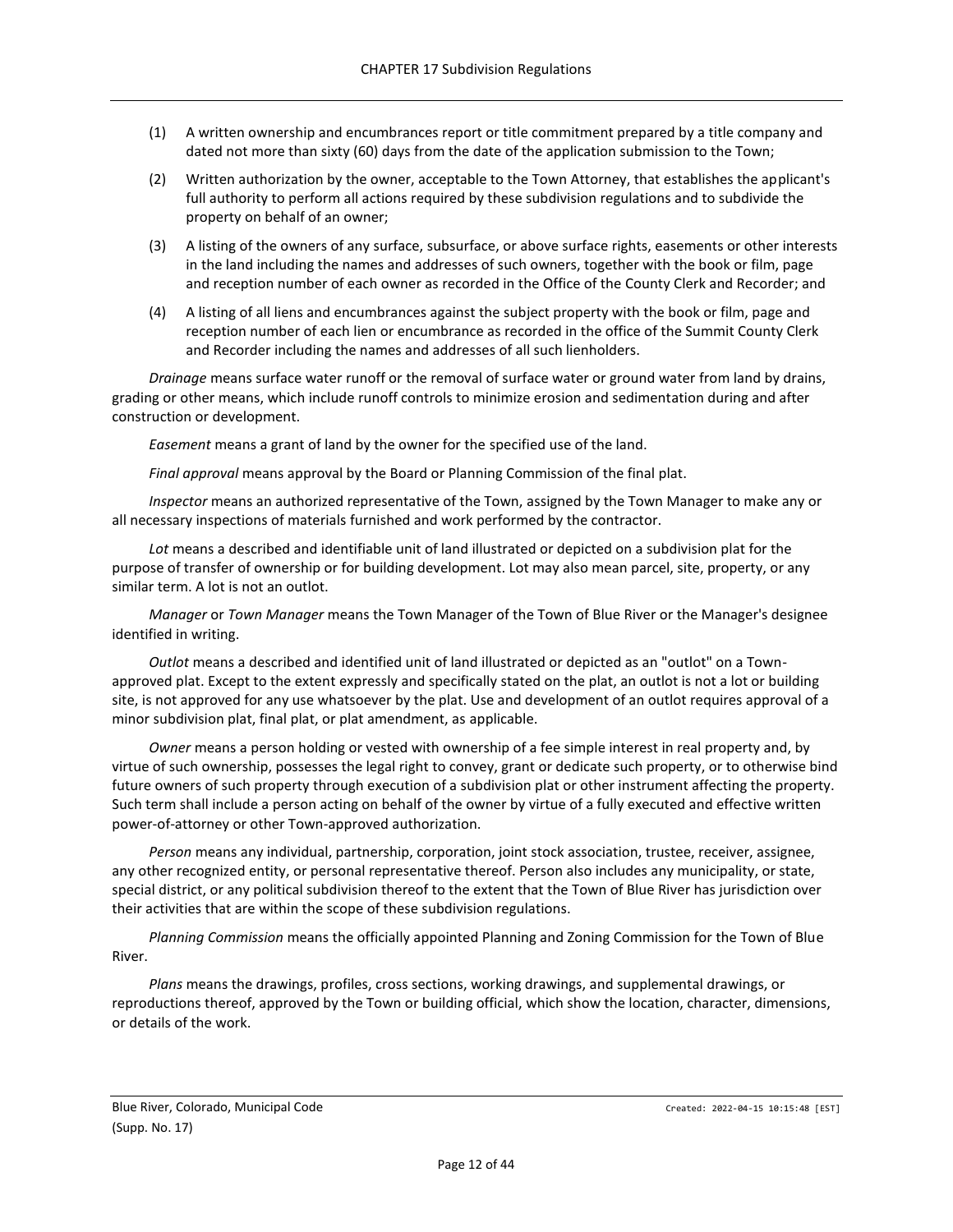*Plat, final* means a map, drawing or chart upon which the subdivider presents proposals for the physical development of subdivision, and which he/she submits for approval and intends to record in final form.

*Preliminary plan* means the preliminary drawings described in these regulations indicating the proposed manner or layout of the subdivision to be submitted to the Board for approval.

*Project documents* [is] defined in accordance with the statutes of the State.

*Right-of-way* means the width between property lines of a street.

*Service connection* means all or any portion of the conduit, cable, or duct, including meter, between a utility distribution line and an individual consumer.

*Sewer* means any conduit intended for the reception and transmission of sewage and fluid industrial waste.

*Soil stability analysis* means a study conducted to determine the status of the soil on a property.

*Special provisions* means any written provisions, which supplement or modify these specifications.

*Specifications* means standard specifications, reference specifications, special provisions, and specifications in supplemental agreements between the contractor and the Town.

*Standard plans* mean details of standard structures, devices, or instructions referred to on the plans or in specifications by title or number.

*Storm sewer* means any conduit and appurtenances intended for the reception and transfer of stormwater.

*Street, private* means any street maintained by the town for purposes of vehicular or pedestrian use.

*Street, public* means the entire width between the boundary lines of every way publicly maintained when any part thereof is open to the use of the public for purposes of vehicular travel.

*Subdivider* means any person, individual, firm, partnership, association, corporation, estate, trust, or any other group or combination acting as a unit, dividing or proposing to divide land so as to constitute a "subdivision" as defined herein, including any agent of the subdivider.

*Subdivision* or *subdivided land* means:

- (1) A tract of land which is or was divided into two (2) or more lots, tracts, parcels, sites, separate interests, or other division for the purpose, whether immediate or future, of transfer of ownership, or for building or other development, and is referenced by a subdivision plat or map recorded with the Summit County Clerk and Recorder's Office; or
- (2) A tract of land including land to be used for condominiums; or
- (3) A house, condominium, apartment or other dwelling unit which is divided into two (2) or more separate interests through division of the fee or title thereto, whether by conveyance, license, lease, contract for sale or any other method of disposition.

*Supervision,* where used to indicate supervision by the Town, means the performance of obligations, and the exercise of rights, specifically imposed upon and granted to the Town in becoming a party to the contract except as specifically stated herein, supervision by the Town shall not mean active and direct superintendence of details of the work.

*Surety* means any individual, firm or corporation, bound with and for the contractor for the acceptable performance, execution, and completion of the work, and for the satisfaction of all obligations incurred.

*Town* means the Town of Blue River, County of Summit, State of Colorado.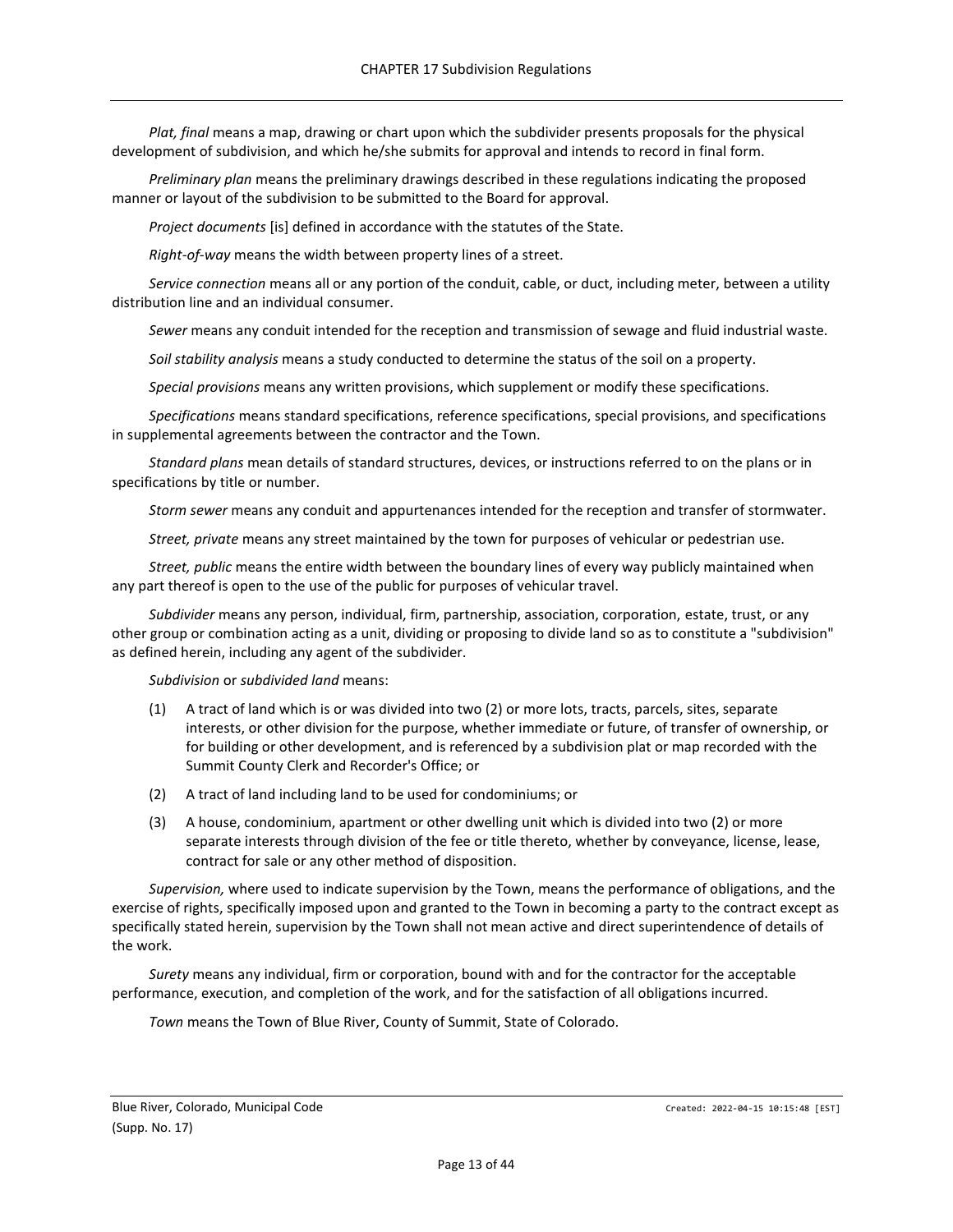*Utility* means tracks, overhead or underground wires, pipelines, conduits, ditches, ducts or structures, sewers or storm drains owned, operated, or maintained in or across a public right-of-way or private easement.

<span id="page-13-0"></span>(Ord. No. 2020-01, § 1(Att.), 5-19-2020)

## *ARTICLE II Subdivision Processes*

#### <span id="page-13-1"></span>**Sec. 17-2-10. Forms of subdivision approvals.**

The Town of Blue River authorizes the following forms of subdivision approvals:

- Minor Subdivision (Article III)
- Major Subdivision (Article IV)
- Plat Amendment (Article V)
- Plat Vacation (Article VI)
- Plat Correction (Article IX)

<span id="page-13-2"></span>(Ord. No. 2020-01, § 1(Att.), 5-19-2020)

## *ARTICLE III Minor Subdivision*

#### <span id="page-13-3"></span>**Sec. 17-3-10. Definition of minor subdivision.**

*Minor subdivision* means the division of land including replat, that:

- (1) Results in no more than five (5) lots or outlots;
- (2) Does not create or result in the creation of a lot or parcel of land that would violate or fail to conform to any applicable zoning or other standard including, but not limited to, lot area, minimum frontage, building height, setback(s), street or private drive width, parking or access; and
- (3) Does not propose a major subdivision, plat amendment, or plat vacation as defined by these subdivision regulations.

(Ord. No. 2020-01, § 1(Att.), 5-19-2020)

#### <span id="page-13-4"></span>**Sec. 17-3-20. Minor subdivision review procedures.**

The procedures applicable to the processing of an application of a minor subdivision are provided in the table of subdivision processes set forth in Section 17-10-20 of these subdivision regulations.

(Ord. No. 2020-01, § 1(Att.), 5-19-2020)

#### <span id="page-13-5"></span>**Sec. 17-3-30. Sufficiency of application.**

All plans, reports, maps and other information required for any plan or plat must be complete, legible, and must be submitted by the deadlines established by these subdivision regulations or deadlines established during the review process. A failure of the application to meet the requirements of these subdivision regulations or any applicable deadline shall delay the processing of the application until the application is sufficient and complete. The Town shall not process or schedule the processing of any application which is found to be incomplete.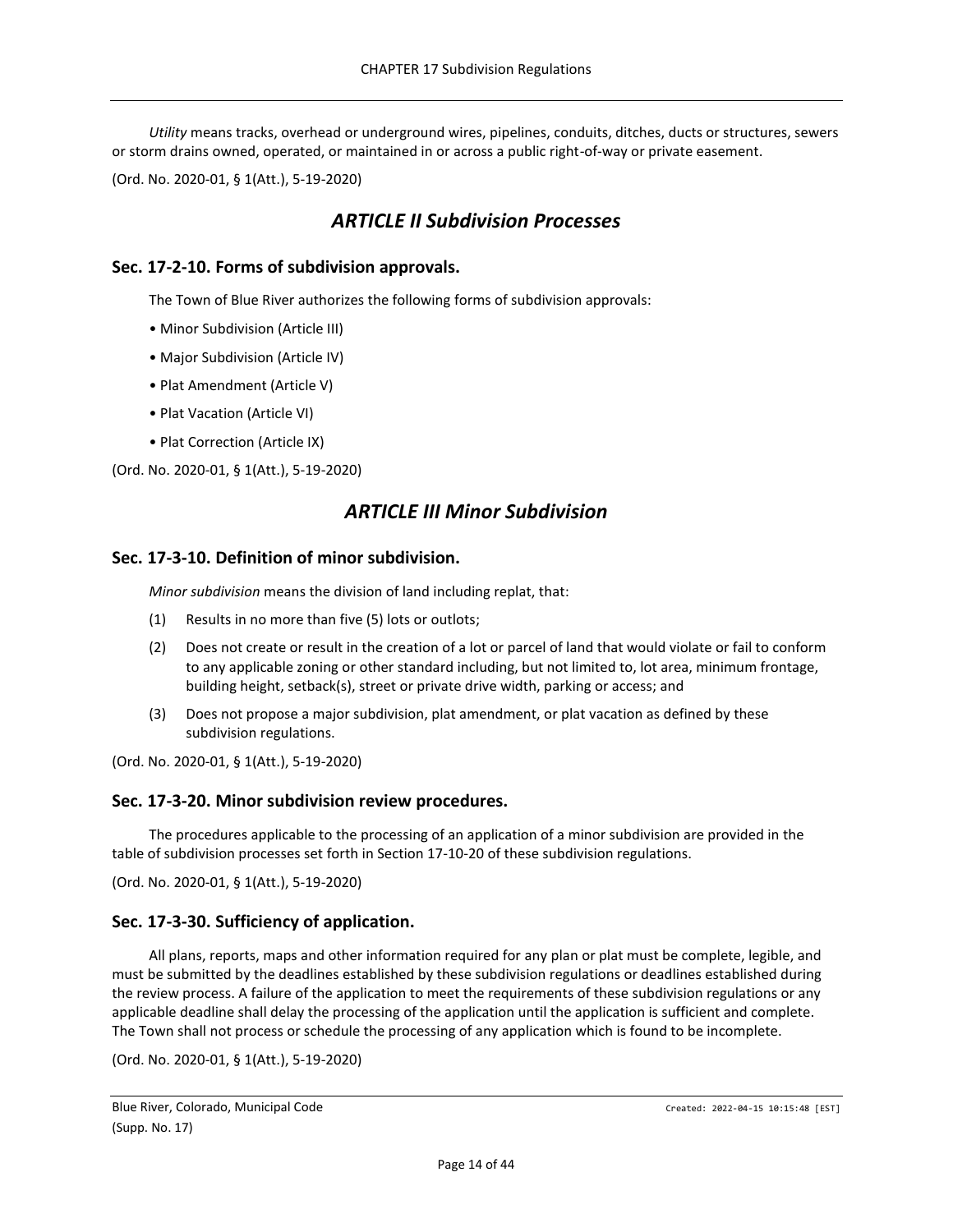## <span id="page-14-0"></span>**Sec. 17-3-40. Contents of minor plat application.**

All minor plat applications shall meet all submittals, materials, and information requirements of a final plat contained in Section 17-4-70(b), except that the applicant shall provide or satisfy the following:

- (1) The title of the subdivision plat shall prominently identify the proposed name of the subdivision together with the phrase "minor plat."
- (2) Documentation of ownership, liens and encumbrances or, in the alternative where no dedication of property to the public is proposed by the plat, all of the following:
	- a. A copy of a recorded deed for all of the property described in the application evidencing that the applicant is the fee owner of the property;
	- b. A written, executed, and notarized statement of the applicant representing to the Town that he or she is the fee owner of the property; and
	- c. A certified copy of documentation from the Summit County Assessor or Clerk and Recorder evidencing that the applicant is the owner of record of the property.
- (3) List of all mineral owners and lessees of mineral owners for all the property described in the application; and evidence of notice to such mineral owners and lessees of the public hearing to consider such plat.

(Ord. No. 2020-01, § 1(Att.), 5-19-2020)

## <span id="page-14-1"></span>**Sec. 17-3-50. Number of copies of plat application materials.**

Except where the Town Manager approves the submission of electronic copies, the applicant shall submit to the Town twenty (20) copies of all application materials. The Town Manager may request additional copies of documents larger than eight and one-half by eleven (8½ x 11) inches where necessary to provide sufficient documentation for unanticipated referrals.

(Ord. No. 2020-01, § 1(Att.), 5-19-2020)

## <span id="page-14-2"></span>**Sec. 17-3-60. Standard for approval.**

Recommendation of approval or conditional approval of any minor plat by the Planning Commission, and any approval or conditional approval by the Town Board shall require a finding that the applicant and the evidence presented to the commission or the Town established the following by competent and sufficient evidence:

- (1) The proposed subdivision meets or satisfies all applicable requirements of these subdivision regulations;
- (2) The proposed subdivision conforms to all applicable requirements for the zone district(s) in which the property is located, including, but not limited to, requirements for setbacks, height, floor and lot areas, and minimum lot sizes;
- (3) The proposed subdivision substantially conforms to all other applicable requirements of this Code, ordinances, and resolutions of the Town of Blue River;
- (4) The proposed subdivision substantially conforms to the goals and policies of the Blue River Comprehensive Plan to the extent that such goals and policies do not conflict with provisions or requirements of the Municipal Code and to the extent that such goals and policies set forth requirements which are sufficiently specific to permit the Planning Commission or Town Board to decide that such application or subdivision meets or fails to meet such goal or policy; and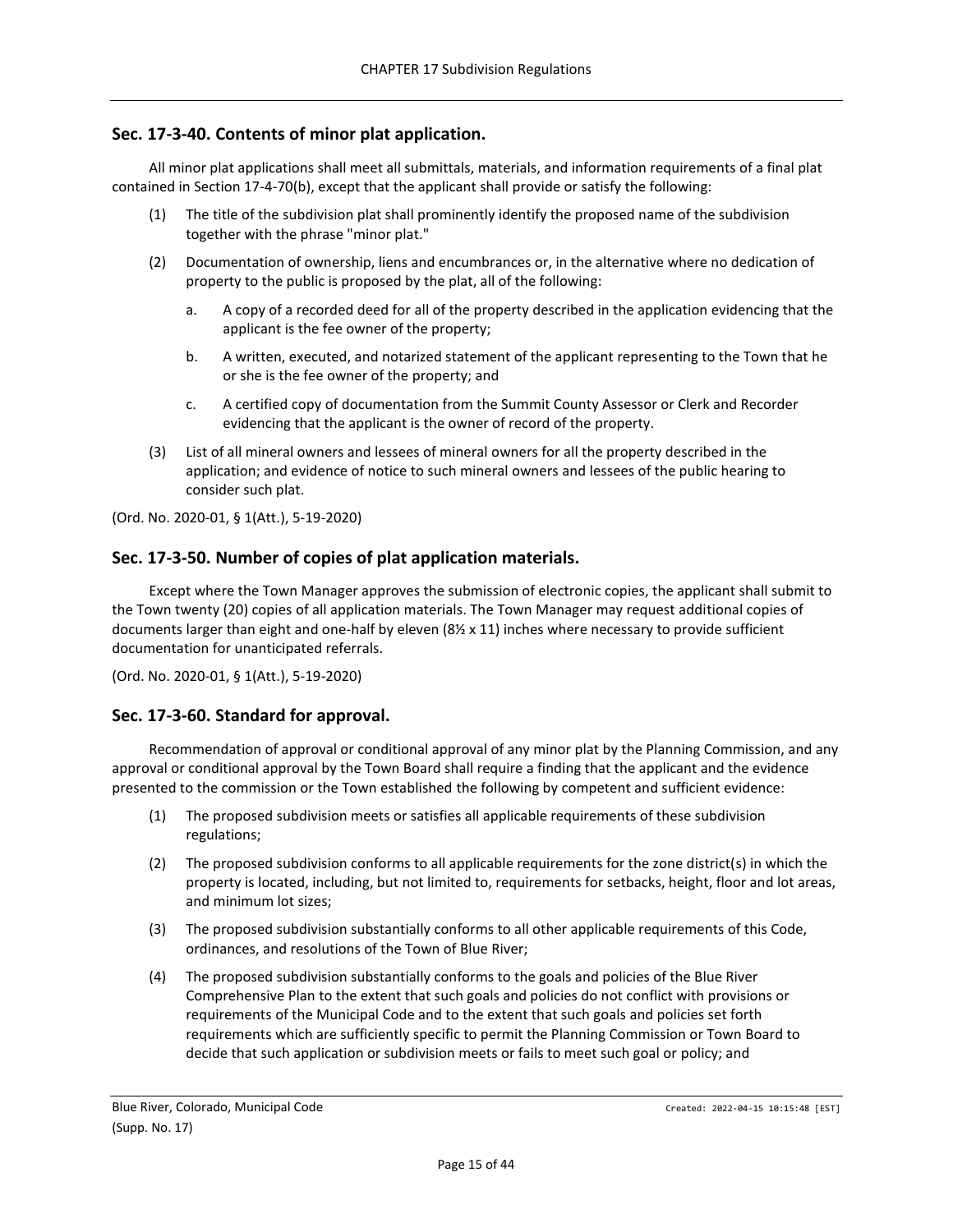(5) The proposed subdivision (both during and following construction and development) will not result in an unreasonable increase in the peak rate of discharge, or result in a decrease in the quality of discharge, or result in any significant change in the direction or location of the point of discharge, of storm water or surface water flows upon any adjacent or neighboring property.

(Ord. No. 2020-01, § 1(Att.), 5-19-2020)

#### <span id="page-15-0"></span>**Sec. 17-3-70. Conditions for approval.**

The Town Board may impose reasonable conditions upon any approval which are necessary to ensure continued conformance with these standards of approval, this Code, or which are necessary to protect the health, safety, and welfare of the Town and its residents. Any proposed condition for approval shall be reviewed and approved by the Town Attorney.

(Ord. No. 2020-01, § 1(Att.), 5-19-2020)

#### <span id="page-15-1"></span>**Sec. 17-3-80. Effect of approval of minor plat.**

- (a) Recording of final plat. As soon as practicable following approval by the Town, the applicant shall submit to the Town a fully executed original minor plat in material and form suitable for recordation with the Summit County Clerk and Recorder and any applicable subdivision improvements agreement. Upon confirmation that the applicant has received final approval of the minor plat and all supporting documents and paid all outstanding fees and charges, the Town shall cause to be filed and recorded such plat and documents in the office of the Summit County Clerk and Recorder at the applicant's expense.
- (b) No approval or conditional approval of a minor plat and any applicable subdivision improvements agreement shall be deemed effective or finally approved until the minor plat is recorded with the County Clerk and Recorder.

<span id="page-15-2"></span>(Ord. No. 2020-01, § 1(Att.), 5-19-2020)

## *ARTICLE IV Major Subdivision*

#### <span id="page-15-3"></span>**Sec. 17-4-10. Definition of major subdivision.**

A "major subdivision" is any division of land that is not defined as a "minor subdivision," a "plat amendment," a "plat vacation," or a "plat correction" as these phrases are defined by these subdivision regulations.

(Ord. No. 2020-01, § 1(Att.), 5-19-2020)

#### <span id="page-15-4"></span>**Sec. 17-4-20. Major subdivision process generally.**

A major subdivision requires the processing and approval of two (2) separate plans or plats: preliminary plan and final plat. Full processing and approval by the Town Board of all three (3) phases in accordance with this title constitutes approval of a "major subdivision."

(1) Preliminary plan. The preliminary plan is the first step of the two-step major subdivision approval process. Preliminary plan approval requires public hearings held before the Planning Commission and the Town Board. The preliminary plan process will review the feasibility and design characteristics of the proposal based on the standards set forth in these subdivision regulations, the Zoning Ordinance, and this Municipal Code. The preliminary plan process will also evaluate preliminary engineering design. The applicant must receive preliminary plan approval or conditional approval in order to proceed with the final plat application.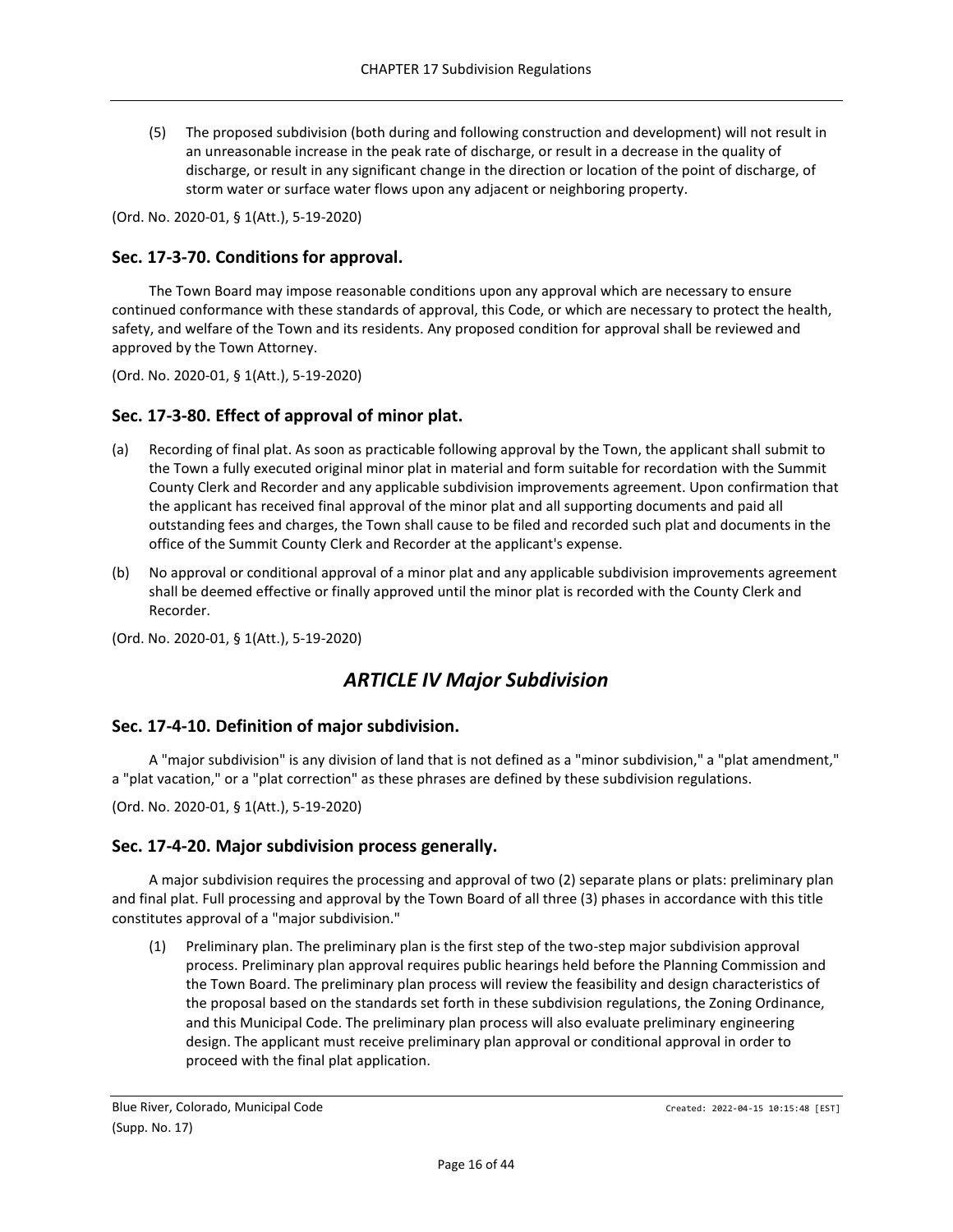(2) Final plat. The final plat is the last step in the two-step subdivision approval process. An applicant must have received preliminary plan approval or conditional approval and the approval must be valid at the time of submission of the final plat application in order to proceed with the final plat process. Final plat review requires public hearings before both the Planning Commission and the Town Board. No major subdivision shall be deemed finally approved until the Town Board approves or conditionally approves the final plat and the final plat is properly recorded in the office of the Summit County Clerk and Recorder. The final plat process will review the final engineering plans, the development agreement, homeowners' association covenants, the final plat itself, and any other documents, reports or studies as may be necessary to ensure conformance with these subdivision regulations, the Zoning Ordinance, and the Municipal Code.

(Ord. No. 2020-01, § 1(Att.), 5-19-2020)

#### <span id="page-16-0"></span>**Sec. 17-4-30. Major subdivision review procedures.**

The procedures applicable to the processing of an application of a major subdivision are provided in Article X of these subdivision regulations.

(Ord. No. 2020-01, § 1(Att.), 5-19-2020)

#### <span id="page-16-1"></span>**Sec. 17-4-40. Sufficiency of applications.**

All plans, reports, maps and other information required for any plan or plat must be complete, legible, and submitted by the deadlines established by these subdivision regulations or deadlines established during the review process. A failure of the application to meet the requirements of these subdivision regulations or any applicable deadline shall delay the processing of the application until the application is sufficient and complete. The Town shall not process or schedule the processing of any application which is found to be incomplete.

(Ord. No. 2020-01, § 1(Att.), 5-19-2020)

#### <span id="page-16-2"></span>**Sec. 17-4-50. Reserved.**

#### <span id="page-16-3"></span>**Sec. 17-4-60. Preliminary plan—Contents of application.**

Except where the Town Manager approves the submission of electronic copies, the applicant shall submit to the Town twenty-five (25) copies of all preliminary plan application materials. The Town Manager may request additional copies of documents larger than eight and one-half by eleven (8½ x 11) inches where necessary to provide sufficient documentation for unanticipated referrals. The following submittals, materials, and information shall comprise a complete application for preliminary plan review:

- (1) A completed application in the form approved by the Town;
- (2) Payment of all required application fees and any review fee deposit;
- (3) Documentation of ownership, liens and encumbrances;
- (4) A legal description of the property proposed to be subdivided prepared by a licensed registered Colorado land surveyor;
- (5) A list of the names and mailing addresses, as this information appears of record with the Summit County Assessor's Office, of all owners of adjacent property to the property proposed for subdivision; and
- (6) Preliminary plan. The preliminary plan shall be prepared at a scale of one inch equals twenty (20) feet and shall be prepared, drawn, signed and stamped by a currently registered Colorado land surveyor.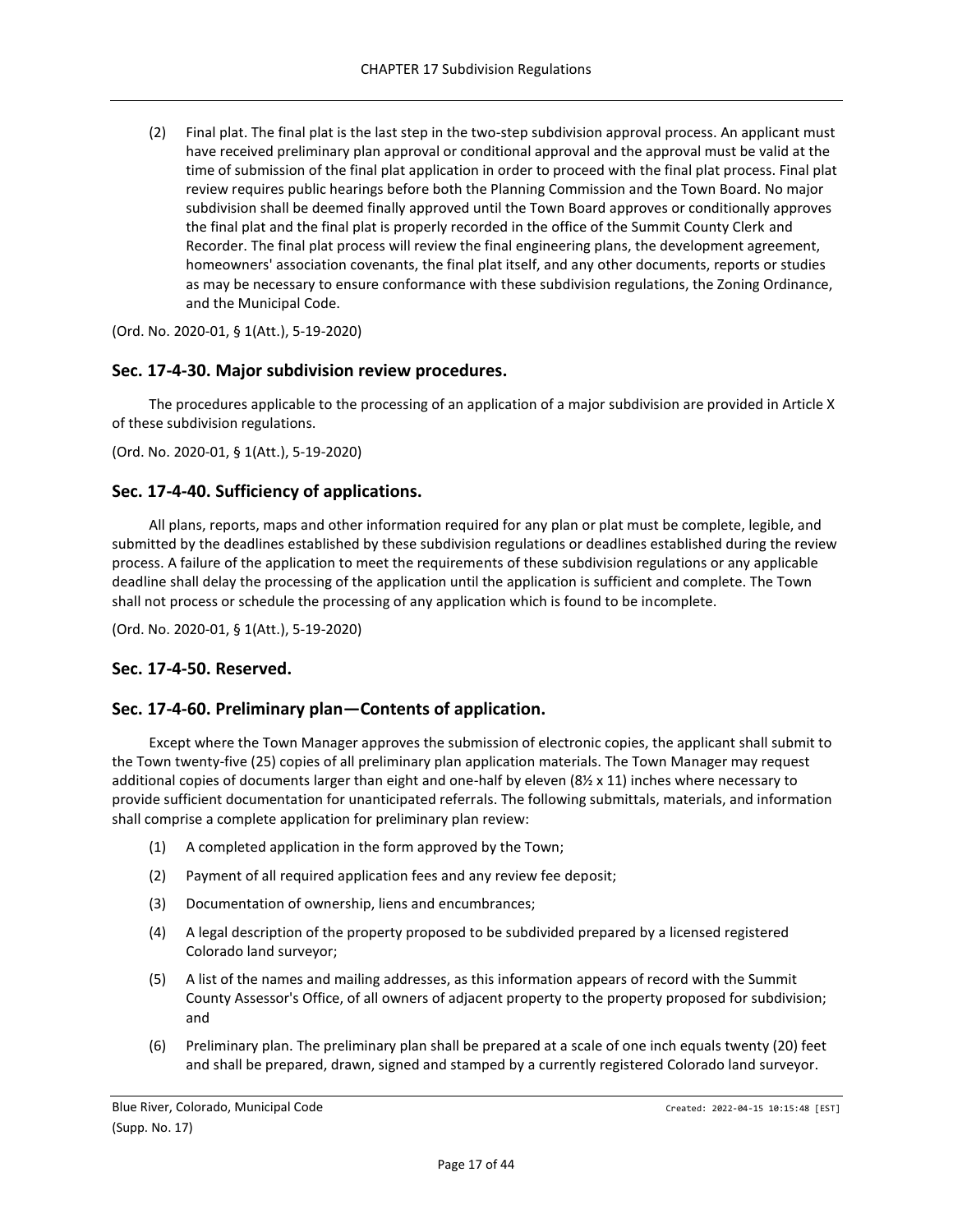The size of the map sheet shall be twenty-four by thirty-six (24 x 36) inches. Other scales may be authorized in writing by the Town Manager for larger, lower-density developments provided that the necessary data can be clearly and accurately shown. Where the required data cannot be clearly shown on one (1) plan sheet, additional plan sheets of the same size may be used with easily identifiable match lines. The preliminary plan shall include or illustrate:

- a. A general vicinity map of the subdivision illustrating the subdivision's location within the Town and showing major streets;
- b. A title that prominently identifies the proposed name of the subdivision together with the phrase "preliminary plan;"
- c. Topography at vertical intervals of five (5) feet where the average cross-slope of the subdivision is more than ten (10) percent and at vertical intervals of two (2) feet where the average crossslope of the subdivision is less than ten (10) percent. Elevation data shall be based on current United States Geological Survey datum and, the benchmarks used shall be identified on the plan;
- d. Date of preparation, map scale, north arrow and revision box;
- e. Name, address and telephone number of the applicant, land owner(s), planner, engineer and surveyor;
- f. Subdivision names and lot owners' names for property within any adjacent subdivision(s), unsubdivided tracts with owner's names, and all public lands with the agency name. The approximate location of lot lines within adjacent subdivision for lots adjacent to the proposed subdivision;
- g. Zoning classifications of property adjacent to the property proposed for subdivision;
- h. Proposed names of any new streets;
- i. Location and principal dimensions of all existing streets, pedestrian ways, alleys, easements, irrigation ditches and laterals, both of record and apparent from inspection of the property within or adjacent to the proposed subdivision;
- j. Location and size of existing utilities within or adjacent to the tract to be subdivided, including water, sewer, electric, gas and phone lines (utilities may be illustrated on a separate map at a matching scale as used for the preliminary plan);
- k. Locations of streams, ditches, ponds, and other water features, including direction of flow, high water elevations, and the location and extent of those areas subject to inundation by the one hundred-year frequency storm;
- l. Location and description of significant existing and proposed vegetation and landscaping;
- m. Location and dimensions of all proposed lots, blocks, and outlots. Lots and blocks shall be numbered. All outlots shall be lettered in alphabetical order;
- n. Location, dimensions, and areas expressed in acres and as a percent of the total project area of all proposed streets, off-street parking areas, pedestrian ways, bike paths and equestrian ways, alleys, easements and other public ways, and building setback lines;
- o. Location and dimensions in acreage and as a percent of the total of all property proposed to be set aside for park and/or open space purposes, or other private reservations;
- p. Location and types of any existing structures;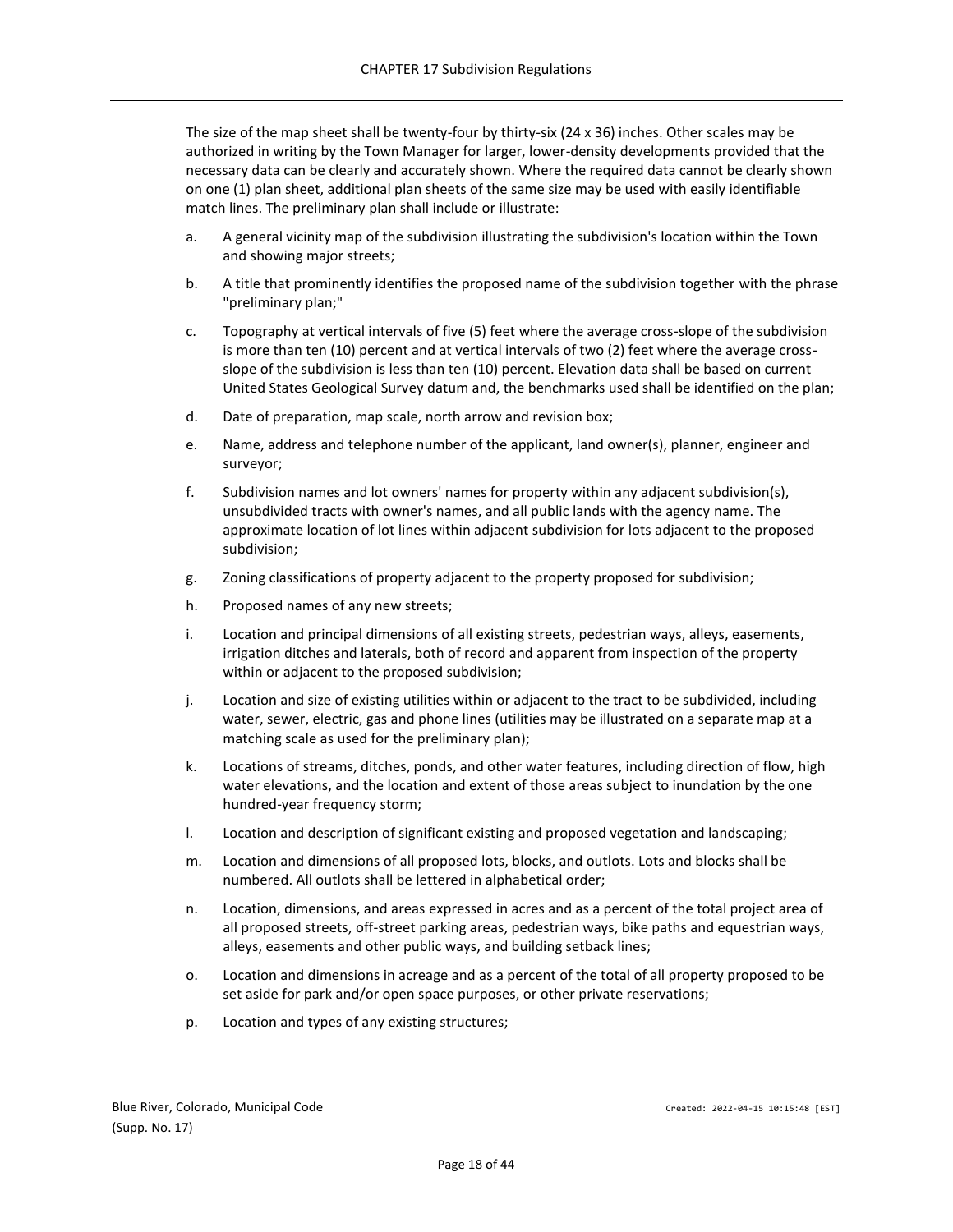- q. Location, alignment, profiles, and cut and fill slope intercepts for streets and driveways for subdivisions with any slope area(s) of ten (10) percent or greater; and
- r. Location of proposed or required exterior lighting (streetlights, parking lots) and signs, including subdivision monument or entry signs.
- (7) Written statement. A written statement addressing the following:
	- a. Any additional or supplemental information necessary to meet the content requirements of the preliminary plan in subsection (g) of this section that is not thoroughly shown on the preliminary plan;
	- b. A description of the overall development concept, purpose and function of the proposed subdivision. If the property is or will be residentially zoned, the description shall include representations concerning the proposed quality and styles of residential structures, anticipated sales price ranges, and amenities;
	- c. Environmental considerations, including, but not limited to, unstable slopes/rockfall zones, related geologic factors, floodplains and wetlands, and alignment of structures and improvements to take into consideration climatic conditions and high groundwater areas;
	- d. Unique site characteristics not common to other properties, including any natural and man-made features and/or hazards that may affect the development;
	- e. A phasing plan and development schedule for the construction and/or installation of streets, utilities, buildings and landscaping;
	- f. A supplement to the drainage plan describing how the applicant proposes to mitigate potential drainage, erosion and water retention or storage problems that may result from development;
	- g. Statements explaining the nature of all easements and reservations, if any;
	- h. A parks and open space plan documenting types of space (public, private, common areas), proposed uses, development in sequence with the phasing plan, and administrative and maintenance responsibilities;
	- i. A general description of the purpose and nature of covenants, homeowners' association, or other contemplated private or contractual restrictions on the use, character and maintenance of the subdivision;
	- j. If the subdivision will permit commercial, business, or industrial use, a description of the nature of the use, the trade area, and anticipated employment base shall be submitted in sufficient detail to demonstrate the economic viability of the proposed use.
- (8) Reports and studies. The following preliminary reports and studies shall be prepared by a qualified professional at the applicant's cost and submitted with the application:
	- a. Preliminary drainage report and grading plan. The drainage plan shall include a contour map marked to show existing drainage basins, flow patterns, concentration points, approximate runoff quantities and velocities and all existing natural and man-made features affecting site drainage and location of on-site and off-site surface water detention facilities and any easements for conveyance of surface water;
	- b. Preliminary soils report;
	- c. Preliminary utility plan for delivery of water, sewer and electric services to and throughout the property;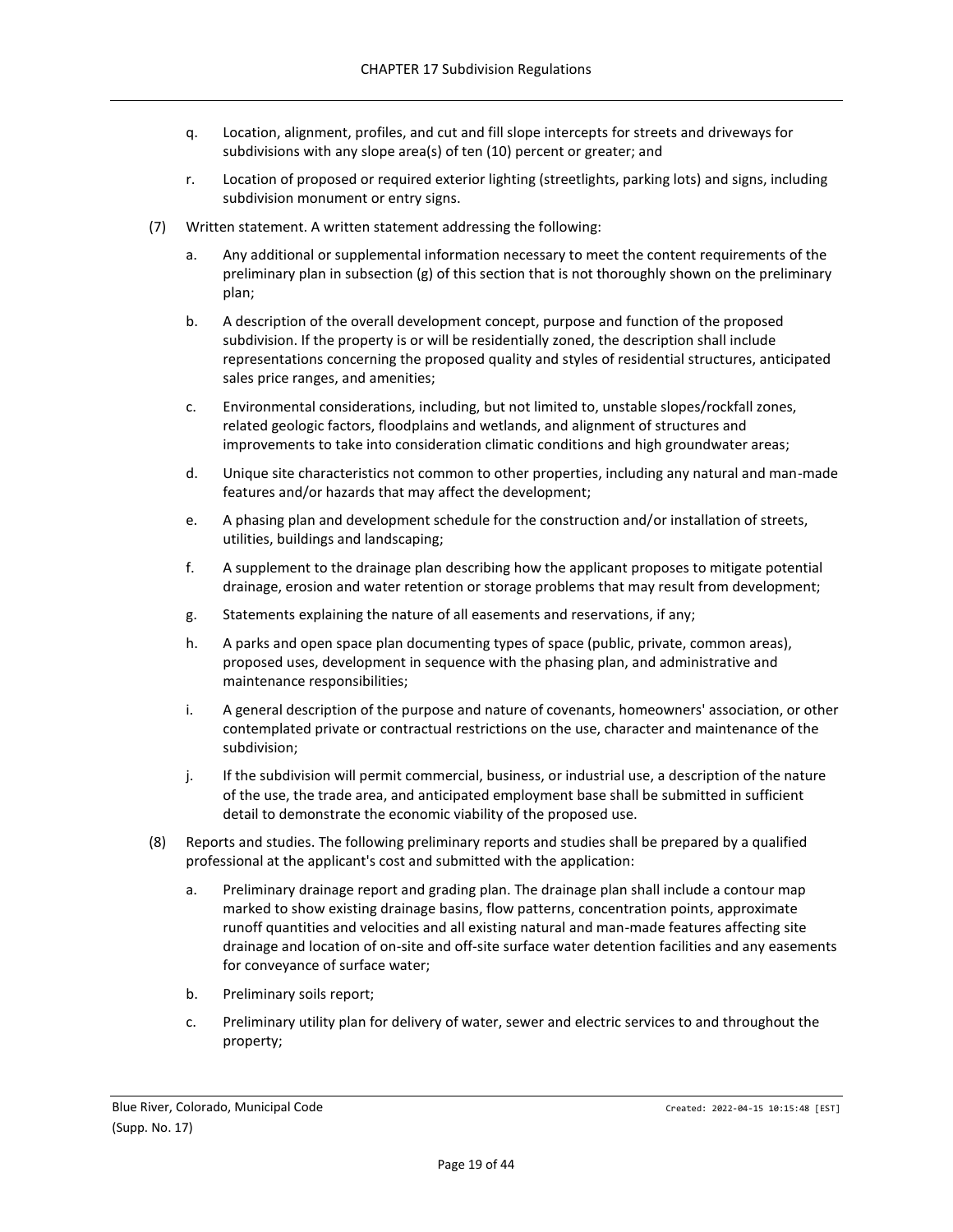- d. Preliminary traffic impact analysis including an evaluation of the vehicular and pedestrian traffic patterns, together with estimated trips per day, for roads within the subdivision and for all routes leading from the subdivision and connecting to highway and arterial roads.
- e. Additional information. The applicant shall provide other information requested by the Planning Commission or Town Board that may be necessary to adequately review the proposal for conformance with the applicable requirements.

## <span id="page-19-0"></span>**Sec. 17-4-70. Final plat—Contents of application.**

- (a) Contents of application. Except where the Town Manager approves the submission of electronic copies, the applicant shall submit to the Town twenty-five (25) copies of all final plat application materials. The Town Manager may request additional copies of documents larger than eight and one-half by eleven (8½ x 11) inches where necessary to provide sufficient documentation for unanticipated referrals. A final plat application may be submitted for all or any logical portion of property described in an approved and valid preliminary plan. The following submittals, materials and information shall comprise a complete application for final plat review:
	- (1) A completed application in the form approved by the Town;
	- (2) Payment of all required application fees and any review fee deposit;
	- (3) Documentation of ownership, liens and encumbrances;
	- (4) A legal description of the property proposed to be subdivided prepared by a licensed registered Colorado land surveyor;
	- (5) A list of the names and mailing addresses, as this information appears of record with the Summit County Assessor's Office, of all owners of adjacent property to the property proposed for subdivision;
	- (6) A list of the names and mailing addresses of all mineral owners and lessees of mineral owners as this information appears of record with the Summit County Clerk and Recorder and Assessor's Office.
- (b) Final plat. The final plat shall be drafted at a scale of one (1) inch to twenty (20) feet by the use of permanent ink on a stable reproducible drafting medium with outer dimensions of twenty-four by thirty-six (24 x 36) inches. Maps of two (2) or more sheets shall be referenced to an index map placed on the first sheet. Other scales may be authorized in writing by the Town Manager for larger, lower-density developments provided that the necessary data can be clearly and accurately shown. Where the required data cannot be clearly shown on one (1) plan sheet, additional plan sheets of the same size with easily identifiable match lines may be used.
	- (1) A title that prominently identifies the proposed name of the subdivision together with the phrase "final plat;"
	- (2) Date of preparation, map scale and north arrow;
	- (3) Name, address and telephone number of the applicant, land owner(s), planner, engineer and surveyor;
	- (4) Total acreage and surveyed description of the area;
	- (5) Primary boundary survey control points with monument descriptions; all parcel lines dimensioned with lengths; curve data including chord lengths and bearings; basis of bearings and relation to true meridian;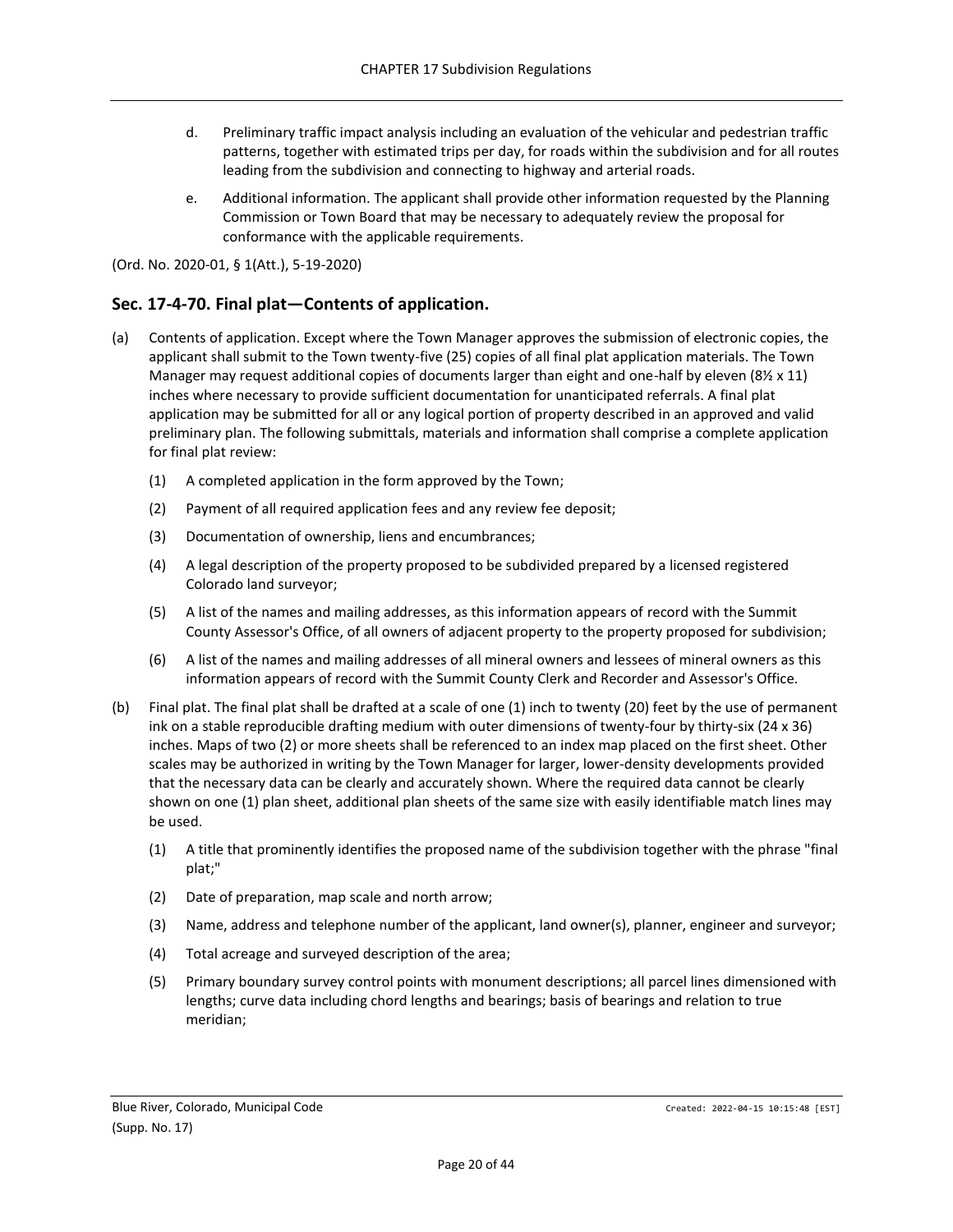- (6) Tract boundary lines, road right-of-way lines, easements and other sites with accurate bearings and dimensions including chord lengths and bearings, central angles, arc lengths and radii of all curves;
- (7) Name and right-of-way width of each street. Right-of-way widths are to be shown at each leg of an intersection, at point of curvature and point of tangent, at dead-ends, and at angle points;
- (8) Locations, dimensions and purposes of all easements;
- (9) Number or letter to identify each lot, outlot and block. Lots and blocks shall be numbered. All outlots shall be lettered in alphabetical order;
- (10) An identification of the streets, alleys, easements, parks, open space, and any other public facilities shown on the plat to be dedicated to public use. No areas within the plat may be designated as areas of conditional, planned or future public acquisition. Dedications of public property not made on the final plat shall be made only by general warranty deed unless otherwise approved by the Town Board;
- (11) Names of all adjoining subdivisions with dotted lines of abutting lots. If the adjoining land is unplatted, it should be shown as such;
- (12) Signature and seal of the registered land surveyor;
- (13) A delineation of the extent of the one hundred-year floodplain; and
- (14) All final plat approval certifications, plat language, and recording information in forms approved by the Town. See Article XIII.
- (c) The following final studies and reports, as may be required by the Town, shall be prepared by a qualified professional at the applicant's cost and submitted with the application:
	- (1) Final drainage report and grading plan;
	- (2) Final soils and geology report;
	- (3) Final utility plan for delivery of water, sewer and electric services to and throughout the property;
	- (4) Final traffic impact analysis including an evaluation of the vehicular and pedestrian traffic patterns, together with estimated trips per day, for roads within the subdivision and for all routes leading from the subdivision and connecting to highway and arterial roads.
- (d) Additional information required:
	- (1) One (1) copy of any agreements, conveyances, restrictions, or private covenants that will govern the use and maintenance of the subdivision and any common private open space or private subdivision amenity; and
	- (2) Complete engineering plans and specifications sufficient to commence construction for all public facilities and improvements to be installed, including, but not limited to:
		- a. Water and sewer improvements, including all sewer lift stations;
		- b. Streets and related improvements;
		- c. Bridges; and
		- d. Storm drainage, detention and erosion control improvements;
	- (3) One (1) copy of any agreement affecting the subdivision and public or private improvements made with ditch companies, railroad companies, utility providers, and state, county, or local governmental or quasi-governmental agencies;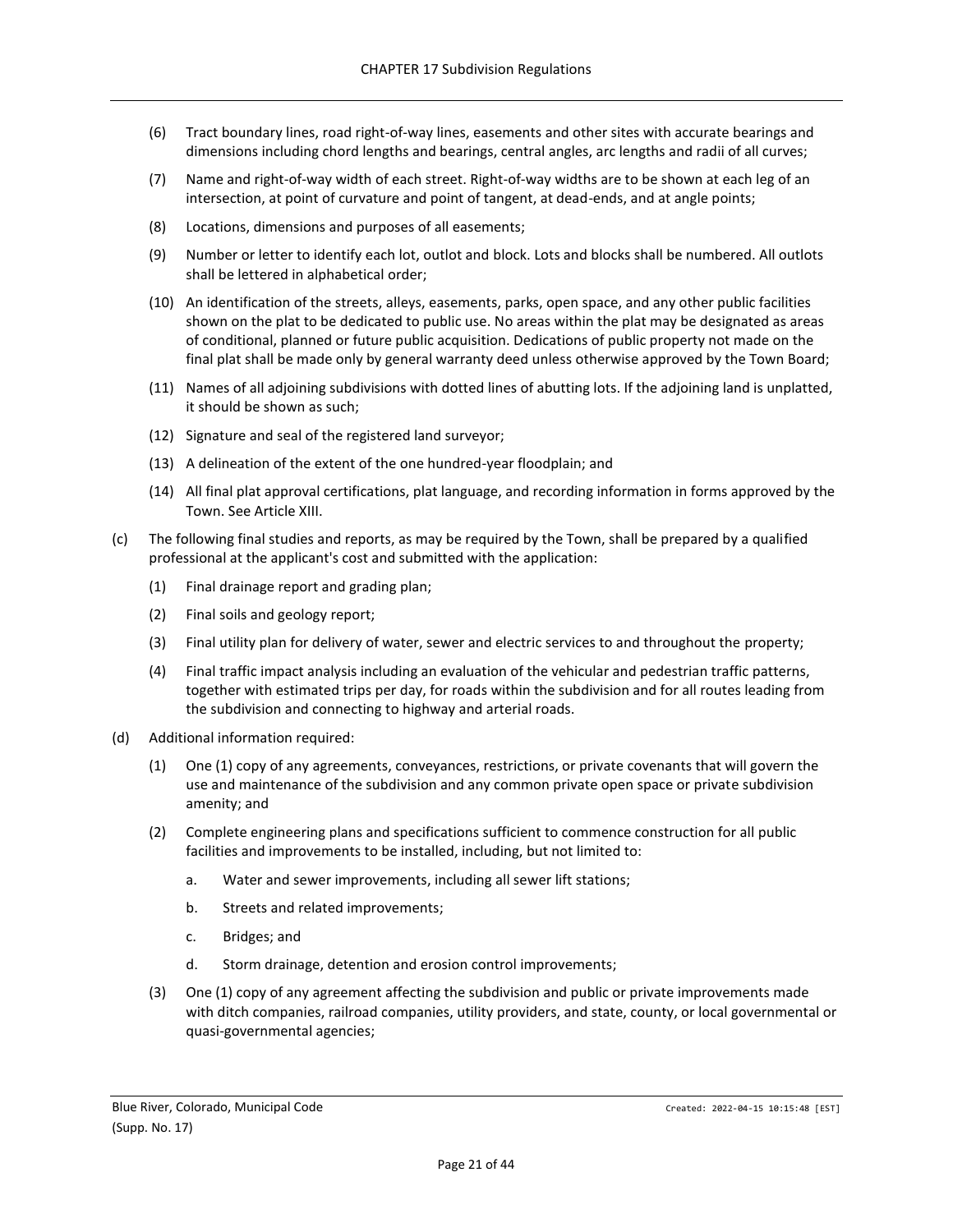- (4) Written description of arrangements and financial institution commitments for providing financial guarantees and sureties for the timely completion of all public improvements;
- (5) A preliminary or draft subdivision improvements agreement in the form required by these subdivision regulations and generally acceptable to both the subdivider and the Town Attorney and which is capable of finalizing upon the conclusion of the public hearing and approval or conditional approval of the final plat by the Town Board.

## <span id="page-21-0"></span>**Sec. 17-4-80. Standards for approval of a major subdivision.**

Recommendation of approval or conditional approval of any stage of a major plat by the Planning Commission, and any approval or conditional approval by the Town Board, shall require a finding that the applicant and the evidence presented to the Planning Commission or the Town Board established the following by competent and sufficient evidence:

- (1) For a final plat, a finding must be made that a preliminary plan for the subdivision was approved or conditionally approved by the Town Board not more than twelve (12) months prior to the date of submission of an application for final plat approval or that the preliminary plan is currently valid and effective as the result of the approval of an extension of the effective date of the preliminary plan.
- (2) The proposed subdivision and development conforms to all applicable requirements for the zone district(s) in which the property is located, including, but not limited to, requirements for use, setbacks, height, floor and lot areas, and minimum lot sizes.
- (3) The proposed subdivision and development substantially conforms to all other applicable requirements of the Town's Municipal Code, ordinances, and resolutions.
- (4) The proposed subdivision and development substantially conforms to the goals and policies of the Blue River comprehensive plan to the extent that such goals and policies do not conflict with provisions or requirements of this Code and to the extent that such goals and policies set forth requirements which are sufficiently specific to permit the Planning Commission or Town Board to decide that such application or subdivision meets or fails to meet such goal or policy.
- (5) The application:
	- a. For preliminary plan approval, meets or satisfies all applicable requirements of the subdivision regulations; or
	- b. For final plat approval, is in substantial conformance with the approved preliminary plan and the final plat meets or satisfies all applicable requirements of the subdivision regulations;
- (6) Adequate capacity of water and wastewater utilities are currently available for the entire subdivision and development.

(Ord. No. 2020-01, § 1(Att.), 5-19-2020)

## <span id="page-21-1"></span>**Sec. 17-4-90. Conditions for approval.**

The Town Board may impose reasonable conditions upon any approval which are necessary to ensure continued conformance with these standards of approval, this Code, or which are necessary to protect the health, safety and welfare of the Town and its residents.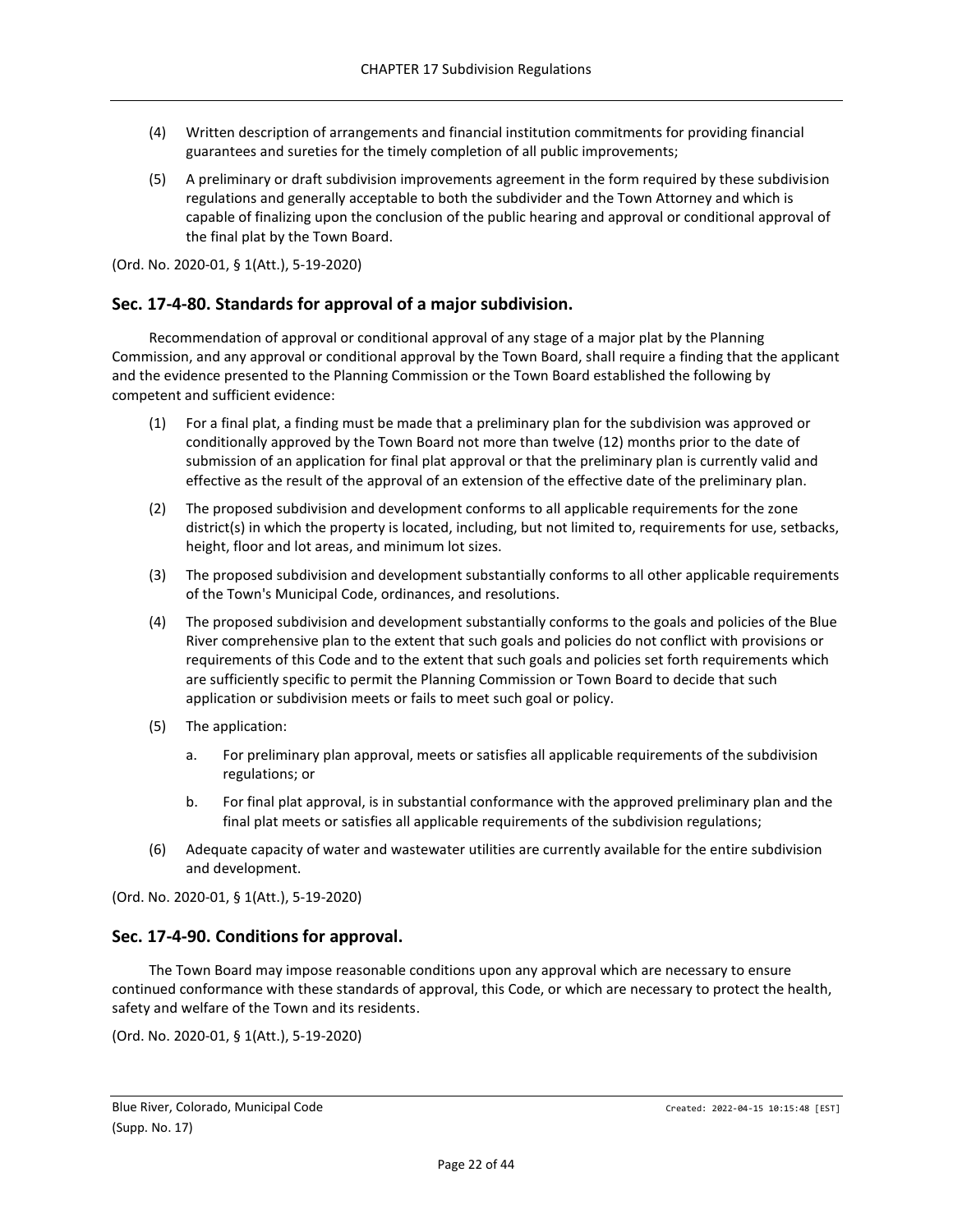#### <span id="page-22-0"></span>**Sec. 17-4-100. Reserved.**

#### <span id="page-22-1"></span>**Sec. 17-4-110. Effect of approval of preliminary plan.**

Approval or conditional approval of a preliminary plan shall be valid for twelve (12) months following the date of approval or conditional approval by the Town Board. Such period may be extended by the Town Board for not more than six (6) additional months upon written request of an applicant only where the applicant establishes to the satisfaction of the Board that the applicant is reasonably pursuing completion of a final plat.

(Ord. No. 2020-01, § 1(Att.), 5-19-2020)

#### <span id="page-22-2"></span>**Sec. 17-4-120. Effect of approval of final plat.**

- (a) Recording of final plat. As soon as practicable following approval by the Town, the applicant shall submit to the Town a fully executed original final plat in material and form suitable for recordation with the Summit County Clerk and Recorder and any applicable subdivision improvements agreement. Upon confirmation that the applicant has received final approval of the final plat and all supporting documents and paid all outstanding fees and charges, the Town shall cause to be filed and recorded such plat and documents in the office of the Summit County Clerk and Recorder at the applicant's expense.
- (b) No approval or conditional approval of a final plat and any applicable subdivision improvements agreement shall be deemed effective or finally approved until the final plat is recorded with the County Clerk and Recorder.

<span id="page-22-3"></span>(Ord. No. 2020-01, § 1(Att.), 5-19-2020)

## *ARTICLE V Plat Amendment*

#### <span id="page-22-4"></span>**Sec. 17-5-10. Definition of plat amendment.**

A "plat amendment" is any form of amendment or modification of an approved and recorded minor plat or a final plat (other than a plat vacation) that:

- (1) Does not create any additional lot(s) or outlot(s);
- (2) Does not create or result in the creation of a lot or outlot that would violate or fail to conform to any applicable zoning or other standard, including, but not limited to, lot area, minimum frontage, building height, setback(s), street or private drive width, parking, or access;
- (3) Does not reduce the amount of any dedicated or publicly owned land, and in the opinion of the Town Manager does not significantly alter or affect the subdivision's access, parking, or traffic circulation system;
	- a. Eliminates one (1) or more lot lines within the subdivision (a lot consolidation);
	- b. Relocates or reconfigures one (1) or more lot lines within the subdivision; and/or
	- c. Modifies, amends, adds, or deletes a restriction, limitation, condition, or other obligation, right, or duty stated on the minor plat or final plat; and
- (4) Is initiated by the owners of record of all lots and outlots within the area directly affected by the proposed amendment. The "area directly affected by the proposed amendment" means:
	- a. The properties that would be physically affected by an amendment to eliminate or relocate of one (1) or more lot lines within the subdivision. Where a single lot line is eliminated or relocated,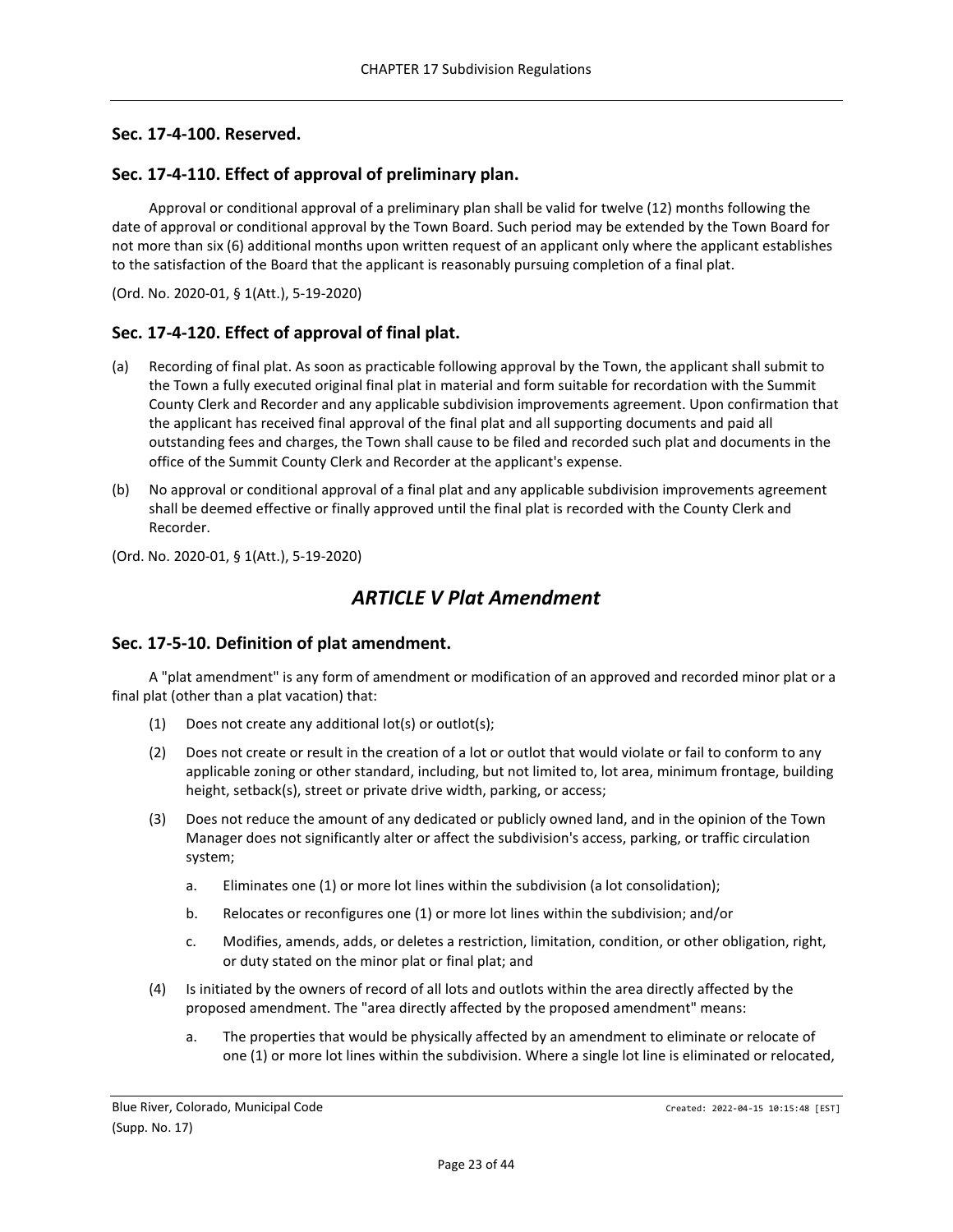the "area directly affected by the proposed amendment" would customarily include the lots on each side of the lot line subject to elimination or relocation; and

b. All properties which are directly benefited by the restriction, limitation, condition, or other obligation, right, or duty stated on the minor plat or final plat. In many instances, all properties within the subdivision are affected by a restriction, limitation, condition, or other obligation, right, or duty stated on the minor plat or final plat.

(Ord. No. 2020-01, § 1(Att.), 5-19-2020)

#### <span id="page-23-0"></span>**Sec. 17-5-20. Plat amendment review procedures.**

The procedures applicable to the processing of an application of a plat amendment are provided in the table of subdivision processes set forth in Section 17-10-20 of this Chapter.

(Ord. No. 2020-01, § 1(Att.), 5-19-2020)

## <span id="page-23-1"></span>**Sec. 17-5-30. Contents of plat amendment application.**

The following submittal, materials, and information shall comprise a complete application for a plat amendment:

- (1) A completed application in the form approved by the Town;
- (2) Payment of all required application fees and any review fee deposit;
- (3) Documentation of ownership, liens and encumbrances;
- (4) A legal description of the property proposed for plat amendment prepared by a licensed registered Colorado land surveyor;
- (5) A list of the names and mailing addresses, as this information appears of record with the Summit County Assessor's Office, of all owners of adjacent property to the area directly affected by the proposed amendment.
- (6) For a plat amendment that relocates one (1) or more lot lines within a previously approved subdivision or consolidates lots by the elimination of lot line(s), an amended plat shall be submitted with the application.
	- a. The amended plat shall be drafted at a scale of one (1) inch to twenty (20) feet by the use of permanent ink on a stable reproducible drafting medium with outer dimensions of twenty-four by thirty-six (24 x 36) inches. Other scales may be authorized in writing by the Town Manager for larger, lower-density developments provided that the necessary data can be clearly and accurately shown. Where the required data cannot be clearly shown on one (1) plan sheet, additional plan sheets of the same size may be used with easily identifiable match lines.
	- b. A title that prominently identifies the name of the recorded subdivision together with the phrase "plat amendment" or "lot consolidation" as appropriate for the particular application;
	- c. Date of preparation, map scale and north arrow;
	- d. Name, address and telephone number of the applicant, land owner(s), planner, engineer and surveyor;
	- e. Total acreage and surveyed description of the lots and area subject to the proposed amendment; and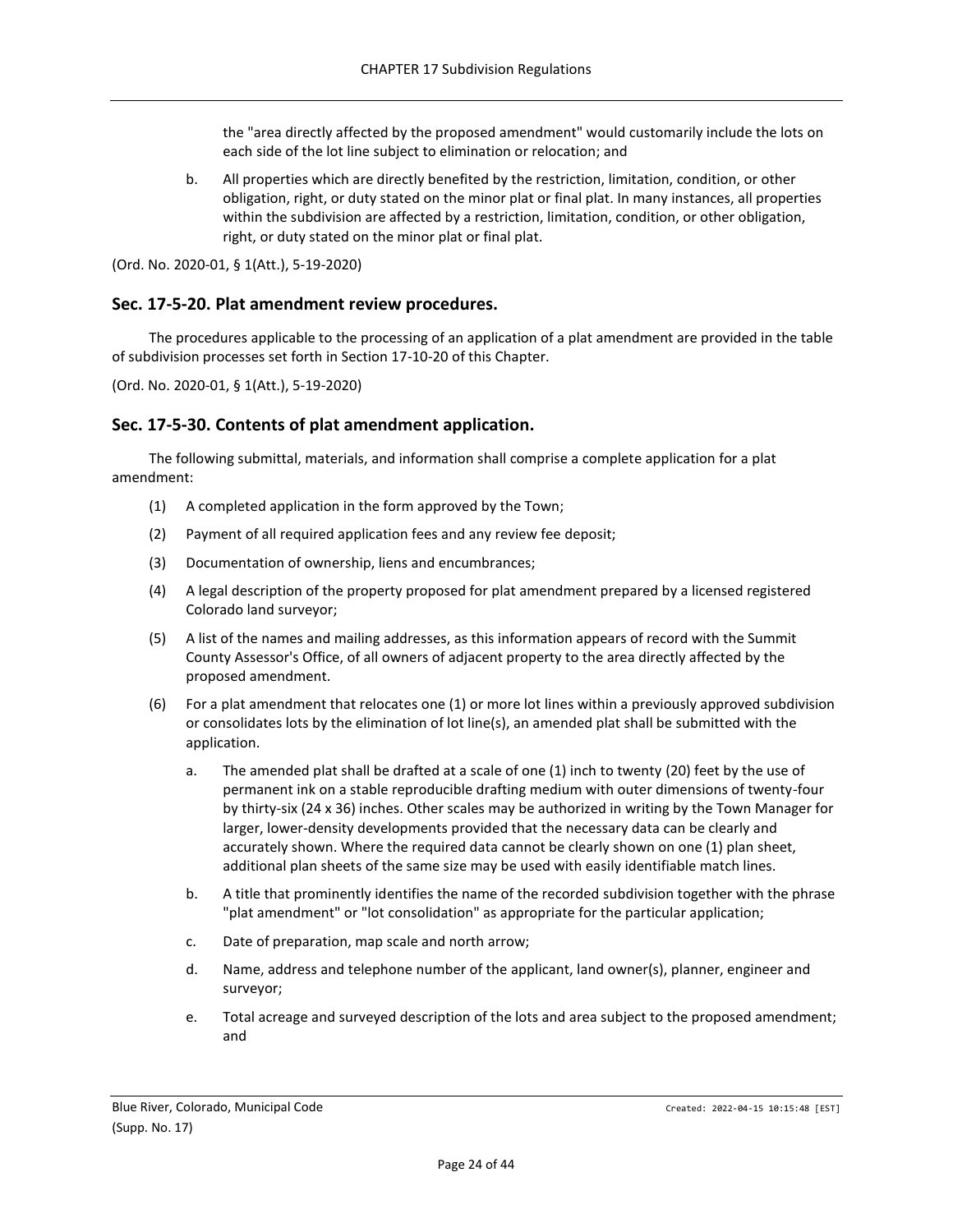- f. A clear illustration or description of the amendment proposed, using shading, crosshatching, highlighting, or other techniques to accurately illustrate the proposed amendment.
- (7) For a plat amendment that modifies, amends, adds or deletes a restriction, limitation, condition, or other obligation, right, or duty stated on the recorded plat, a written description clearly stating the proposed amendment in a form suitable for recordation with the office of the Summit County Clerk and Recorder. The written description shall be subject to approval of the Town Attorney and, at a minimum, the written amendment shall include:
	- a. A title that prominently identifies the name of the recorded subdivision together with the phrase "plat amendment;"
	- b. The county recording information (book and page or recordation number, as applicable) of the original subdivision plat, and the recording information and titles of any other prior amendments of the original plat; and
	- c. Date of preparation, name, address, and telephone number of the applicant, land owner(s), and any professionals (planners, engineers, surveyors) assisting in the plat amendment.
- (8) For a consolidation of one (1) or more lots, a written agreement in a form approved by the Town Attorney that includes the owner's contractual commitment to not apply for or otherwise seek further subdivision of the consolidated lot(s). Such contractual commitment shall at a minimum: (1) run with the land and bind future owners of the consolidated lot(s); (2) include a provision granting the Town the authority to unilaterally release or void the contractual commitment upon a finding by the Town Board that both: (i) Section 17-1-40(a) of these subdivision regulations is repealed thereby authorizing subdivisions within the Town; and (ii) the subdivision of the consolidated lot(s) in accordance with the then-effective subdivision regulations will be in the best interests of the Town and advance the Town's policies concerning new lot creation and increase in density.

## <span id="page-24-0"></span>**Sec. 17-5-40. Number of copies of plat application materials.**

Except where the Town Manager approves the submission of electronic copies, the applicant shall submit to the Town twenty (20) copies of all application materials. The Town Manager may request additional copies of documents larger than eight and one-half by eleven (8½ x 11) inches where necessary to provide sufficient documentation for unanticipated referrals.

(Ord. No. 2020-01, § 1(Att.), 5-19-2020)

## <span id="page-24-1"></span>**Sec. 17-5-50. Standards for approval of plat amendment.**

Recommendation of approval or conditional approval of any stage of a plat amendment by the Planning Commission, and any approval or conditional approval by the Town Board, shall require a finding that the applicant and the evidence presented to the commission or the council established the following by competent and sufficient evidence:

- (1) The proposed amendment meets or satisfies all applicable requirements of this title.
- (2) The proposed amendment conforms to all applicable requirements for the zone district(s) in which the property is located, including, but not limited to, requirements for setbacks, height, floor and lot areas, and minimum lot sizes.
- (3) The proposed amendment substantially conforms to all other applicable requirements of the Code and all regulations promulgated by the Town.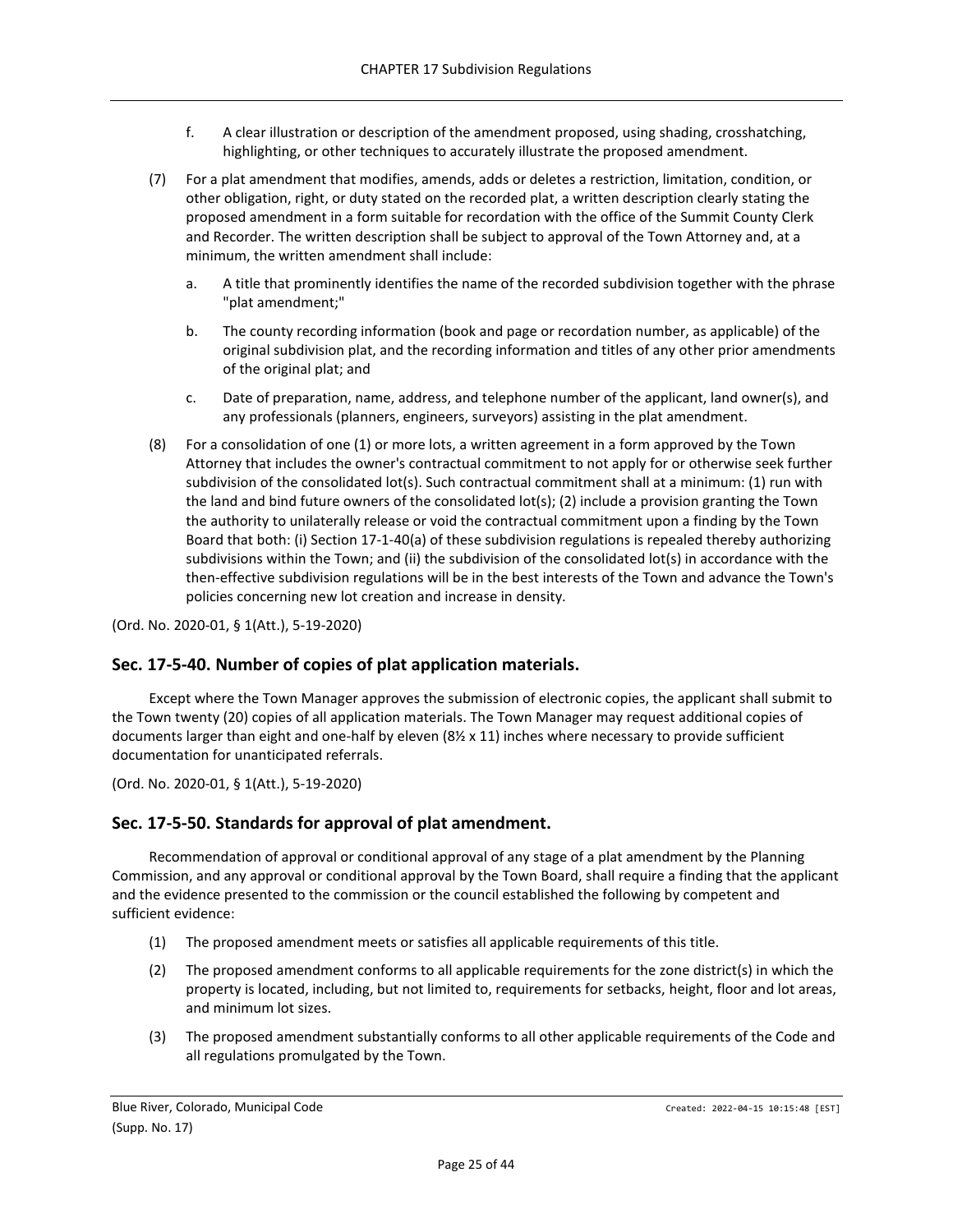- (4) The proposed subdivision substantially conforms to the goals and policies of the Blue River comprehensive plan, to the extent that such goals and policies do not conflict with provisions or requirements of the Code and to the extent that such goals and policies set forth requirements which are sufficiently specific to permit the Planning Commission or Town Board to decide that such subdivision meets or fails to meet such goal or policy.
- (5) The proposed amendment would not cause significant hardship or inconvenience for adjacent or neighboring landowners or tenants.
- (6) The proposed amendment would not be likely to prove detrimental to the public health, safety or welfare of Town residents.

## <span id="page-25-0"></span>**Sec. 17-5-60. Conditions for approval.**

The Town Board may impose reasonable conditions upon any approval which are necessary to ensure continued conformance with these standards of approval, this Code, or which are necessary to protect the health, safety and welfare of the Town and its residents.

(Ord. No. 2020-01, § 1(Att.), 5-19-2020)

## <span id="page-25-1"></span>**Sec. 17-5-70. Effect of approval of plat amendment.**

- (a) Recording of plat amendment. As soon as practicable following approval by the Town, the applicant shall submit to the Town a fully executed original plat in material and form suitable for recordation with the Summit County Clerk and Recorder and any applicable subdivision improvements agreement. Upon confirmation that the applicant has received final approval of the plat amendment and all supporting documents and paid all outstanding fees and charges, the Town shall cause to be filed and recorded such plat and documents necessary for recording in the office of the Summit County Clerk and Recorder at the applicant's expense.
- (b) No approval or conditional approval of a plat amendment and any applicable subdivision improvements agreement shall be deemed effective or finally approved until the final plat is recorded with the County Clerk and Recorder.

<span id="page-25-2"></span>(Ord. No. 2020-01, § 1(Att.), 5-19-2020)

# *ARTICLE VI Plat Vacation*

## <span id="page-25-3"></span>**Sec. 17-6-10. Definition of plat vacation.**

A "plat vacation" is any termination, elimination and vacation of a previously approved and recorded minor plat or final plat so as to return all of the previously platted property to an unplatted and unsubdivided condition. A plat vacation is not a vacation of a public street or right-of-way (For vacation of streets and rights-of-way, see Section 43-2-301, et seq., C.R.S.)

(Ord. No. 2020-01, § 1(Att.), 5-19-2020)

## <span id="page-25-4"></span>**Sec. 17-6-20. Authority to seek vacation of plat.**

An application for plat vacation may be initiated by:

(1) The Town Board, with or without a recommendation by the Planning Commission; or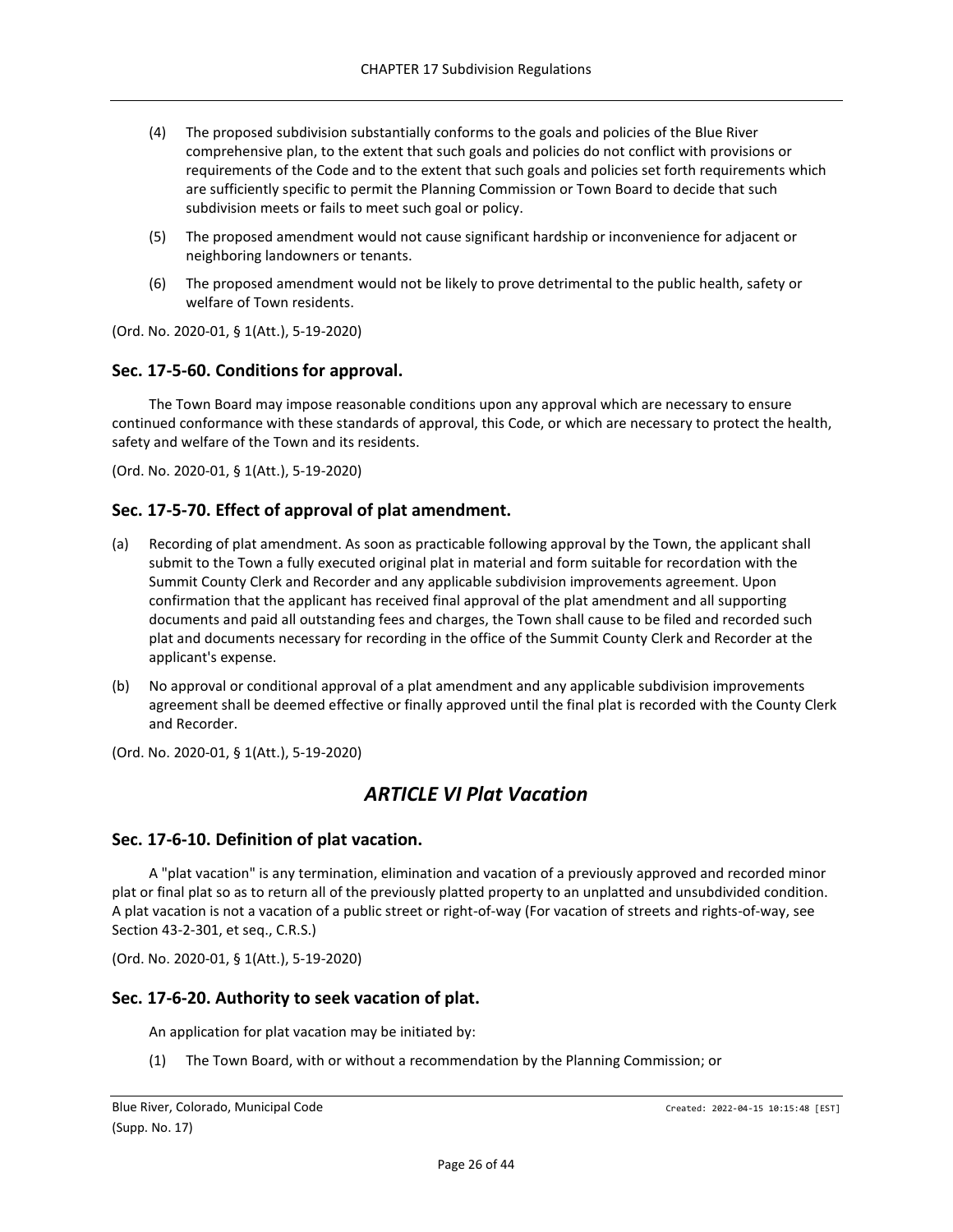(2) All owners of record or duly authorized agent of any owner of record of all lots and outlots within the approved and recorded subdivision plat.

(Ord. No. 2020-01, § 1(Att.), 5-19-2020)

#### <span id="page-26-0"></span>**Sec. 17-6-30. Plat vacation review procedures.**

The procedures applicable to the processing of an application of a plat vacation are provided in [Section] 17- 10-20 of these subdivision regulations.

(Ord. No. 2020-01, § 1(Att.), 5-19-2020)

#### <span id="page-26-1"></span>**Sec. 17-6-40. Contents of plat vacation application.**

All plat vacation applications shall meet the following submittal, materials, and information requirements:

- (1) Application in the form approved by the Town;
- (2) Payment of all required application fees and any review fee deposit;
- (3) Documentation of ownership, liens and encumbrances;
- (4) A legal description of the property proposed for plat vacation prepared by a licensed registered Colorado land surveyor;
- (5) A list of the names and mailing addresses, as this information appears on record with the Summit County Assessor's Office, of all owners of property within the original subdivision plat that is subject to the proposed vacation, including all owners or beneficiaries of easements;
- (6) Notice of plat vacation. A written description unconditionally stating that the recorded subdivision plat is vacated and voided. The written description shall be in a form suitable for recordation with the office of the Summit County Clerk and Recorder if the vacation is approved by the Town. The written description shall be subject to approval of the Town Attorney and, at a minimum, the written description shall include:
	- a. A title that prominently identifies the name of the recorded subdivision together with the phrase "plat vacation and termination;"
	- b. The county recording information (book and page or recordation number as applicable) of the original subdivision plat, and the recording information and titles of any other prior amendments of the original plat;
	- c. Date of preparation, name, address, and telephone number of the applicant, land owner(s), and any professionals (planners, engineers, surveyors) assisting in the plat vacation application.

(Ord. No. 2020-01, § 1(Att.), 5-19-2020)

#### <span id="page-26-2"></span>**Sec. 17-6-50. Number of copies of plat application materials.**

Except where the Town Manager approves the submission of electronic copies, the applicant shall submit to the Town twenty (20) copies of all application materials. The Town Manager may request additional copies of documents larger than eight and one-half by eleven (8½ x 11) inches where necessary to provide sufficient documentation for unanticipated referrals.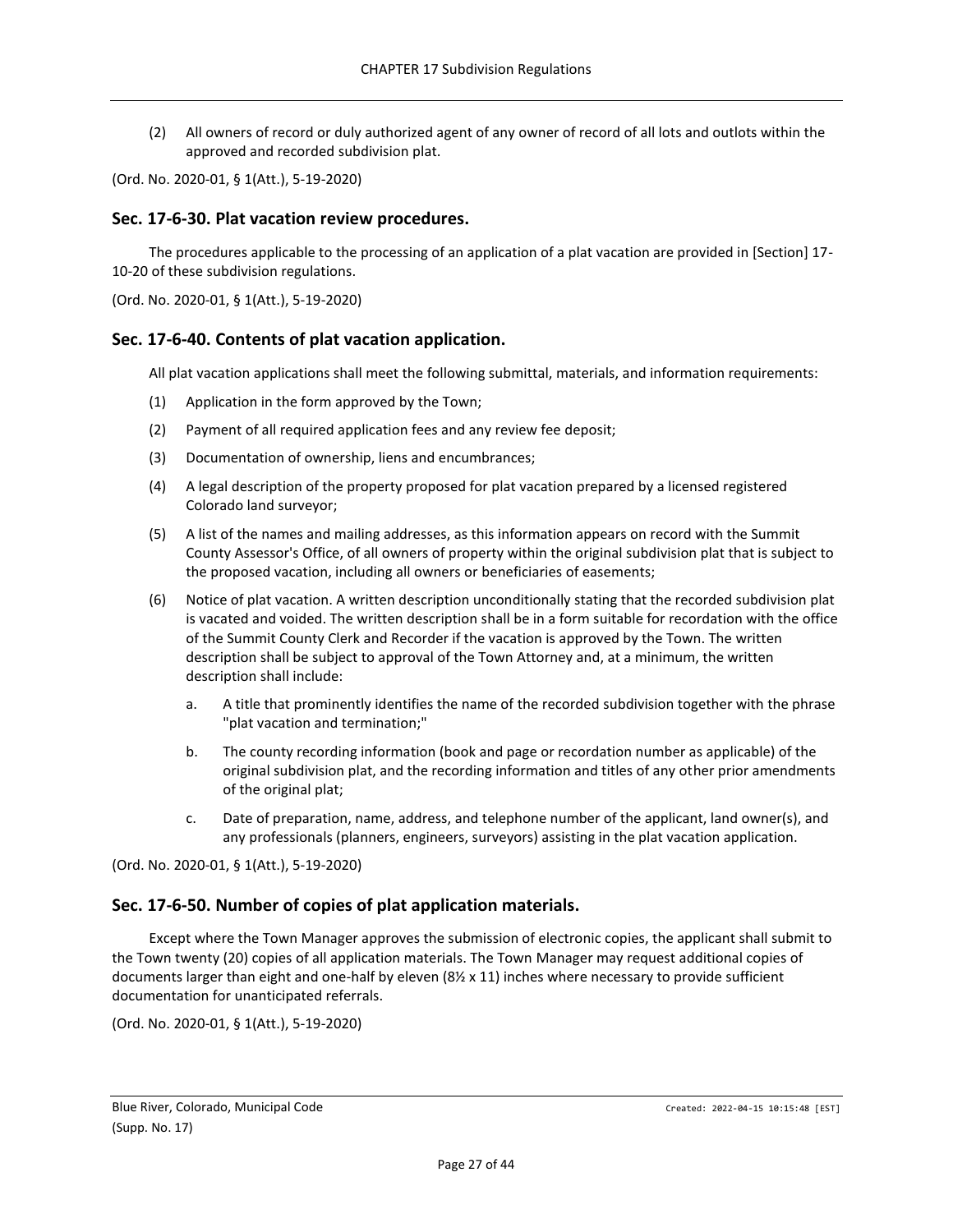## <span id="page-27-0"></span>**Sec. 17-6-60. Standards for approval of plat vacation.**

Approval or conditional approval of any plat vacation by either the Planning Commission or the Town Board shall require a finding that the applicant and the evidence presented to the commission or the Town Board established the following:

- (1) Development of the property in accordance with the recorded subdivision plat will not permit efficient use of the platted property.
- (2) Development of the property in accordance with the recorded subdivision plat will not advance the goals and objectives of this Code or the Blue River comprehensive plan.
- (3) The proposed plat vacation would neither interfere with nor deny access via a public thoroughfare to existing structures within the recorded plat, adjoining properties, utility services or other improvements.
- (4) The proposed plat vacation would not cause undue hardship or inconvenience for any utility company, special district, neighboring landowner or tenant and that it would not be detrimental to the public health, safety or welfare of Town residents.
- (5) The proposed vacation substantially conforms to the goals and policies of the Blue River comprehensive plan to the extent that such goals and policies do not conflict with provisions or requirements of this Code and to the extent that such goals and policies set forth requirements which are sufficiently specific to permit the Planning Commission or Town Board to decide that such subdivision meets or fails to meet such goal or policy.

(Ord. No. 2020-01, § 1(Att.), 5-19-2020)

#### <span id="page-27-1"></span>**Sec. 17-6-70. Conditions for approval.**

The Town Board may impose reasonable conditions upon any approval which are necessary to ensure continued conformance with these standards of approval, this Code, or which are necessary to protect the health, safety and welfare of the Town and its residents.

(Ord. No. 2020-01, § 1(Att.), 5-19-2020)

## <span id="page-27-2"></span>**Sec. 17-6-80. Effect of approval of plat vacation.**

- (a) Recording of plat vacation. As soon as practicable following approval by the Town, the applicant shall submit to the Town a fully executed original plat vacation in material and form suitable for recordation with the Summit County Clerk and Recorder and any applicable subdivision improvements agreement. Upon confirmation that the applicant has received final approval of the final plat and all supporting documents and paid all outstanding fees and charges, the Town shall cause to be filed and recorded such plat and documents in the office of the Summit County Clerk and Recorder at the applicant's expense.
- (b) No approval or conditional approval of a final plat and any applicable subdivision improvements agreement shall be deemed effective or finally approved until the final plat is recorded with the County Clerk and Recorder.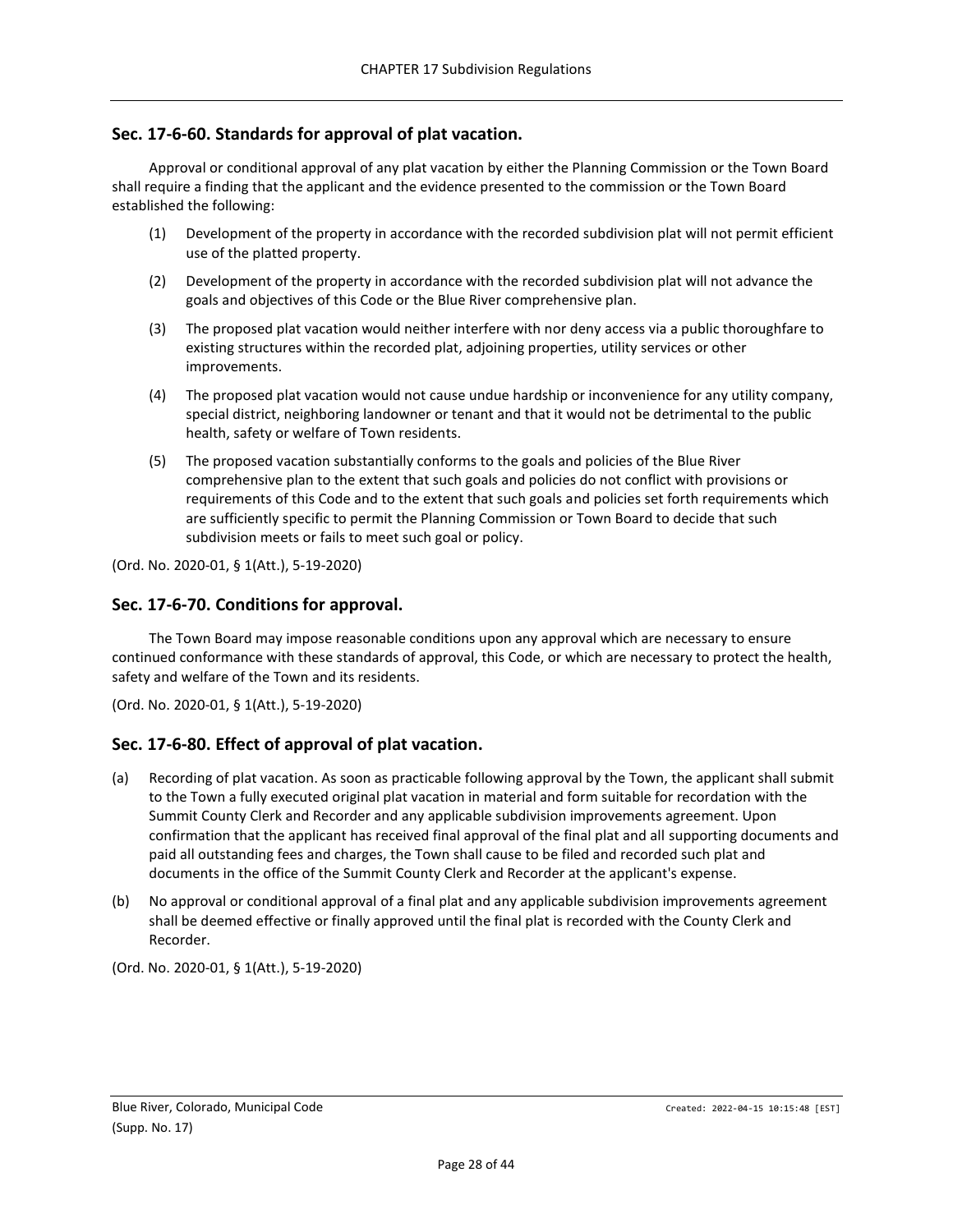# *ARTICLE VII Reserved*

# *ARTICLE VIII Reserved*

# *ARTICLE IX Plat Correction*

## <span id="page-28-3"></span><span id="page-28-2"></span><span id="page-28-1"></span><span id="page-28-0"></span>**Sec. 17-9-10. Purpose.**

The purpose of this Article is to establish an administrative subdivision process applicable to proposals to correct an error in a previously approved subdivision plat. This Article is intended to provide for the efficient processing of corrections without the need to undertake a formal public hearing process provided that all requirements of this Article are satisfied.

(Ord. No. 2020-01, § 1(Att.), 5-19-2020)

#### <span id="page-28-4"></span>**Sec. 17-9-20. Definition of plat correction.**

A "plat correction" is any proposal and application that is determined by the Town Manager to meet all of the following criteria:

- (1) The proposal seeks to correct an evident or obvious error in an approved and recorded plat (a plat associated with a minor subdivision, major subdivision, plat amendment, or plat vacation) and, by way of examples only, the correction would revise a typographical or grammatical error in plat language, correct an error in a property legal description, delete or add language in a note or other text of a plat to bring the plat into conformance with these subdivision regulations or into conformance with a condition of subdivision approval;
- (2) The proposed correction does not relocate or move an existing lot line;
- (3) The proposed correction does not create one (1) or more additional lots, outlots, parcels, or tracts; or
- (4) The proposed correction does not alter, amend, or change any public or private easement or any right, obligation, intent, or requirement associated with the plat.

(Ord. No. 2020-01, § 1(Att.), 5-19-2020)

## <span id="page-28-5"></span>**Sec. 17-9-30. Contents of plat correction application.**

A plat correction application shall be in a form of one (1) of the following:

- (1) An eight and one-half by eleven  $(8\frac{1}{2} \times 11)$  inch document suitable for recordation which clearly and concisely explains or details the correction, references the recordation information of the approved and recorded plat to be corrected together with a title of "plat correction to [name of plat to be recorded]" and bearing the signature (and stamp, if appropriate) of the individual or business entity that prepared and signed the original plat; or
- (2) A reprint of the previously approved and recorded plat which reprinted plat contains the correction together with a new title "plat correction to [name of plat to be recorded]." The reprint shall be created by the same individual or business entity that prepared the original plat and all original plat certificates shall be re-signed and re-dated by the appropriate parties. Where parties are unavailable due to passage of time or sale of property within the subdivision, a plat amendment shall be the appropriate form of application to evidence a correction to a recorded subdivision plat.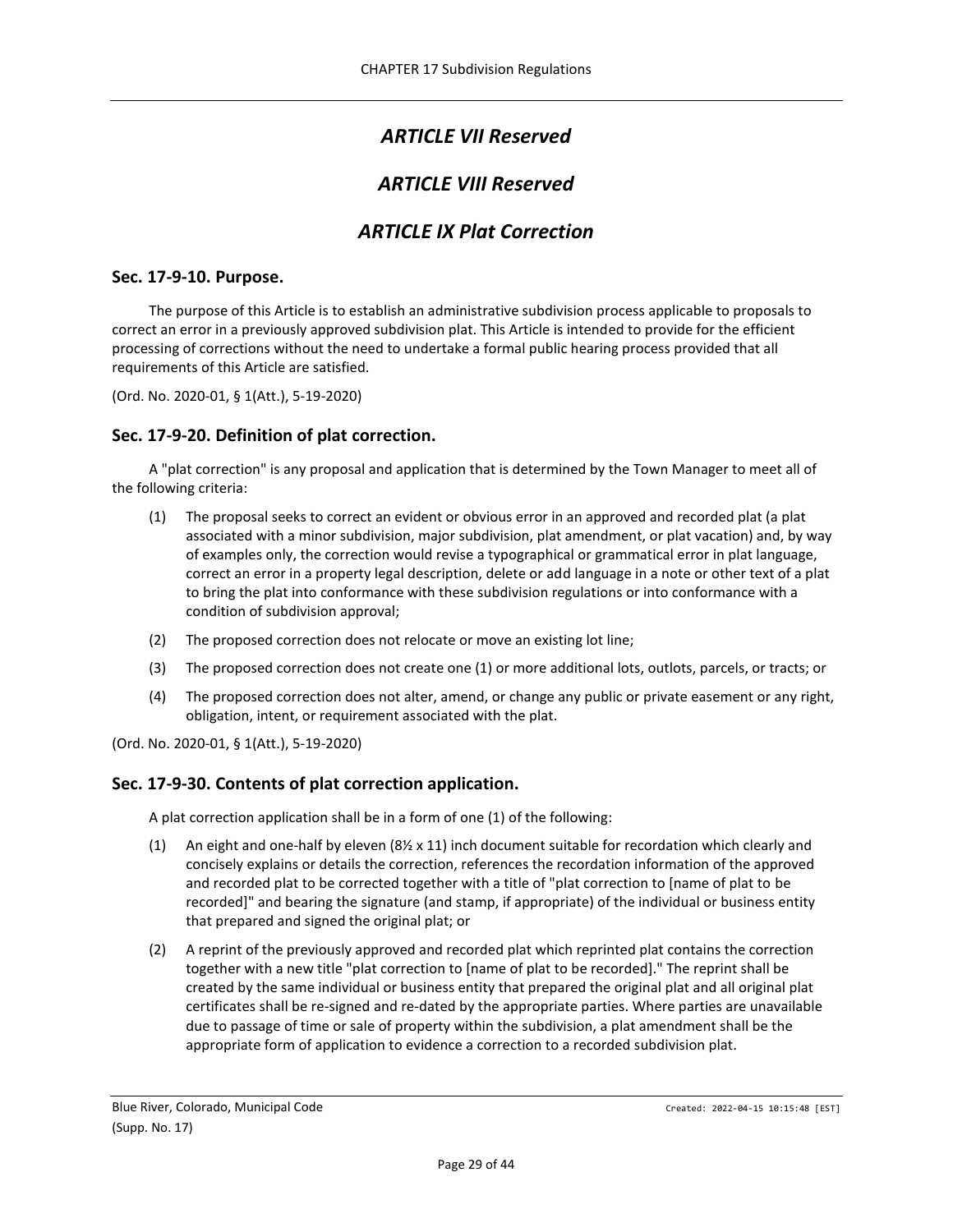- (3) Documentation of ownership, liens and encumbrances or, in the alternative, all of the following:
	- a. A copy of a recorded deed for all of the property described in the application evidencing that the applicant is the fee owner of the property;
	- b. A written, executed, and notarized statement of the applicant representing to the Town of Blue River that he or she is, or they are, the fee owner of all property within the plat to be corrected; and
	- c. A certified copy of documentation from the Summit County Assessor or Clerk and Recorder evidencing that the applicant(s) is the owner of record of the property.
- (4) The following certificate of approval shall be substituted for and replace the certificate of approval of the Town Board on any plat or upon any plat correction document submitted with the application:

APPROVED by the Town of Blue River Planning Commission and approved for recordation with the Summit County Clerk and Recorder's Office pursuant to the Blue River Municipal Code this \_\_\_ day of

(Ord. No. 2020-01, § 1(Att.), 5-19-2020)

\_\_\_\_\_, \_\_\_.

#### <span id="page-29-0"></span>**Sec. 17-9-40. Number of copies of application materials.**

Except where the Town Manager approves the submission of electronic copies, the applicant shall submit to the Town Manager fifteen (15) copies of all application materials. The Town Manager may request additional copies of documents larger than eight and one-half by eleven (8½ x 11) inches where necessary to provide sufficient documentation for unanticipated referrals.

(Ord. No. 2020-01, § 1(Att.), 5-19-2020)

#### <span id="page-29-1"></span>**Sec. 17-9-50. Sufficiency of application.**

All plans, reports, maps and other information required for any plan or plat must be complete, legible, and must be submitted by the deadlines established by these subdivision regulations or deadlines established during the review process. A failure of the application to meet the requirements of these subdivision regulations or any applicable deadline shall delay the processing of the application until the application is sufficient and complete. The Town shall not process or schedule the processing of any application which is found to be incomplete.

(Ord. No. 2020-01, § 1(Att.), 5-19-2020)

#### <span id="page-29-2"></span>**Sec. 17-9-60. Plat correction review procedures.**

All applications for plat correction shall be administratively reviewed by the Town Manager and the Planning Commission without notice or a public hearing and may be finally approved by the Planning Commission in accordance with this Article. Following submission of a plat correction application and supporting documents, the Town Manager shall determine whether the application and plat are complete as required by these subdivision regulations. Following a determination that the application and supporting documents are complete, the Town Manager shall endeavor to reach a decision concerning the application's and plat's compliance with the subdivision regulations within thirty (30) days of the date of submission of the completed application and plat correction unless such deadline is waived by the applicant. Following review and decision by the Town Manager, the Manager shall present the Manager's decision to the Planning Commission for administrative review and final approval in accordance with this Article.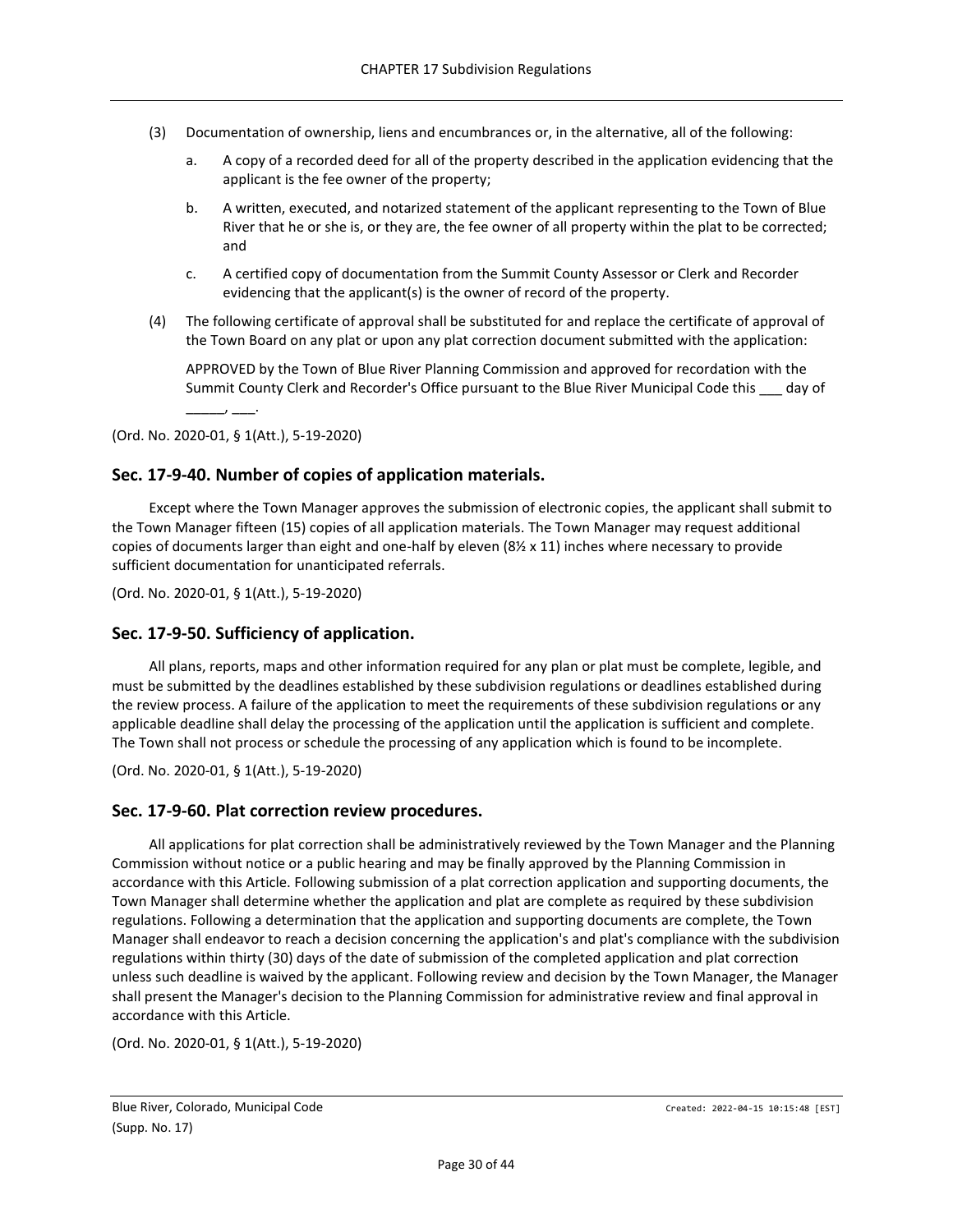## <span id="page-30-0"></span>**Sec. 17-9-70. Standards for approval.**

An application and plat correction shall be administratively reviewed by both the Town Manager and by the Planning Commission for compliance with the following standards:

- (1) The proposed subdivision meets the definition of a "plat correction" contained in this Article;
- (2) The proposed plat correction meets all content requirements of these subdivision regulations, the Zoning Ordinance, and the Municipal Code; and
- (3) The plat correction does not, in the opinion of the Planning Commission, substantially and adversely affect adjacent lots or raise significant issues of policy which are not addressed by the Blue River comprehensive plan or the Blue River Municipal Code.

(Ord. No. 2020-01, § 1(Att.), 5-19-2020)

## <span id="page-30-1"></span>**Sec. 17-9-80. Planning Commission decision and appeal to Town Board.**

The Planning Commission shall approve a plat correction application upon a finding that the application meets the requirements of Section 17-8-70 of this Article. The Planning Commission shall deny a plat correction application for failure to meet the requirements of Section 17-8-70 of this Article. Any decision to deny an application shall be made in writing stating the specific reasons for denial and the decision shall be promptly mailed or hand delivered to the applicant.

(Ord. No. 2020-01, § 1(Att.), 5-19-2020)

## <span id="page-30-2"></span>**Sec. 17-9-90. Appeal to Town Board.**

The applicant may appeal a denial by the Planning Commission to the Town Board by requesting an appeal in writing delivered to the Town Manager not more than twenty (20) days following the date of the applicant's receipt of the written notice of denial. The Town Board shall administratively consider an applicant's timely request for an appeal at a regular or special meeting. Following consideration of the application and plat, the Town Board Commission may affirm the Planning Commission's decision or, upon a finding that the application meets all the applicable standards set forth in Section 17-8-70 of this Article, the Town Board may reverse the Planning Commission's decision and order the Planning Commission to approve the plat correction and execute the documents or plat, as applicable, in a manner suitable for recordation. In the event that the Town Board orders the Planning Commission to approve the application and plat, the Town Manager shall process and record the plat correction documents in accordance with Section 17-9-110.

(Ord. No. 2020-01, § 1(Att.), 5-19-2020)

## <span id="page-30-3"></span>**Sec. 17-9-100. Conditions for approval.**

The Planning Commission or Town Board, as applicable, may impose reasonable conditions upon any approval of a plat correction that are necessary to ensure continued conformance with the standards of approval or the Blue River Municipal Code or these subdivision regulations. Any proposed condition for approval shall be reviewed and approved by the Town Attorney.

(Ord. No. 2020-01, § 1(Att.), 5-19-2020)

## <span id="page-30-4"></span>**Sec. 17-9-110. Effect of approval of plat correction.**

(a) Recording of plat correction. As soon as practicable following approval by the Town, the applicant shall submit to the Town a fully executed original plat correction in material and form suitable for recordation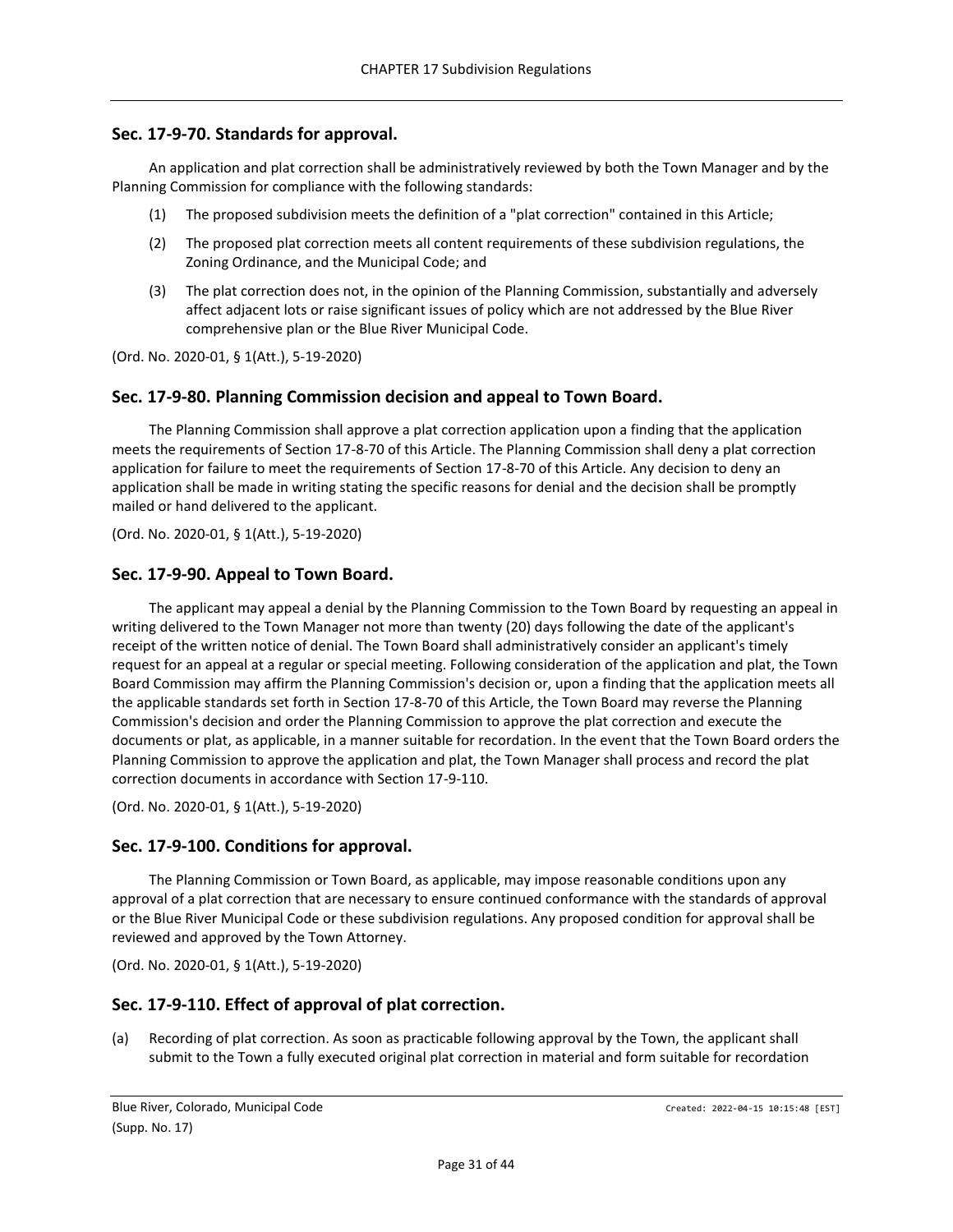with the Summit County Clerk and Recorder and any applicable subdivision improvements agreement. Upon confirmation that the applicant has received final approval of the plat correction and all supporting documents and paid all outstanding fees and charges, the Town shall cause to be filed and recorded such plat and documents in the office of the Summit County Clerk and Recorder at the applicant's expense.

(b) No approval or conditional approval of a plat correction and any applicable subdivision improvements agreement shall be deemed effective or finally approved until the plat correction is recorded with the County Clerk and Recorder.

<span id="page-31-0"></span>(Ord. No. 2020-01, § 1(Att.), 5-19-2020)

## *ARTICLE X Application Review Procedures*

#### <span id="page-31-1"></span>**Sec. 17-10-10. Applicability and purpose.**

This Article applies to each of the following subdivision processes described in this title and is entitled "table of subdivision processes."

- Minor Subdivision (Article III)
- Major Subdivision (Article IV)
- Plat Amendment (Article V)
- Plat Vacation (Article VI)
- Plat Correction (Article IX)

(Ord. No. 2020-01, § 1(Att.), 5-19-2020)

## <span id="page-31-2"></span>**Sec. 17-10-20. Table of subdivision processes.**

| $R = Required$                     |                           | O = Optional at Subdivider's Request  |                                                                   |                             |                             | $N/A = Not Applicable$                       |  |
|------------------------------------|---------------------------|---------------------------------------|-------------------------------------------------------------------|-----------------------------|-----------------------------|----------------------------------------------|--|
|                                    |                           |                                       |                                                                   |                             |                             |                                              |  |
|                                    | Pre-App<br><b>Meeting</b> | <b>Application</b><br><b>Contents</b> | <b>Application</b><br><b>Completeness</b><br><b>Determination</b> | Referral<br><b>Agencies</b> | Notice of<br><b>Hearing</b> | Planning<br>Commission/<br><b>Town Board</b> |  |
|                                    |                           |                                       |                                                                   |                             |                             | <b>Public Hearing</b>                        |  |
|                                    | See Section<br>17-10-40   |                                       | See Section<br>17-10-50                                           | See Section<br>17-10-70     | See Section<br>17-10-80     |                                              |  |
| <b>Minor</b><br><b>Subdivision</b> | R                         | See Section<br>$17 - 3 - 40$          | R                                                                 | Local<br>Agencies           | R Publication<br>Mailing    | R                                            |  |
| Major<br><b>Subdivision</b>        |                           |                                       |                                                                   |                             |                             |                                              |  |
| Preliminary<br>Plan                | $\mathsf{R}$              | See Section<br>$17 - 4 - 60$          | R                                                                 | Local<br>Agencies           | R Publication<br>Mailing    | R                                            |  |
| <b>Final Plat</b>                  | $\Omega$                  | See Section<br>17-4-70                | R                                                                 | All Agencies                | R Publication<br>Mailing    | $\mathsf{R}$                                 |  |
| Plat<br>Amendment                  | R                         | See Section<br>17-5-30                | R                                                                 | Local<br>Agencies           | R Publication<br>Mailing    | R                                            |  |
|                                    |                           |                                       |                                                                   |                             |                             | <b>Public Hearing</b>                        |  |
|                                    | See Section               |                                       | See Section                                                       | See Section                 | See Section                 |                                              |  |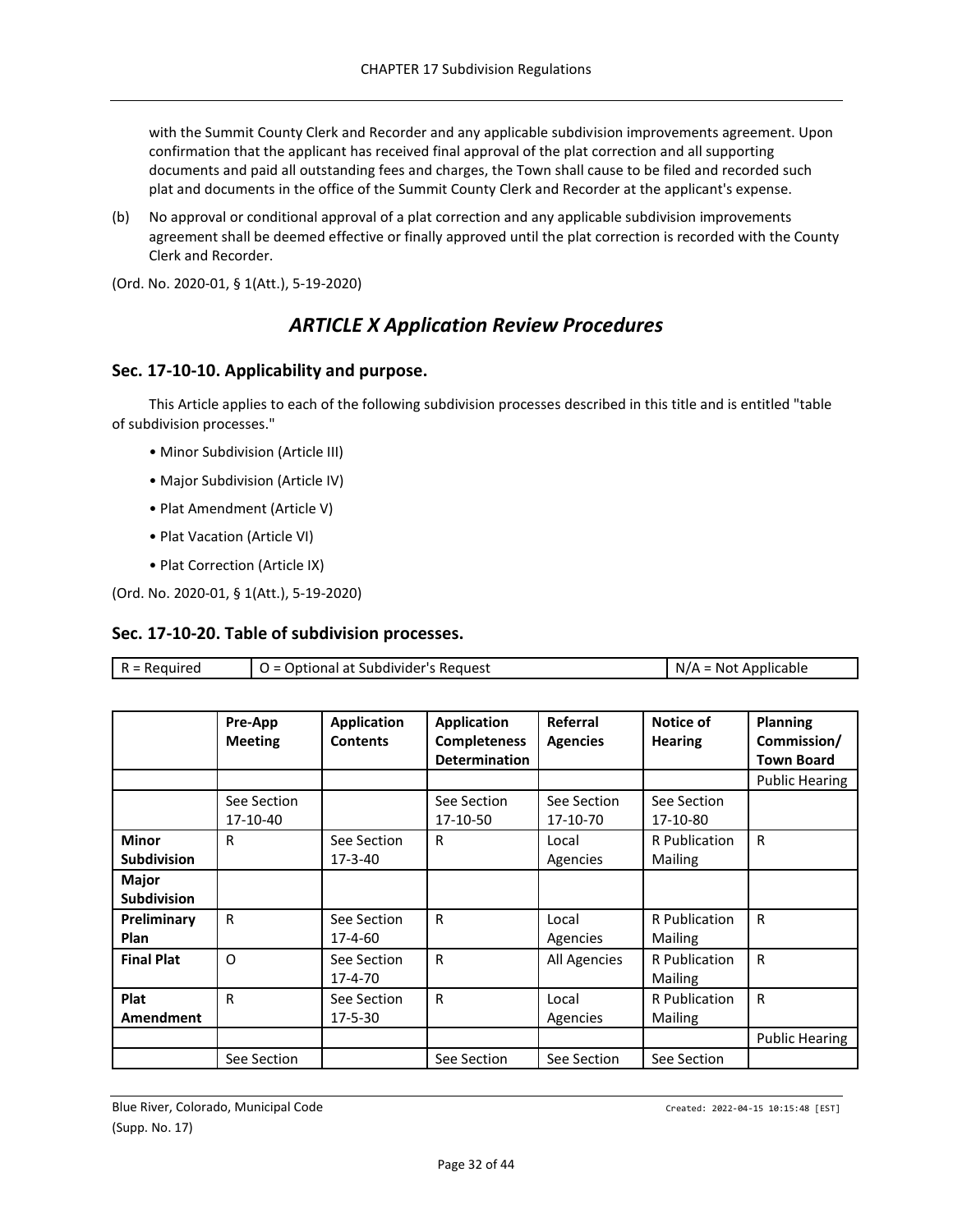|                           | 17-10-40 |                              | 17-10-50 | 17-10-70          | 17-10-80                 |                                                                                    |
|---------------------------|----------|------------------------------|----------|-------------------|--------------------------|------------------------------------------------------------------------------------|
| <b>Plat Vacation</b>      | R        | See Section<br>$17 - 6 - 40$ | R        | Local<br>Agencies | R Publication<br>Mailing | $\mathsf{R}$                                                                       |
| Plat<br><b>Correction</b> | R        | See Section<br>17-9-30       | R        | N/A               | N/A                      | N/A<br>Administrative<br>review<br>Applicant may<br>appeal to<br>Town Board        |
| Variance                  | O        | See Section<br>17-10-110     | N/A      | N/A               | N/A                      | N/A<br>Administrative<br>review<br>Applicant may<br>appeal to<br><b>Town Board</b> |

## <span id="page-32-0"></span>**Sec. 17-10-30. Reserved.**

## <span id="page-32-1"></span>**Sec. 17-10-40. Pre-application meeting.**

Where an application requires a pre-application meeting in accordance with Section 17-10-20, the following process shall apply:

- (1) Prior to the formal submission of the application, the subdivider shall contact the Town Manager in writing to schedule and request an informal meeting. Following receipt of a request, the preapplication meeting shall be set for a date within fifteen (15) days of the date of the applicant's written request. The Town Manager shall advise the applicant of the date and time of the pre-application meeting.
- (2) The applicant shall attend the meeting at the designated date and time. The applicant shall be prepared to discuss the proposed application and the proposed development with the Town Manager. The applicant shall be encouraged to present such plats, plans, diagrams, or other preliminary information sufficient to permit the conceptual review of the proposed application.
- (3) The purpose of the pre-application meeting shall be to assist the subdivider in understanding the Town's subdivision processes and to permit the Town Manager to determine the applicable process and regulations for the proposed application. Upon request of the subdivider, the Town Manager shall provide to the subdivider a written determination concerning the appropriate procedure for the processing of the applicant's proposed application.
- (4) Where a pre-application meeting is required, no application shall be accepted or processed by the Town unless and until the pre-application meeting is held.

(Ord. No. 2020-01, § 1(Att.), 5-19-2020)

## <span id="page-32-2"></span>**Sec. 17-10-50. Completeness determination.**

Where an application requires a completeness determination in accordance with Section 17-10-20, the following process shall apply: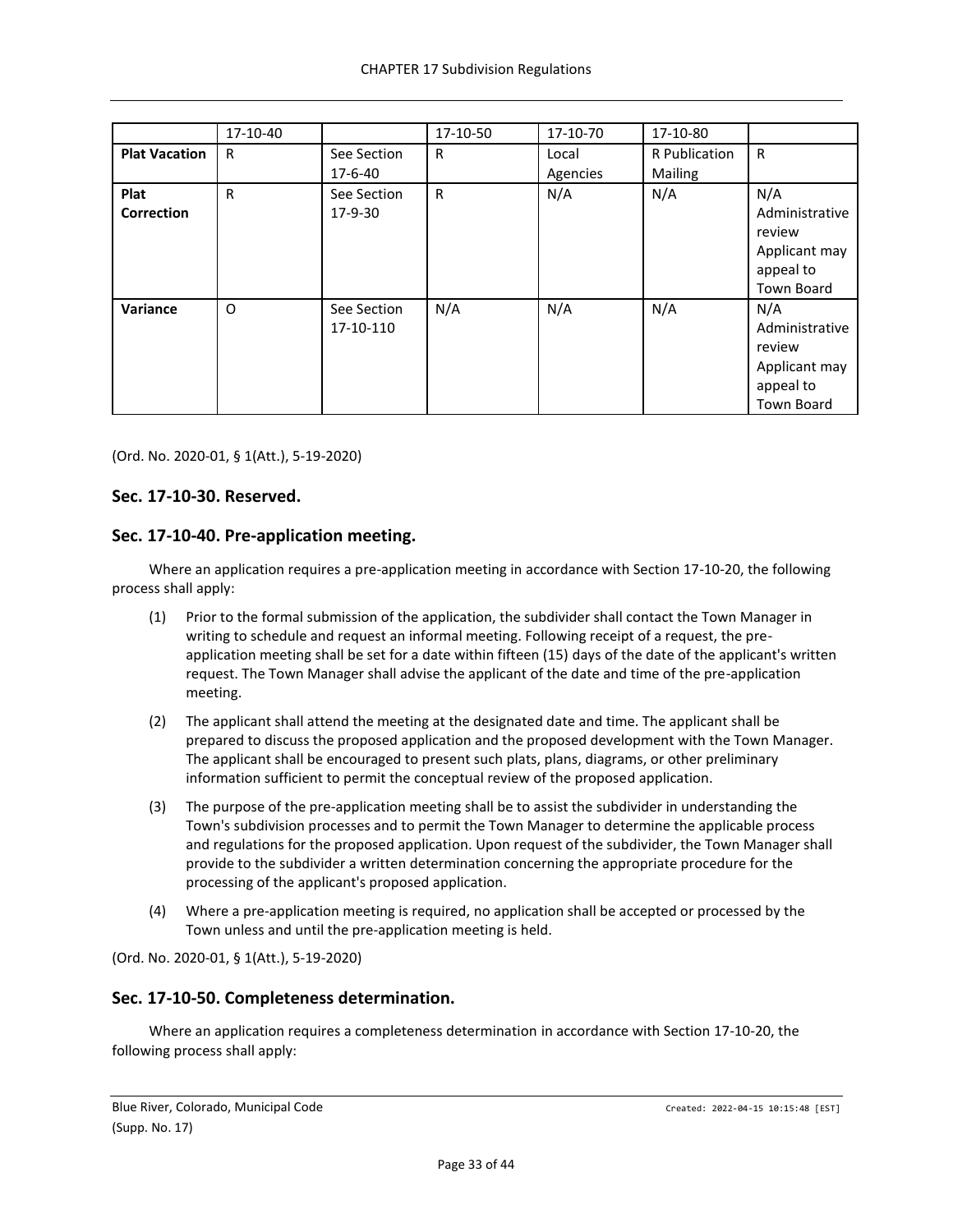- (1) Within twenty (20) days following receipt of an application, the Town Manager shall administratively review the application and determine whether the application complies with the applicable application content requirements and that all required application fees, consultant review fees, and other applicable charges are paid or deposited in accordance with these subdivision regulations.
- (2) All plans, reports, maps and other information required for any plan or plat must be complete and legible. A failure of the application to meet the requirements of these subdivision regulations or any applicable deadline shall delay the processing of the application until the application is sufficient and complete. The Town shall not process or schedule the processing of any application which is found to be incomplete.
- (3) In the event that the Town Manager determines that the application complies with the applicable requirements, the Town Manager shall schedule the application for review in accordance with Section 17-10-20 of this Article.
- (4) In the event the Town Manager determines that the application is incomplete, the Town Manager shall inform the applicant in writing of the deficiencies in the application. No further processing of an incomplete application shall be undertaken until the Town Manager determines that the applicant has remedied the application's deficiencies.

#### <span id="page-33-0"></span>**Sec. 17-10-60. Reserved.**

#### <span id="page-33-1"></span>**Sec. 17-10-70. Agency referrals.**

Where an application requires agency referral in accordance with Section 17-10-20, the following process shall apply:

- (1) For purposes of any required agency referral to "local agencies" as required by Section 17-10-20, the phrase "local agencies" shall include:
	- a. Fire district;
	- b. Town Police Department;
	- c. Town Engineer;
	- d. Town Attorney;
	- e. Any applicable water and sanitation district;
	- f. Electricity provider to the area;
	- g. School district;
	- h. Telephone service provider;
	- i. Any other county, regional, state or federal agencies that may be deemed by the Town Manager as specially affected or interested; and
	- j. For any subdivision action affecting five (5) or more acres of land, notice will also be provided to the Colorado Land Use Commission as required by Section 31-23-225, C.R.S.
- (2) For purposes of any required agency referral to "all agencies" as required by Section 17-10-20, the phrase "all agencies" shall include:
	- a. All agencies identified as a "local agency" in subsection (a) of this section;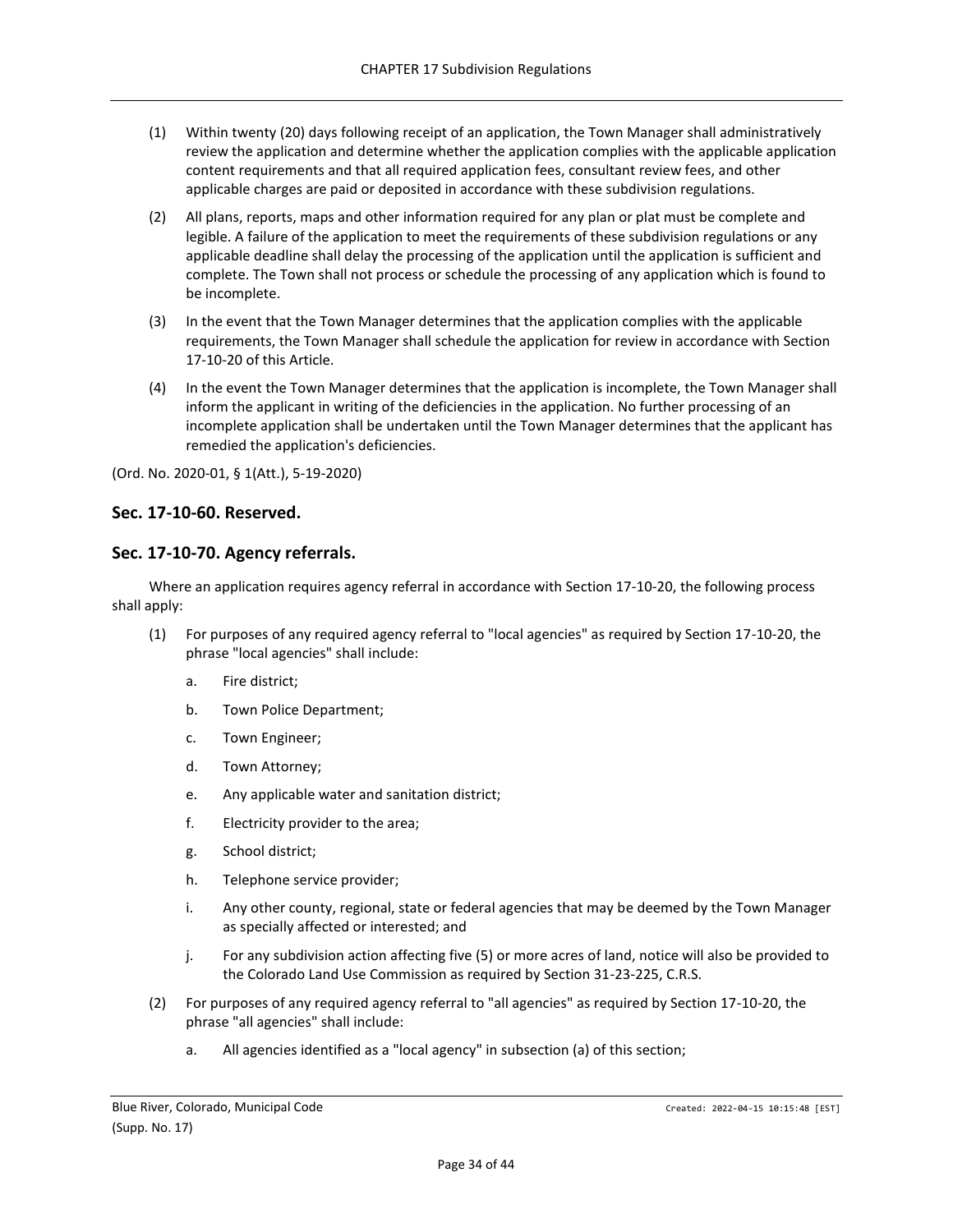- b. Summit County Land Use Department;
- c. Colorado State Department of Transportation; and
- d. Any other county, regional, state or federal agency that may be deemed by the Town Manager as specially affected or interested including, but not limited to, the Colorado State Engineer, Soil Conservation Service, Colorado Geological Service, Denver Regional Council of Governments, Colorado State Forest Service, and the Colorado Water Conservation Board.
- (3) A copy of each application shall be referred by Town staff to the appropriate agencies following a determination of application completeness by the Town Manager. The purpose of all referrals is to define any conflict that the agencies or individuals may have with the proposal, and to allow for the possible resolution of conflicts through the processing of the application. Such agencies shall be expected to make recommendations and comments within twenty-one (21) days from the date of receipt of notification that the preliminary plan is available for review.
- (4) The lack of response from a referral agency to a request for referral comment shall be interpreted as "no comment" concerning the proposal and shall not be deemed a finding of acceptance or "no conflict." The absence of a timely agency comment shall not preclude the Planning Commission or Town Board from later seeking agency comment on a specific issue raised during the review process or any hearing. Recommendations or comments made after the twenty-one-day period may, at the reviewing body's discretion, be considered in the review of the application.
- (5) Failure to forward a referral of an application to an agency as required by Section 17-10-20 shall not constitute a material deviation from the subdivision application review process and shall not void or invalidate any action taken by the Planning Commission or Town Board. The requirement of agency referral shall be considered as a preferred, but discretionary, action by the Town.

## <span id="page-34-0"></span>**Sec. 17-10-80. Notice requirements.**

All public notices of hearings required by these subdivision regulations shall include the date, time, place, and purpose of the hearing, a general description of the property affected, and any other information deemed appropriate by the Town Clerk to apprise the public of the general nature of the action proposed. Notice shall be made when required in accordance with the requirements of Section 17-10-20 and may include notice by publication or mailing, or a combination of these methods. Errors or inaccuracies in the notice shall not be deemed sufficient cause to postpone or invalidate a hearing except where such errors are substantive and material and are found to have reasonably mislead or misinformed the public as to the date, time, place or purpose of the hearing. Notice by mailing shall be deemed a courtesy to owners and a supplementary means of advising the public of the pendency of an application but shall not be deemed a legal requirement for the processing of an application or the conduct of a hearing if notice by publication was properly completed.

- (1) Notice by publication. Where notice by publication is required for any public hearing by Section 17-10- 20, notice of the hearing shall be published in the Summit County Daily Newspaper (or other official newspaper designated for publication of the Town of Blue River) at least fifteen (15) days before the date of the hearing. A single notice may combine the notice of the hearing dates of the Planning Commission and the Town Board.
- (2) Notice by mailing.
	- a. Where notice by mailing is required for any public hearing by Section 17-10-20, notice shall be deposited in the United States Mail first class postage prepaid or shall be delivered by another comparable service, including hand-delivery to the address. The deposit in the U.S. Mail or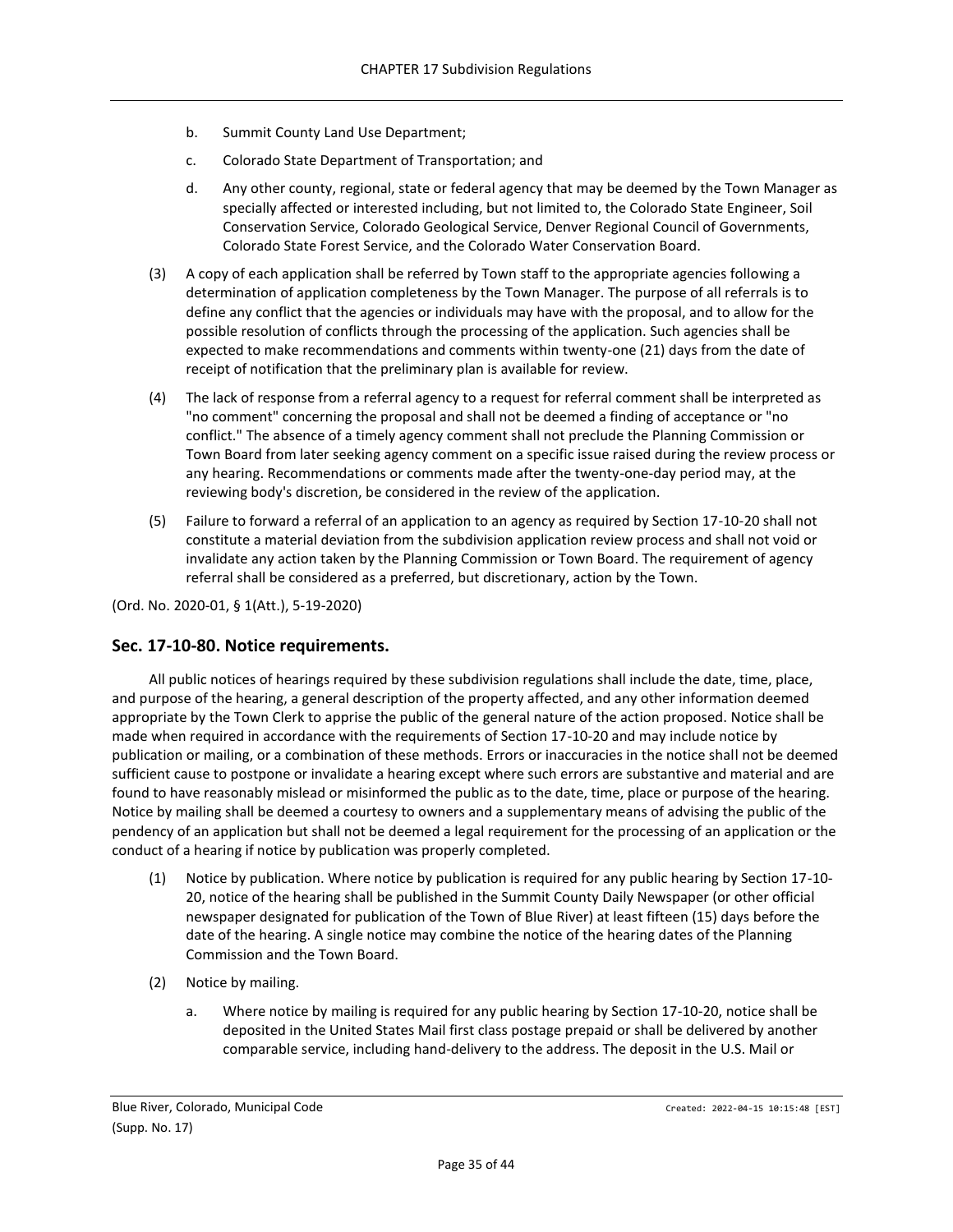delivery by another comparable service shall be made at least seven (7) days before the date of the hearing. Failure of the addressee to receive notice shall not be deemed sufficient cause to require a postponement, re-mailing of notice, or invalidation of the hearing.

- b. Where notice by mailing is required for any public hearing, mailed notice shall be sent by the applicant addressed to owners of property within three hundred (300) feet of the property described in the application as their names appear in the real property records of the Summit County Assessor. For purposes of determining addressees for mailed notice, the applicant may rely upon the ownership information provided by the Summit County Clerk and Recorder's Office.
- c. The applicant shall deliver to the Town prior to each public hearing a signed, written certification addressed to the Town stating that the applicant or the applicant's representative has provided notice by mailing in accordance with this Section. Failure to provide such mailing or such certification may result in a denial of the application or a continuation of the public hearing in order to ensure that proper mailed notice was completed.

(Ord. No. 2020-01, § 1(Att.), 5-19-2020)

## <span id="page-35-0"></span>**Sec. 17-10-90. Public hearings.**

Where an application requires a public hearing before the Planning Commission or the Town Board (the "reviewing body") in accordance with Section 17-10-20, the following process shall apply:

- (1) The Town Clerk shall set the date and time of a public hearing to be held by the Planning Commission and the Town Board. Notice of the public hearing shall be issued in accordance with Sections 17-10-20 and 17-10-80.
- (2) At the public hearing, the reviewing body shall review the application for conformance with the subdivision regulations and the applicable review standards for the application.
- (3) Any public hearing or other action of the reviewing body may be continued or postponed at any time to a specified date and time in order to permit preparation of additional information for further review by the reviewing body.
- (4) Following the conclusion of the public hearing, the Planning Commission shall decide that the application be recommended for approval, conditionally approved or denied. For any preliminary plan or final plat, the date upon which the plat shall be deemed submitted to the Planning Commission for purposes of Section 31-23-215(1), C.R.S. shall be the date at which the public hearing is concluded.
- (5) Within ten (10) days of taking its action, the Planning Commission shall forward its recommendation to Town Board. Town Board shall conduct a public hearing and shall, at the conclusion of the hearing, approve, approve with conditions, deny the application, or continue the matter to a date certain.
- (6) Notwithstanding the imposition by the reviewing body of an express of specific condition of approval, all approvals shall be conditioned upon the applicant's execution of the plat and any applicable agreement accompanying the plat, and payment in full of all fees and charges for the processing and recordation of the plat and agreement(s).
- (7) The applicant for any subdivision approval shall bear the burden of presenting sufficient competent evidence at the public hearing to support the standards for approval set forth by these subdivision regulations. Any decision by the reviewing body to recommend approval, approve or conditionally approve a subdivision plan, plat or other application shall be based upon a consideration of all evidence presented during the public hearing. Where evidence presented is contradictory, the reviewing body shall weigh such evidence and judge the credibility and sufficiency of the evidence prior to rendering a decision.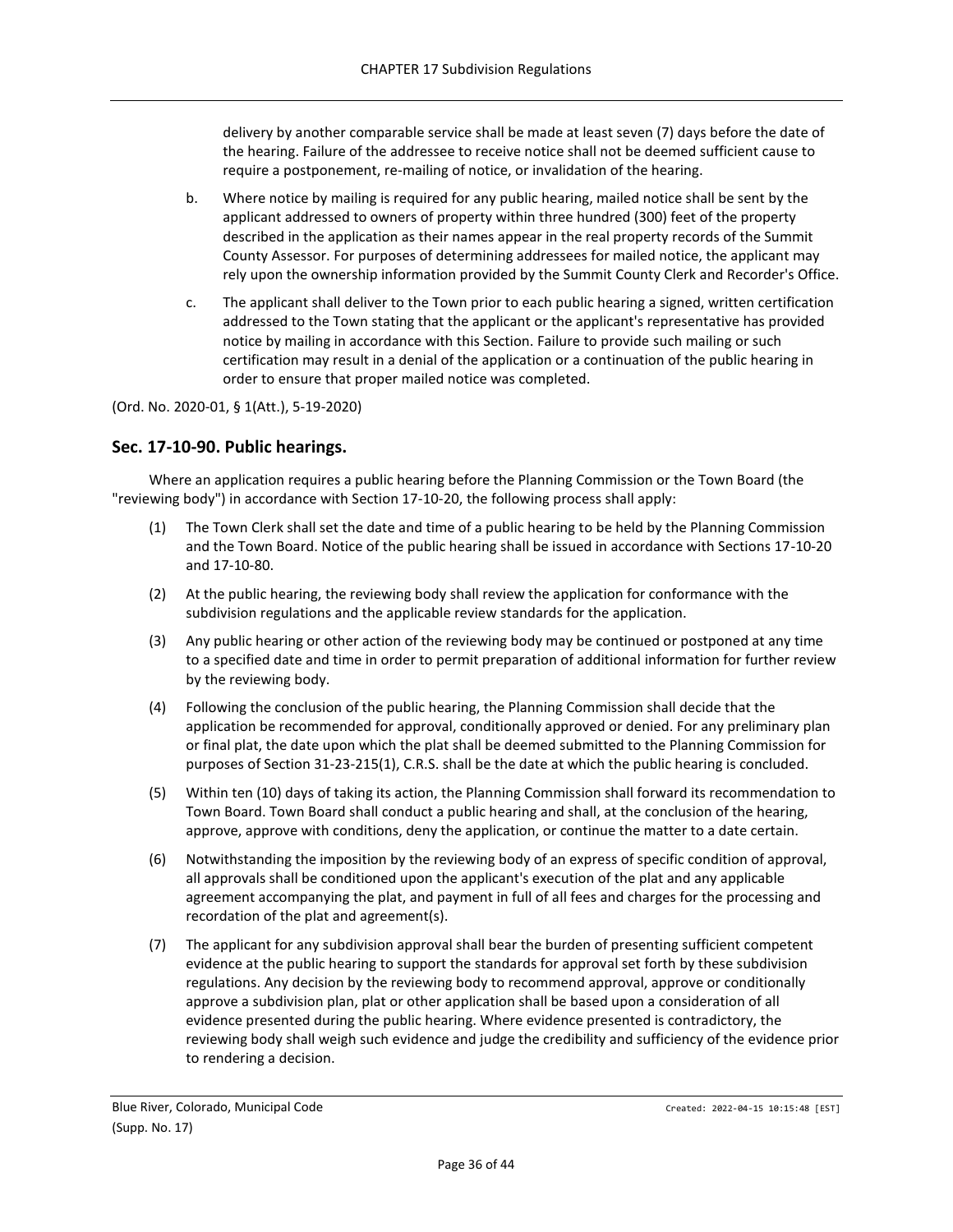#### <span id="page-36-0"></span>**Sec. 17-10-100. Recording of plat and supporting documentation.**

Where the final decision by the Town Board to approve or conditionally approve any subdivision application must be evidenced by the recordation of a plat or other documentation in accordance with these regulations, the following process shall apply:

- (1) Following approval or conditional approval of the application by the Town Board, the applicant shall cause the fully executed plat or other documentation intended for recordation as part of the application approval to be delivered to the Town Clerk in a form acceptable for recordation by the Summit County Clerk and Recorder.
- (2) The Town Clerk shall review the form of the plat or documentation for completeness of all required signatures and notarizations. Where the plat or other documentation is determined by the Town Clerk to be complete and in the proper form for recordation, the Town Clerk shall cause the plat or other documentation to be recorded in the office of the Summit County Clerk and Recorder.
- (3) All costs of recordation shall be paid in advance by the applicant.

(Ord. No. 2020-01, § 1(Att.), 5-19-2020)

#### <span id="page-36-1"></span>**Sec. 17-10-110. Variances.**

- (a) An applicant or owner of property may request a variance or waiver of any standard or requirement imposed by these subdivision regulations for the owner's lot or property. The Town Board may grant a variance where the owner establishes each of the following:
	- (1) Literal enforcement of the standard or requirement would place an unnecessary and unreasonable hardship upon the owner for the lot or property;
	- (2) The granting of the variance will not be materially detrimental to the public welfare or injurious to other property in the neighborhood and surrounding area; and
	- (3) The proposed variance or waiver will not be adverse to the goals and policies of the Blue River comprehensive plan, to the extent that such goals and policies do not conflict with provisions or requirements of the Municipal Code and to the extent that such goals and policies set forth requirements which are sufficiently specific to permit the Planning Commission or Town Board to decide that the application meets or fails to meet such goal or policy.
- (b) Owners seeking a variance or waiver for any standard or requirement shall submit a written request to the Town Manager together with an explanation of justification to support the request. The Town Manager shall review the request and supporting materials and provide a written opinion to the owner that the request will, or will not, be supported by the Town Manager and the reasons for the Manager's opinion. The owner may amend or revise the request and supporting materials within ten (10) days of the Town Manager's opinion. The Town Manager shall forward the request to the Planning Commission for administrative review and the Commission shall render a written recommendation to the Town Board to approve, approve with conditions, or reject the request. The Commission's recommendation shall be forwarded to the Town Board for the Board's administrative review and final administrative determination.
- (c) The Town Board may impose reasonable conditions upon any approval of a variance necessary to ensure continued conformance with these subdivision regulations, the Municipal Code, or necessary to protect the health, safety and welfare of the Town and its residents.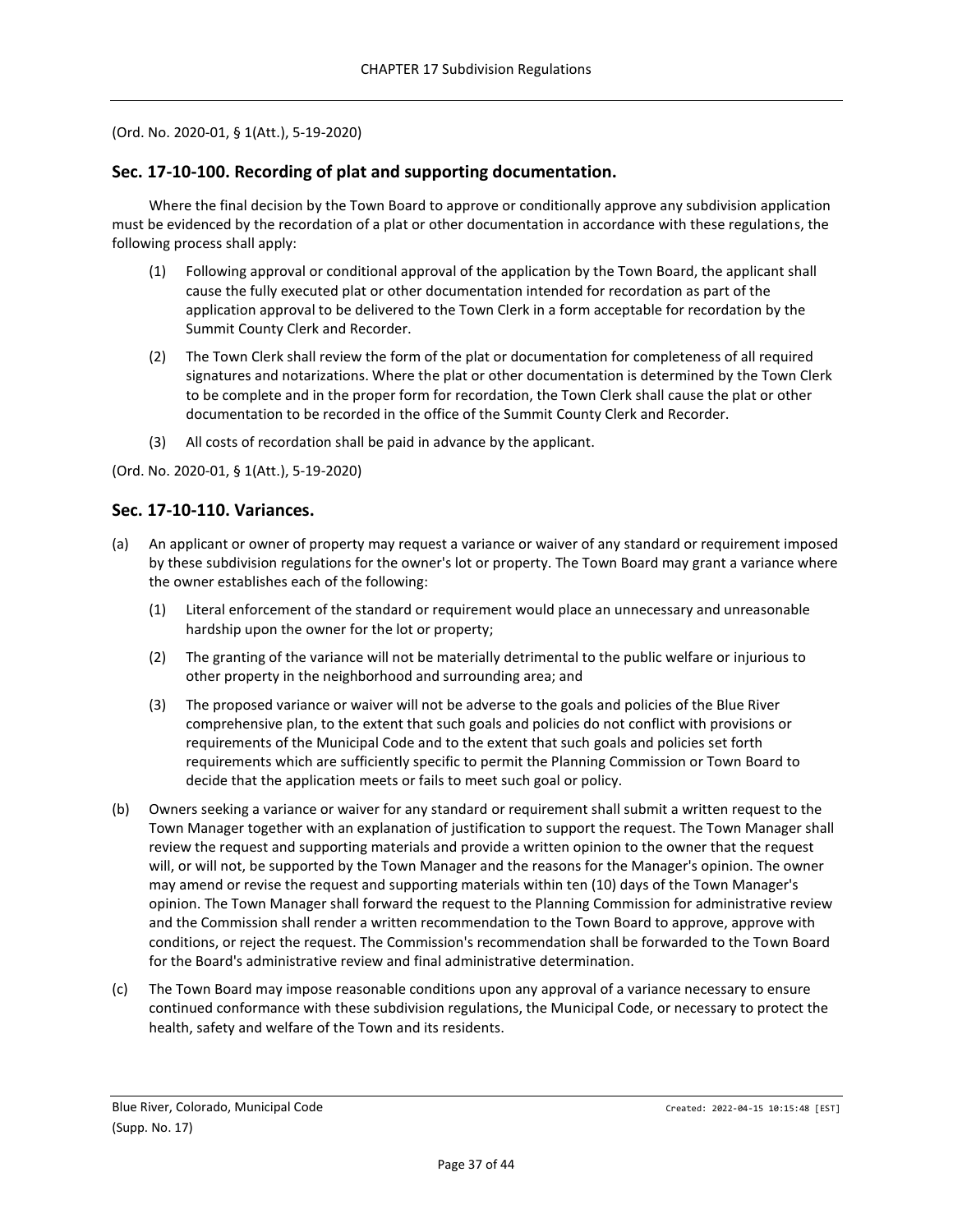- (d) Variances shall be approved only by written resolution of the Town Board in a form approved by the Town Attorney.
- (e) Variances approved by resolution of the Board shall remain effective for three (3) years from the date of resolution approval or such other time as the Board may specify in the approving resolution. Extensions of the expiration of a variance may be requested by an owner and administratively approved by the Board (without Town Manager or Planning Commission review) upon a finding by the Board of just cause.

## *ARTICLE XI Subdivision Improvements and Subdivision Agreements*

#### <span id="page-37-1"></span><span id="page-37-0"></span>**Sec. 17-11-10. Assurance of completion and maintenance of improvements.**

- (a) Improvements and performance guarantees.
	- (1) Completion of improvements. All subdividers shall be required to complete all the street and other improvements as specified in the subdivision plan or as required by this Chapter, Town adopted ordinance, resolution, policy, or standard and to dedicate all public improvements to the Town or other applicable public agencies, free and clear of all liens and encumbrances. The subdivider shall submit a certificate of title prior to conveying any land to the Town indicating all title restrictions.
	- (2) Subdivision improvements agreement. Subsequent to preliminary plan approval, but prior to recording a final plat, the subdivider shall either install all required improvements or enter into an agreement with the Town which shall obligate the subdivider to install and construct all public (hereafter also includes quasi-public) improvements within and adjacent to the proposed subdivision as may be required under the provisions of this Chapter. If the subdivider chooses to enter into an agreement, it shall specify the following at a minimum:
		- a. A description of all public improvements required.
		- b. An estimate of the cost of installing all public improvements.
		- c. The timing of public improvements in relation to the development of individual sites.
		- d. A description of all private improvements required by this Chapter, conditions of approval, or other pertinent Town regulations.
		- e. A performance guarantee that the improvements will be installed in accordance with the approved plans.
- (b) Performance guarantees.
	- (1) If the street and other improvements as specified in the subdivision plan or as required in this Chapter are not installed prior to filing of the plat, the subdivider shall post a performance guarantee consisting of either a surety bond, cash bond or an acceptable irrevocable letter of credit drawn upon a Colorado bank. The performance guarantee shall be posted with the Town prior to the time of recording the plat and shall be in an amount equal to one hundred twenty (120) percent of the estimated costs of all remaining public improvements not already installed or paid for.
	- (2) The performance guarantee described in this Section, shall be subject to review by and found satisfactory to the Town Attorney. The period within which required improvements must be completed shall be incorporated in the guarantee. Said guarantee shall remain in full force and effect until released by the Town.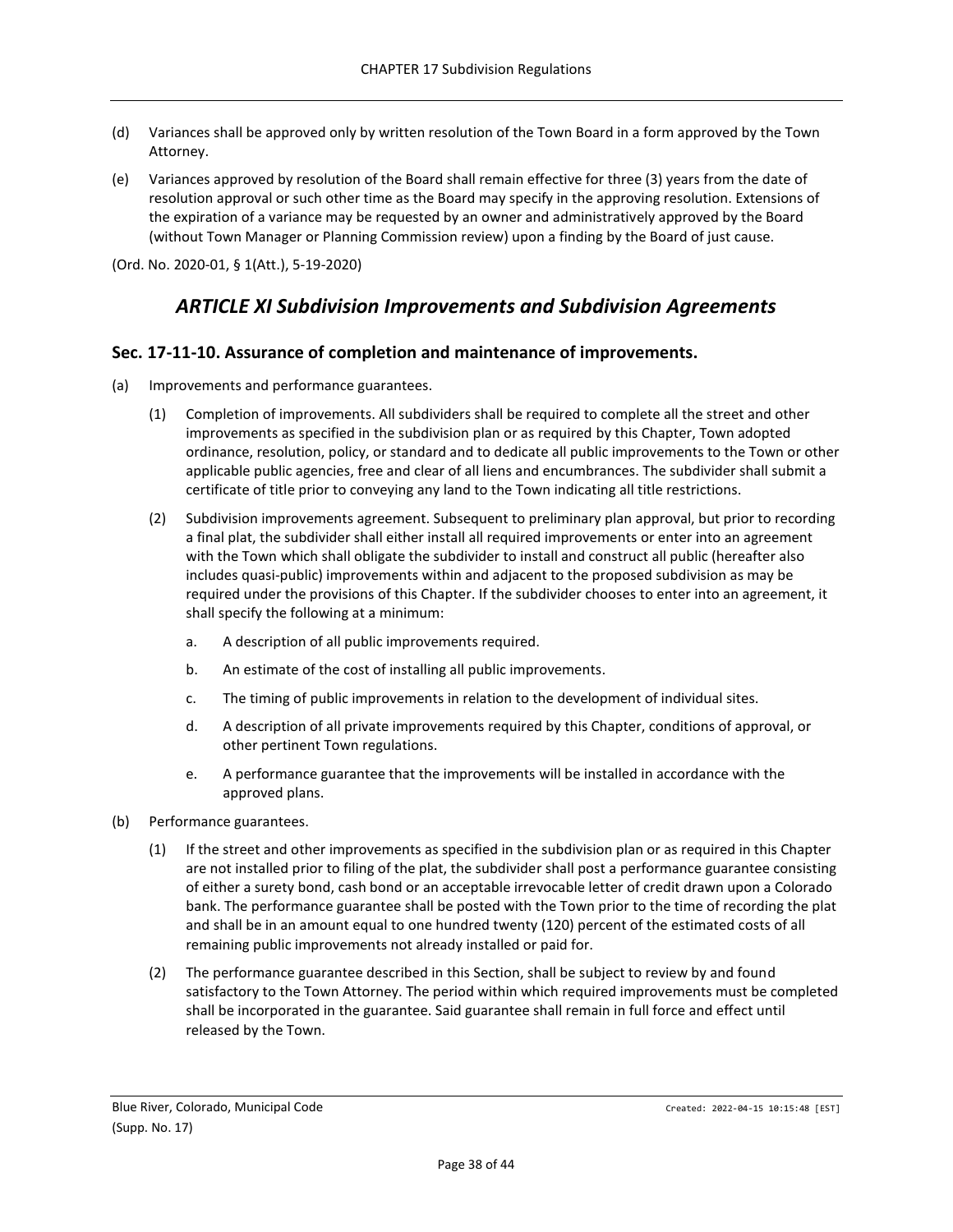- (3) The performance guarantee shall remain in effect and shall be renewed by the subdivider from time to time as necessary to assure continuous coverage until the performance guarantee is released by the Town.
- (4) Failure to complete subdivision. Where a performance guarantee has been posted and a subdivision improvements agreement signed, and all improvements required by the Town have not been installed as required by such agreement, the Town may thereupon declare the agreement to be in default and may utilize the funds available from the performance guarantee to complete the improvements required for the subdivision.
- (c) Release or reduction of performance guarantees.
	- (1) The Town will not accept the required improvements and will not release a performance guarantee until the Town has indicated that all required improvements have been satisfactorily completed and until the subdivider's engineer has certified to the Town, through submission of detailed as built plans of the subdivision, that all improvements are in accordance with the approved construction plans for the subdivision and are ready for dedication to the Town.
	- (2) A performance guarantee may be reduced by the Town upon actual completion of public improvements and then only in the ratio that the public improvements completed bears to the total public improvements of the plan. In no event shall a performance guarantee be reduced below twenty (20) percent of the principal amount until all improvements have been completed and accepted by the Town.
- (d) Maintenance of improvements and maintenance bonds.
	- (1) The subdivider shall be required to maintain public improvements in the subdivision and to provide for snow removal, street cleaning, drainage, and general maintenance on streets and sidewalks prior to acceptance by the Town. In the event the subdivider fails to comply, the Town is authorized to perform the necessary work, without incurring any liability, and charge such work to the subdivider. Any such charges shall become a first and prior lien on the subdivision.
	- (2) The subdivider shall be required to file a maintenance bond with the Town in a form acceptable to the Town Attorney, prior to acceptance of any public improvements, in an amount equal to twenty (20) percent of the original cost of the public improvements, in order to assure the satisfactory maintenance of the required improvements for a period of two (2) years after the date of their acceptance by the Town. Such bond shall guarantee all public improvements constructed by the subdivider shall remain free from defect for the required two-year period.
- (e) Issuance of permits.
	- (1) Prior to the issuance of a building permit for any lot within the subdivision, the extent of street improvements shall be adequate for vehicular access by the prospective occupant and by police and fire and any other emergency equipment. At a minimum, the street shall be improved with a base course up to that portion of the street that provides direct access onto the lot for which a building permit is requested.
	- (2) Prior to the issuance of a certificate of occupancy for any structure all public improvements required by the subdivision plan shall be completed. The Town may waive the requirements of this Section if in the opinion of the Town Manager the issuance of a certificate of occupancy will not create significant adverse impacts to the community, and the improvements remaining are satisfactorily guaranteed to be completed in a timely manner.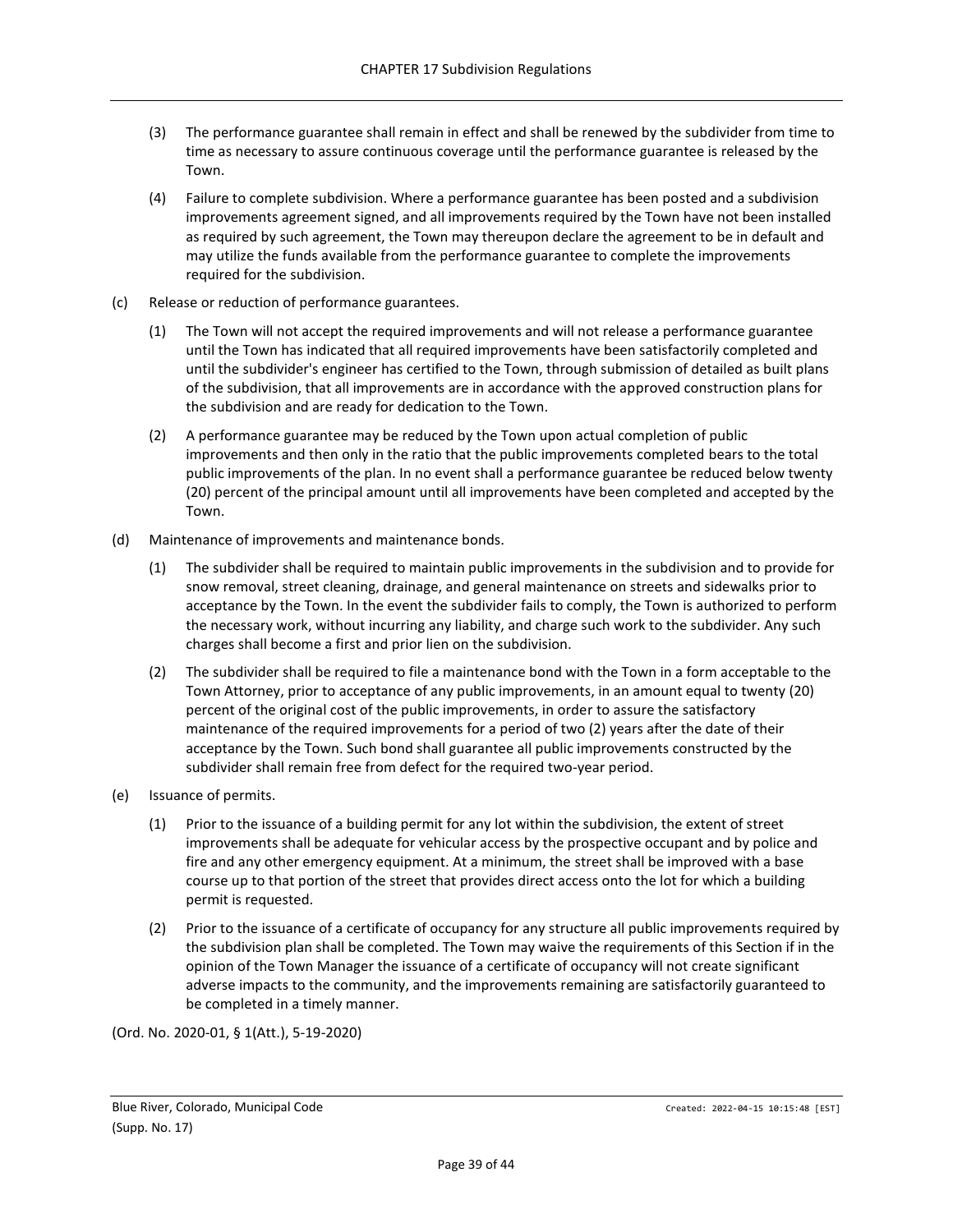#### <span id="page-39-0"></span>**Sec. 17-11-20. As built plans.**

Finished plans of all public improvements as installed will be required before the Town will accept the improvements.

(Ord. No. 2020-01, § 1(Att.), 5-19-2020)

#### <span id="page-39-1"></span>**Sec. 17-11-30. Failure to install improvements; rights relinquished.**

If one (1) or more improvements required by this Chapter as a condition of subdivision approval are not installed within three (3) years of the date of Town subdivision approval, the plat shall be deemed void without further or additional action by the Town. All right to improve or develop the property on the part of the owner or subdivider shall thereby be relinquished. The Town Manager may, at the Manager's discretion, file with the Summit County Clerk and Recorder such document(s) as may be necessary to alert the public of the invalidity of the plat.

(Ord. No. 2020-01, § 1(Att.), 5-19-2020)

#### <span id="page-39-2"></span>**Sec. 17-11-40. Plans and specifications.**

- (a) Plans and specifications are to be prepared based on appropriate traffic studies, soils reports, planning criteria, applicable standards, and requirements. All design work is to be prepared and signed by a professional engineer registered in the State. Plans are to be completed in sufficient detail to facilitate review.
- (b) All preliminary plans and final plats, where applicable, shall be designed in accordance with Chapter 11, Streets, Sidewalks and Public Property of the Municipal Code.
- (c) Where no standard exists, the Town may require adherence to professionally accepted standards such as standards and guidance provided by the American Association of State Highway and Transportation Officials (AASHTO).

(Ord. No. 2020-01, § 1(Att.), 5-19-2020)

#### <span id="page-39-3"></span>**Sec. 17-11-50. Open space, trails, and other requirements.**

New subdivisions may be required to provide open space areas, parks, trails, sidewalks, roadway improvements, and other improvements which are reasonably related and proportionate to the impacts of the proposed subdivision and necessary to mitigate those impacts. It is anticipated that such requirements will be included or previously negotiated during the zoning or rezoning process for the property. The Town may require and rely upon studies and reports to determine the extent of the mitigation necessary to address the impacts.

(Ord. No. 2020-01, § 1(Att.), 5-19-2020)

#### <span id="page-39-4"></span>**Sec. 17-11-60. Failure to install improvements; rights relinquished.**

If any improvement as outlined in this Chapter, required by subdivision approval, or required by a subdivision improvement agreement is not fully completed within three (3) years of the date of Town approval, of the subdivision, the subdivision approval and any associated plat shall be deemed void and invalidated without further action by the Town. In such case, the Town may file documentation with the Summit County Clerk and Recorder evidencing the invalidation of the subdivision plat. All right to improve or develop the previously subdivided property shall thereby be relinquished.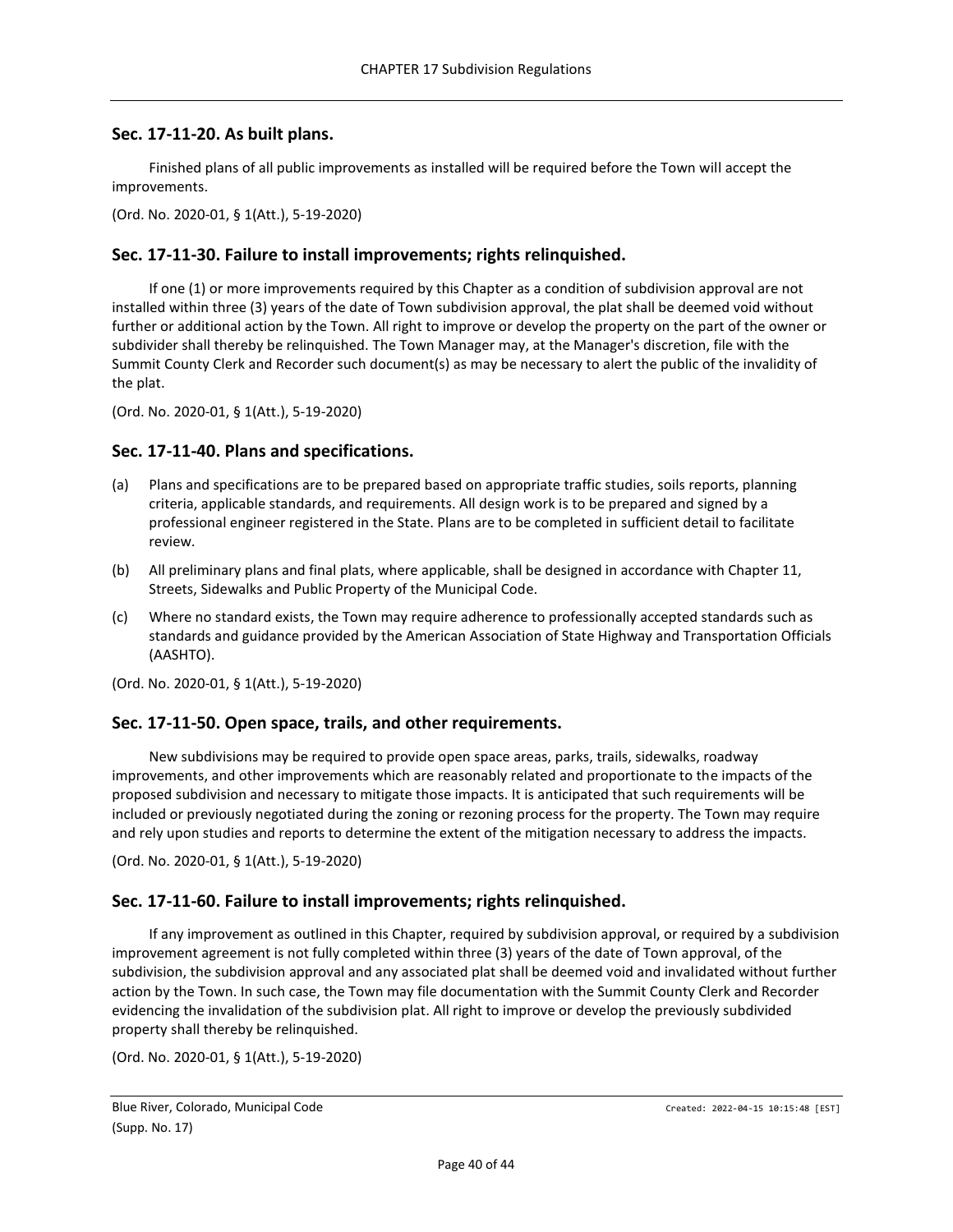# *ARTICLE XII RESERVED*

# *ARTICLE XIII Plat Certificates*

## <span id="page-40-2"></span><span id="page-40-1"></span><span id="page-40-0"></span>**Sec. 17-13-10. Plat certificates.**

The following certificates and notices, properly executed and in substantially the following form, shall be shown on the face of each final subdivision plat before it is recorded with the Summit County Clerk and Recorder. Any substantive variation from the text of the certificates as shown must be approved by the Town Attorney. Any other certificates or notices that are deemed necessary for the purposes of the particular plat shall also be included at the time of its submission.

Note: The following plat notes must be customized to fit the facts of the particular plat (i.e., if the owner is not an entity, but are two (2) individuals, the reference to the type of the business entity must be deleted; "has laid out" must be changed to "have laid out;" and so forth).

(1) The title format as required on all plats is as follows:

#### **[Name of Type of Plat] SUBDIVISION NAME, FILING OR PHASE NUMBER LOT, BLOCK, TRACT** Town of Blue River, County of Summit, State of Colorado

(2) Certificates shall be as follows:

#### **CERTIFICATION OF DEDICATION AND OWNERSHIP**

KNOW ALL MEN BY THESE PRESENTS that being sole owner(s) in fee simple of all that real property situated at (*insert property location*) in the Town of Blue River, Summit County, Colorado, described as follows: containing (*insert number here*) acres, more or less: have by these presents laid out, platted and subdivided the same into (*insert number here*) lots and (*insert number here*) blocks as shown on this final plat under the name and style of a subdivision in the Town of Blue River, Summit County, Colorado; and does hereby accept the responsibility for the completion of required improvements; and does hereby dedicate and set apart all of the public roads and other public improvements and places as shown on the accompanying plat to the use of the public forever; and does hereby dedicate those portions of said real property which are indicated as easement on the accompanying plat as easements for the purpose shown hereon; and does hereby grant the right to install and maintain necessary structures to the entity responsible for providing the services for which the easements are established.

Executed this day of (insert date), 20\_\_\_.

Owner (if individual owner to sign): \_\_\_\_\_\_\_\_\_\_\_\_

Corporation name (if corporation to sign):

Address: \_\_\_\_\_\_\_\_\_\_\_

By (signature): \_\_\_\_\_\_\_\_\_\_\_ (type individual's name)

Title (if applicable): \_\_\_\_\_\_\_\_\_\_

*[Insert Notary Certificate Here as Approved by Town]*

#### **CERTIFICATION OF DEDICATION FOR MORTGAGE HOLDER OR DEED OF TRUST HOLDER**

KNOW ALL MEN BY THESE PRESENTS that being the holder of a mortgage or deed of trust on the real property situated at (insert property location) in the Town of Blue River, Summit County, Colorado, described as follows:

Blue River, Colorado, Municipal Code Castella and Code Created: 2022-04-15 10:15:48 [EST] (Supp. No. 17)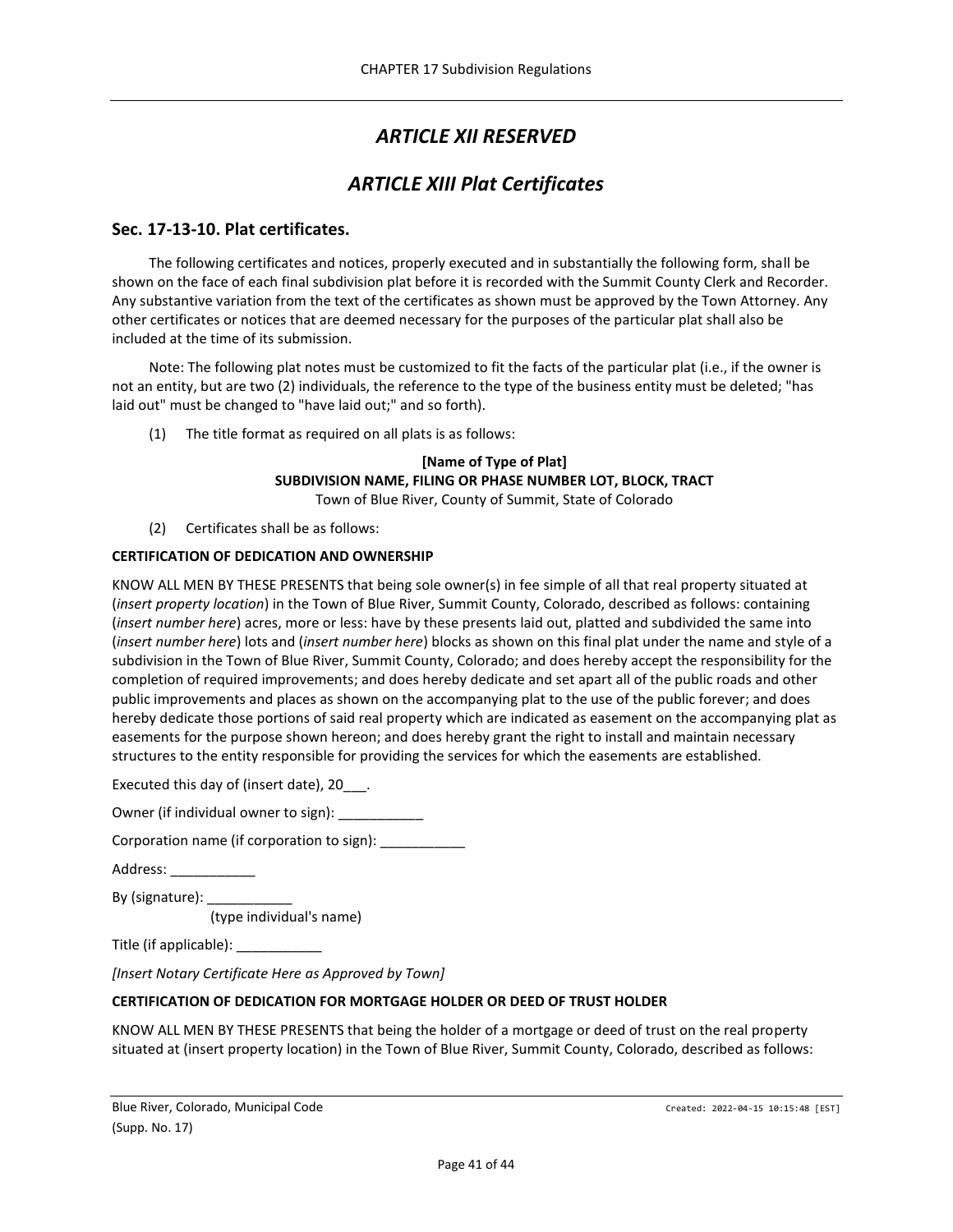containing (insert number here) acres, more or less; as shown on this final plat under the name and style of a subdivision in the Town of Blue River, Summit County, Colorado; agrees to the dedication and setting apart all of the public roads and other public improvements and places to the Town of Blue River as shown on the accompanying plat to the use of the public forever; and does hereby agree to the dedication of these portions of said real property which are indicated as easement on the accompanying plat as easements for the purpose shown hereon; and does hereby agree to the granting of the right to install and maintain necessary structures to the entity responsible for providing the services for which the easements are established.

Holder: (if individual owner to sign): \_\_\_\_\_\_\_\_\_\_\_

Corporation name (if corporation to sign):

| Address: |  |
|----------|--|
|----------|--|

By (signature): (type individual's name)

Title (if applicable): \_\_\_\_\_\_\_\_\_\_\_

*[Insert Notary Certificate Here as Approved by Town]*

#### **SURVEYOR'S CERTIFICATE**

(For all plats except condominium maps)

I do hereby certify that I am a registered Land Surveyor licensed under the laws of the State of Colorado, that this plat is true, correct and complete as laid out, platted, dedicated and shown hereon, that such plat was made from an accurate survey of said property by me and under my supervision and correctly shows the location and dimensions of the lots, easements and streets of said subdivision as the same are staked upon the ground in compliance with applicable regulations governing the subdivision of land.

In witness thereof I have set my hand and seal this day of (insert date here), 20 .

Name: COLORADO LAND SURVEYOR NO. \_\_\_\_\_\_\_\_

Corporation name (If corporation):

Address: \_\_\_\_\_\_\_\_\_\_\_

By (signature): \_\_\_\_\_\_\_

(type individual's name)

Title (if applicable): \_\_\_\_\_\_\_\_\_\_

#### **TITLE CERTIFICATE**

(*Name of title company*) does hereby certify that the title to all lands shown upon this plat have been examined and is vested in and that title to such lands is free and clear of all liens and encumbrances, except as follows: (*Insert text here*)

Dated this day of (*insert date here*), 20\_\_\_.

Title Company or Attorney's Name Address: \_\_\_\_\_\_

By: (Signature) (printed name and title of officer or attorney)

#### **CLERK AND RECORDER CERTIFICATE**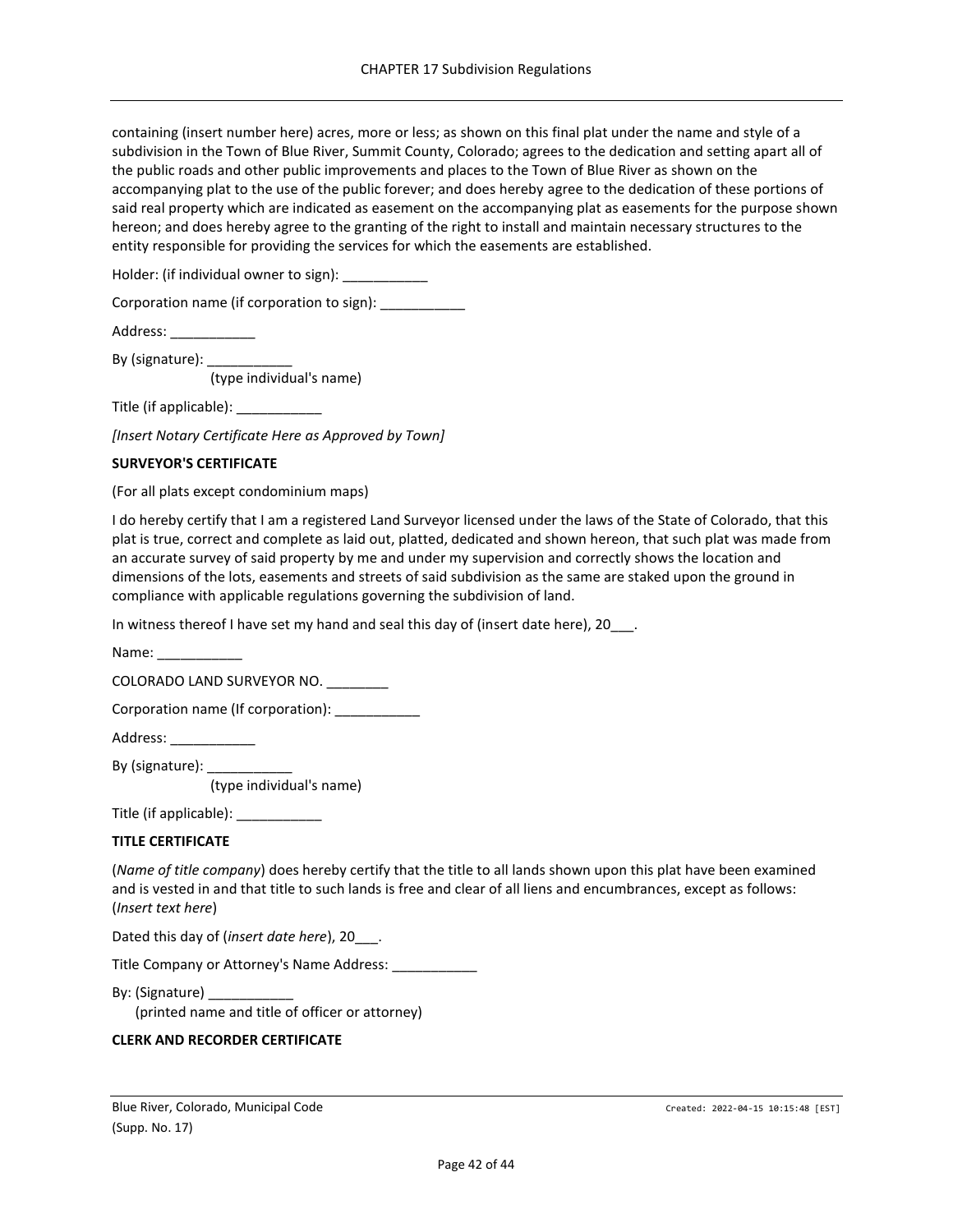This plat was filed for record in the office of the Clerk and Recorder on this day of (insert date), 20\_\_\_, at (insert number) o'clock (insert A.M. or P.M.). Recorded under Reception No. (insert number) in Book (insert text) at Page (insert number).

Clerk and Recorder

Summit County, Colorado

By: (Signature) \_

(printed name)

Title (if applicable): \_\_\_\_\_\_\_\_\_\_\_

#### **BOARD OF TRUSTEES CERTIFICATE**

This plat approved by the Board of Trustees of the Town of Blue River, Colorado this day of (insert date here), 20\_\_\_, for filing with the Clerk and Recorder of Summit County, Colorado and for the conveyance to and acceptance by the Town of Blue River of the public dedications shown hereon; subject to the provision that approval in no way obligates the Town of Blue River for maintenance of roads dedicated to the public until construction of improvements thereon shall have been completed in accordance with Town of Blue River specifications, and the Board of Trustees of the Town of Blue River has by a subsequent resolution agreed to undertake maintenance of the same. This approval does not guarantee that soil conditions, subsurface geology, ground water conditions, or flooding conditions of any lot shown hereon are such that a building permit or any other required permit will be issued. This approval is with the understanding that all expenses involving all improvements required shall be the responsibility of the subdivider and not the Town of Blue River.

Mayor, Town of Blue River

\_\_\_\_\_\_\_\_\_\_\_ [Print name here]

ATTEST:

\_\_\_\_\_\_\_\_\_\_\_ Town Clerk

#### **PLANNING AND ZONING COMMISSION CERTIFICATE**

This plat was recommended for approval by the Town of Blue River Planning and Zoning Commission this day of (*insert date here*), 20\_\_\_.

Chairperson

\_\_\_\_\_\_\_\_\_\_\_

[Print name here] Blue River Planning & Zoning Commission

ATTEST:

\_\_\_\_\_\_\_\_\_\_\_ Town Clerk

#### **CERTIFICATE OF TAXES PAID**

I, the undersigned, do hereby certify that the entire amount of taxes due and payable as of the day of \_\_\_\_\_\_\_, 20\_\_\_ upon all parcels of real estate described on this plat are paid in full.

Dated this day of (*insert date here*), 20\_\_\_.

Blue River, Colorado, Municipal Code Castella and Code Created: 2022-04-15 10:15:48 [EST] (Supp. No. 17)